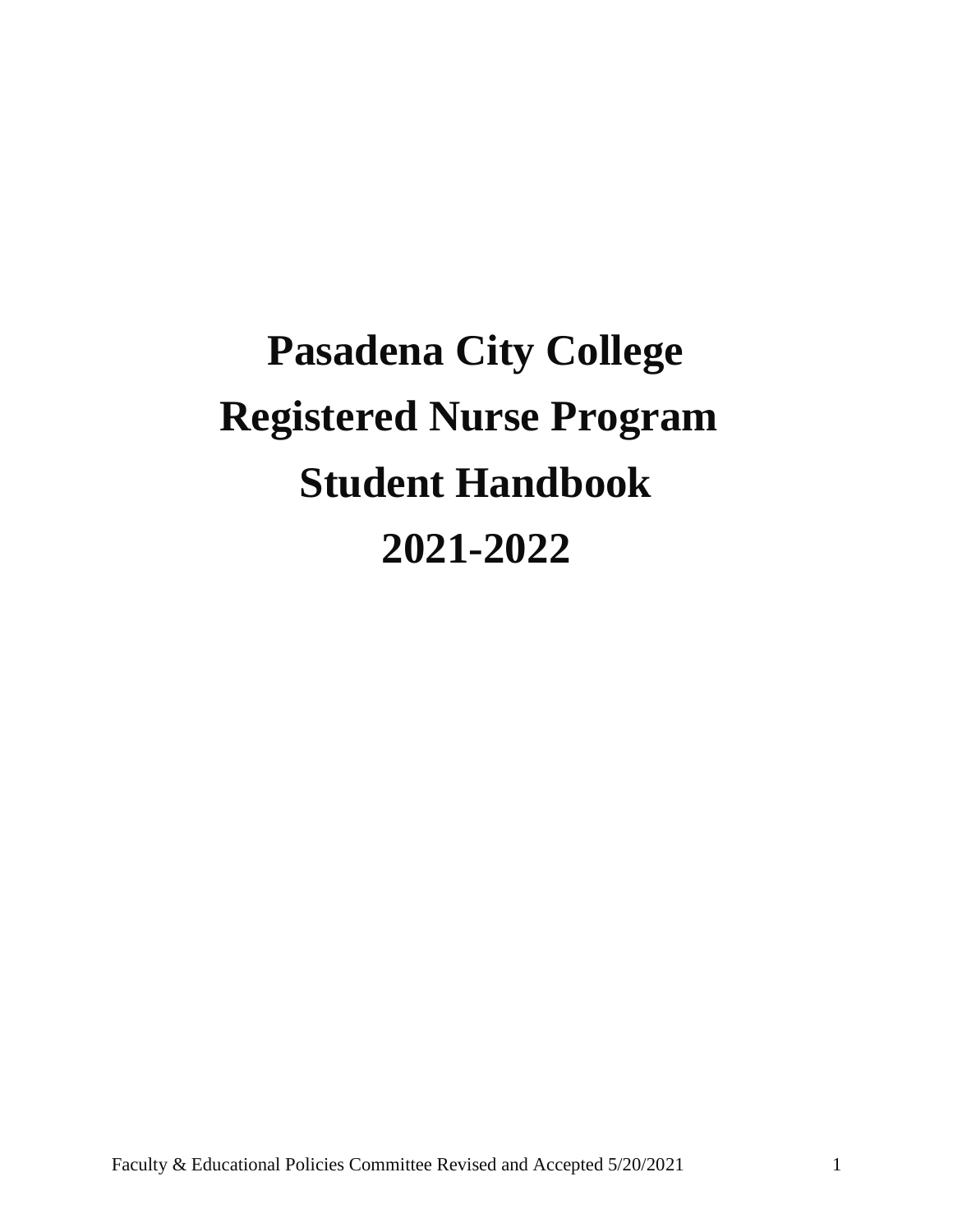# **Table of Contents**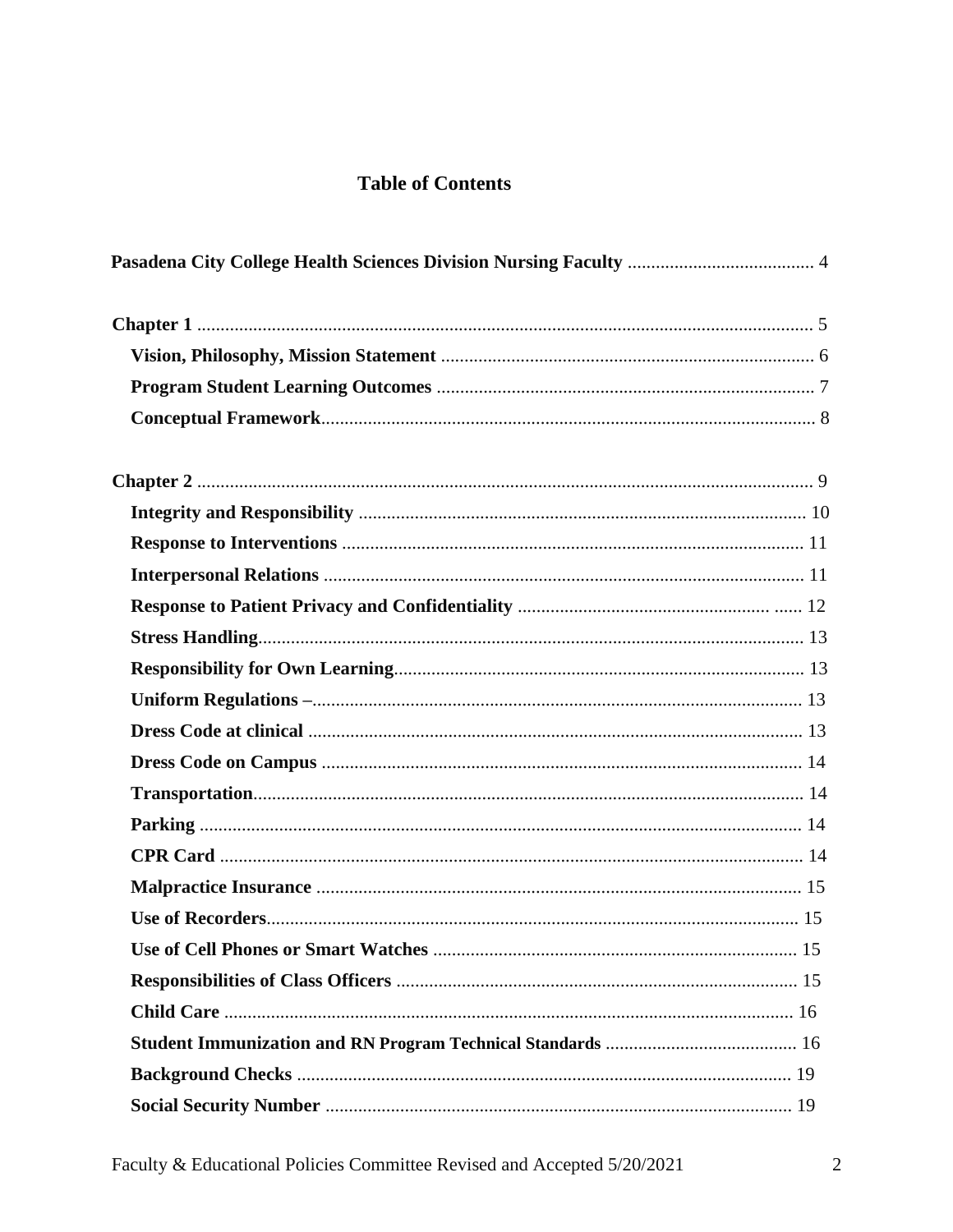| <b>Early Alert &amp; Contract for Academic/Clinical Issues Policy and Procedure  35</b> |  |
|-----------------------------------------------------------------------------------------|--|
|                                                                                         |  |
|                                                                                         |  |
|                                                                                         |  |
|                                                                                         |  |
|                                                                                         |  |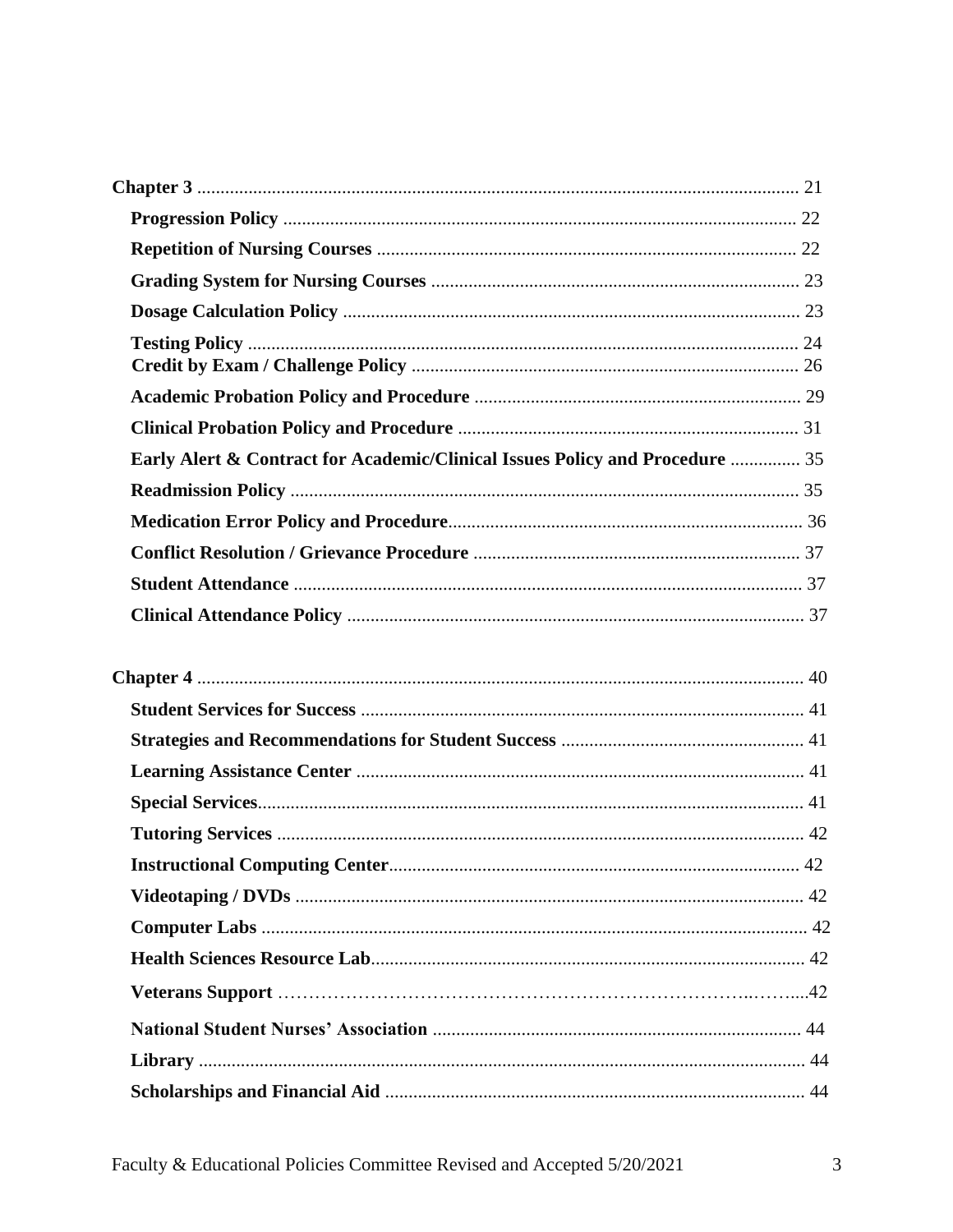| <b>American Nurses Association code of Ethics for Nurses with Interpretive Statements</b> |  |
|-------------------------------------------------------------------------------------------|--|

| <b>American Nurses Association code of Ethics for Nurses with Interpretive Statements</b> |  |
|-------------------------------------------------------------------------------------------|--|
|                                                                                           |  |
|                                                                                           |  |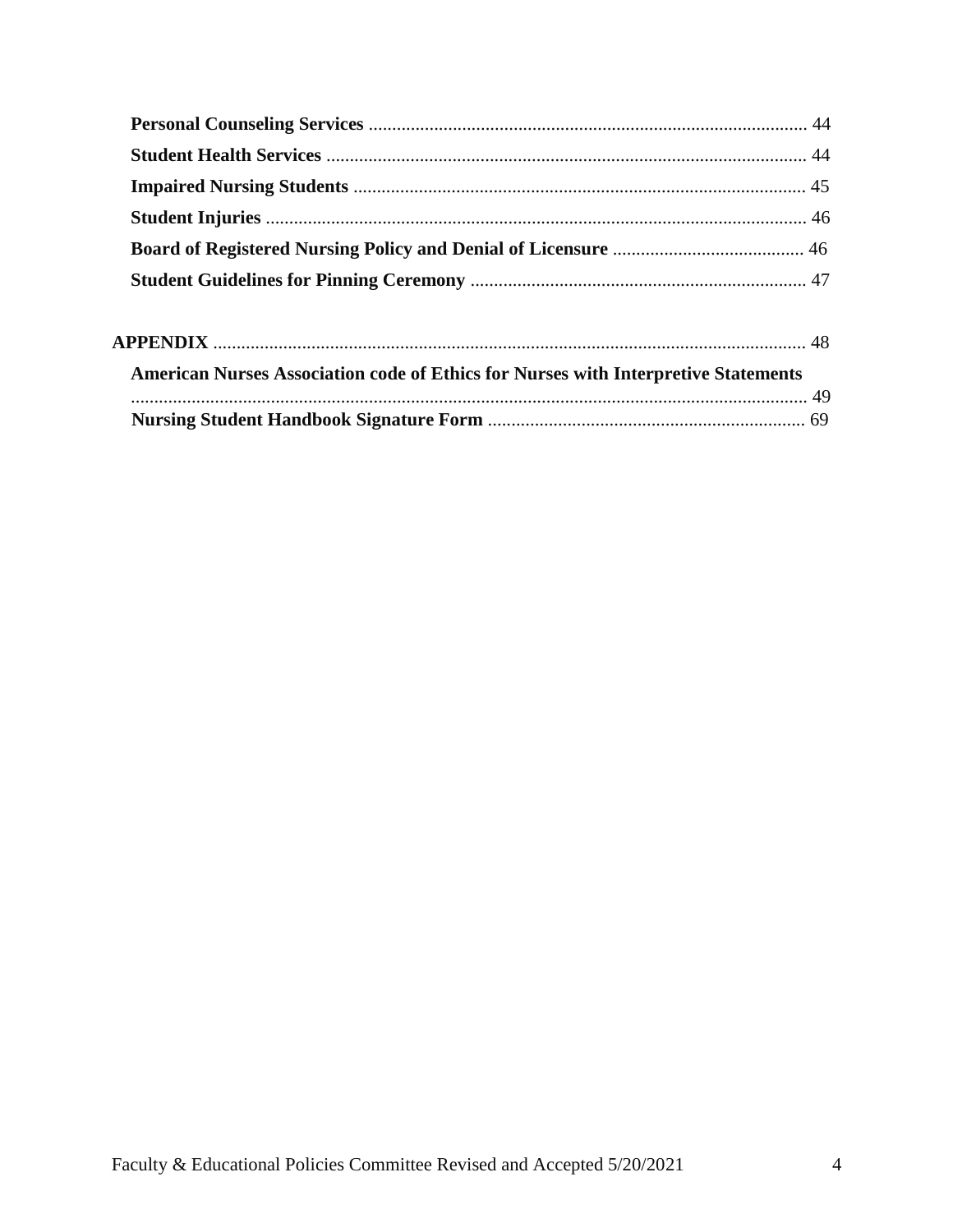#### **Pasadena City College Health Sciences Division Nursing Faculty**

#### **Division Dean**

Dr. Micah Young **Nursing Program Director**  Marylynn G. Aguirre, PhD, MSN, RN **Assistant Nursing Program Directors**  Thomas Berg, MSN, RN Kiriaki Dieguez, MSN, RN Joyce Muyingo, MSN, RN **Instructors**  Deborah J. Hileman-Ford, MS, MN, RN Mary Huffman, MSN, RN Kristin Hyatt, MSN, RN Laurinda M. Kettle, MSN, RN Pauline Soo Hoo-Lew, MN, RN Churairat Mittongatare, MSN, RN Jeong O, PhD, MSN, RN, CNE Deanna Sanchez, MSN, RN Vita Torigoe, RN, MSN Jane Tsao, PhD, MN, PHN, RN, CCRN Valerie Udeozor, MSN, RN Paula Vento, MSN, RN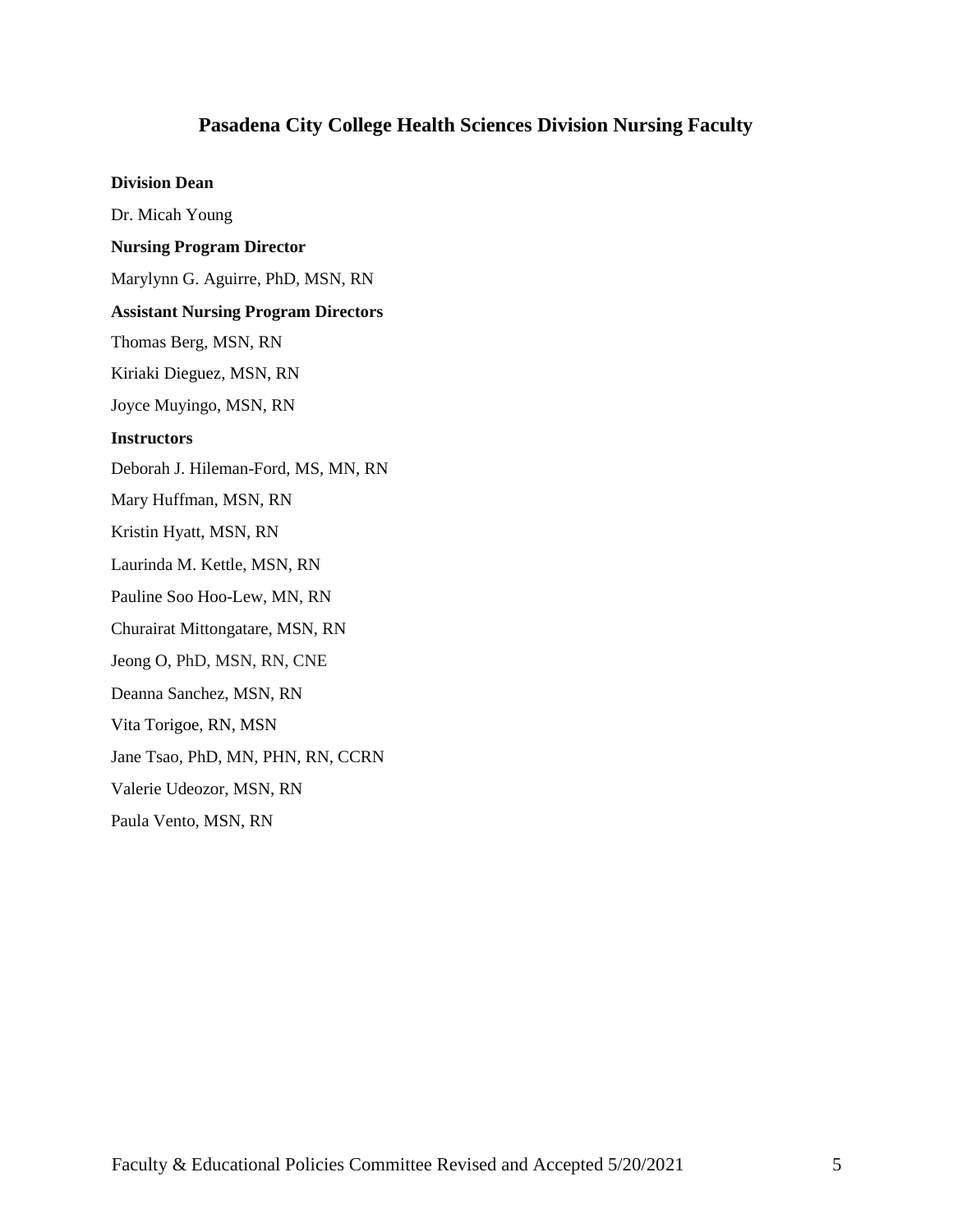**Chapter 1** 

**Philosophical Foundations of Curriculum**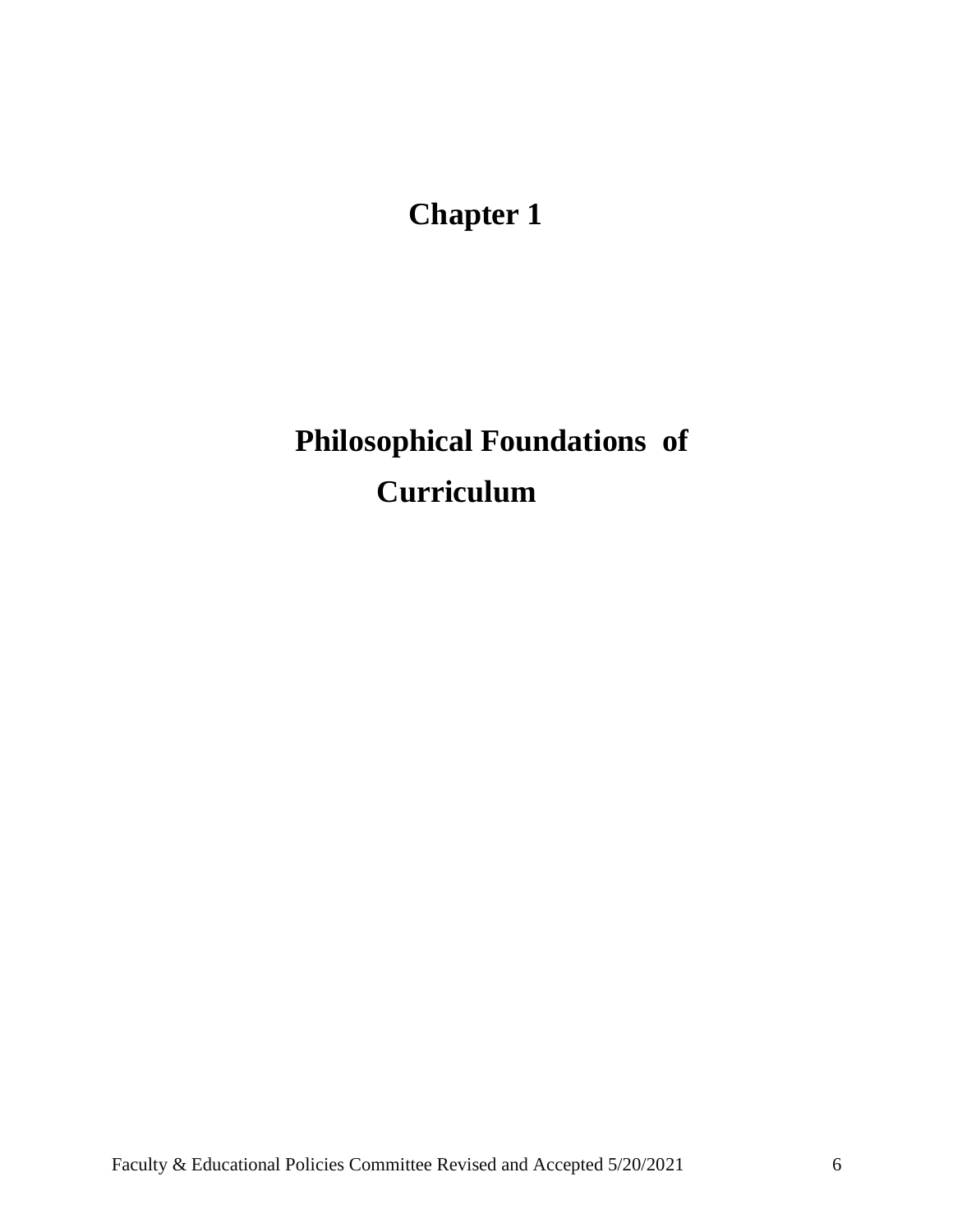# **Vision, Philosophy, Mission Statement**

#### **Vision**

The vision of the Pasadena City College Registered Nursing Program is to have a nursing program that meets the challenge of preparing future nurses who have the knowledge, skills, and attitudes necessary to continuously improve the quality and safety of the healthcare system within which they work. **Philosophy** 

#### We believe that:

The *Art and Science of Nursing* are able to empower and transform situations with individuals toward favorable health changes, and healing is the desired outcome of nursing. The science of nursing is based on the acquisition of knowledge, skills, and attitudes across the curriculum. The art of nursing is created in the human realm, which is the actual interaction of the nurse and the individual. The nurse acts in partnership with and empowers individuals and families to improve the health of the nation and the world.

The *Person (humanity)* includes the totality of the human being and the interconnectedness of body, mind, emotion, spirit, energy, society, culture, relationship, context, and environment. Humanity includes and awareness of the interconnectedness of individuals to the human and global community.

The *Environment* is the space in which all living systems participate and interact, including the physical body along with cultural, psychological, social, and historical influences and includes both the external physical space and the internal mental, emotional, social, and spiritual experience. The *Health-Illness continuum* views health as a dynamic balance on multiple levels and seeks to identify, restore, and support a person's innate reserve as the means to enhance well-being and health through-out the life cycle.

*Nursing Education at PCC* supports self-regulated learning by promotion the knowledge, skills, and attitudes that enable students to assume increasing responsibility for their learning path. Faculty serve as mentors, mediators, and knowledgeable consultants. Faculty is committed to applying educational and nursing principles with sensitivity to the diverse needs of students' different cultural, ethic, social background, support systems, and learning styles.

#### **Mission Statement**

Consistent with the Pasadena City College mission statement and Educational Master Plan, the mission of the PCC RN program is to create a high quality, caring, transformational environment that promotes an academically rigorous and comprehensive curriculum of professional excellence, lifelong scholarship, and innovation in nursing. We provide evidence based nursing education of members of diverse communities that prepares learners to meet health care needs within our local and global communities through technology, leadership, advocacy and collaboration. The PCC RN Program enhances the economic conditions and the quality of life in our community.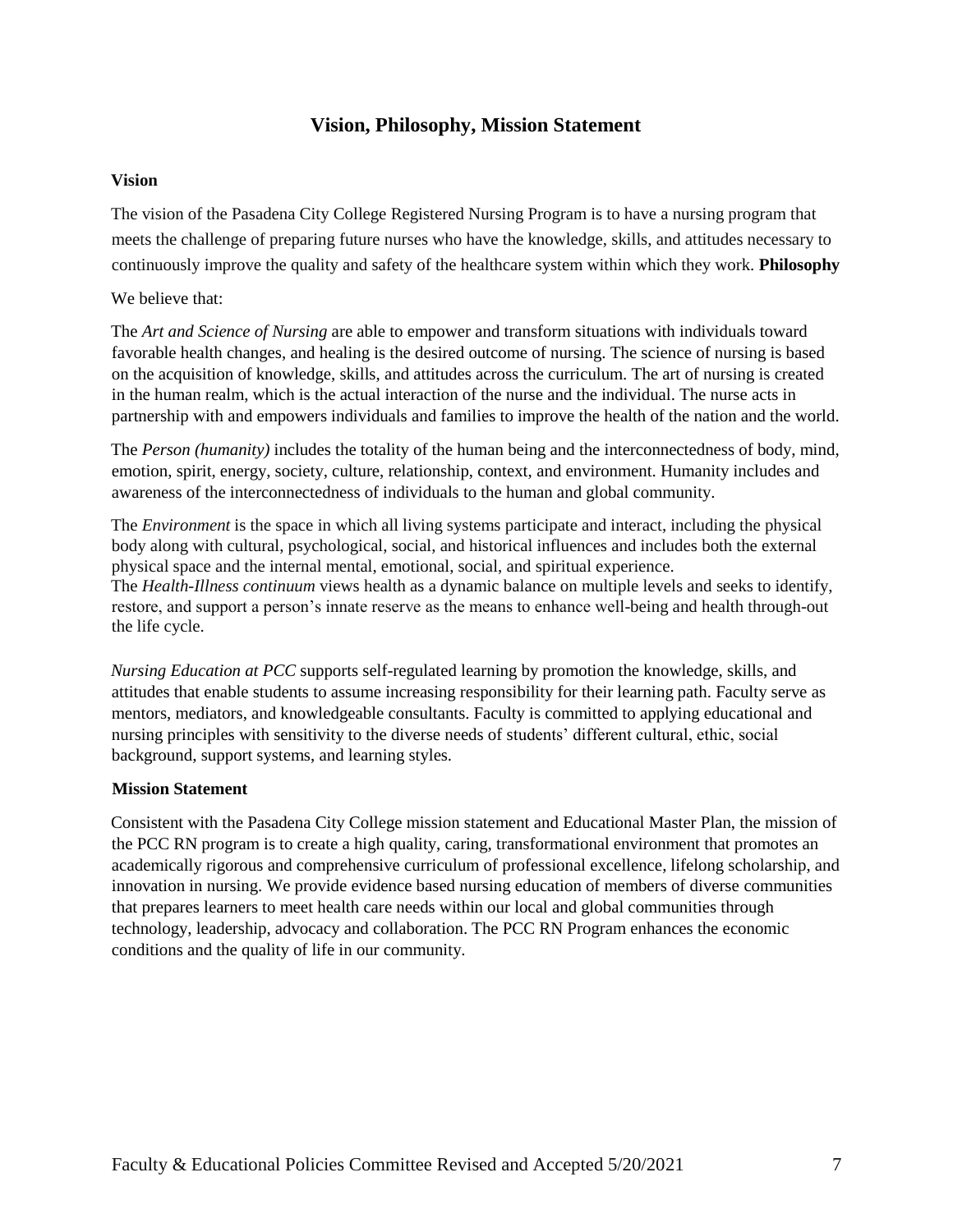# **Program Student Learning Outcomes**

1. Deliver *patient centered care* that recognizes the patient or designee as the source of control and full partner in providing compassionate and coordinated care based on respect for patient's preferences and values and needs.

2. Use *teamwork and collaboration* to function effectively within nursing and interprofessional teams, fostering open communication, mutual respect and shared decision-making to achieve quality patient care.

3. Develop an *evidence based practice* by integrating best current evidence with clinical expertise and patient/family preferences and values for delivery of optimal health care.

4. Improve *safety* by minimizing risk of harm to patients and providers through individual performance and *quality improvement* system methods to continuously improve the quality of health care systems.

5. Use *informatics,* including information and technology, to communicate, manage knowledge, mitigate error, and support decision making.

6. Adhere to standards of professional practice by being responsible for his/her actions and behaviors and practicing nursing within legal, ethical, and regulatory standards.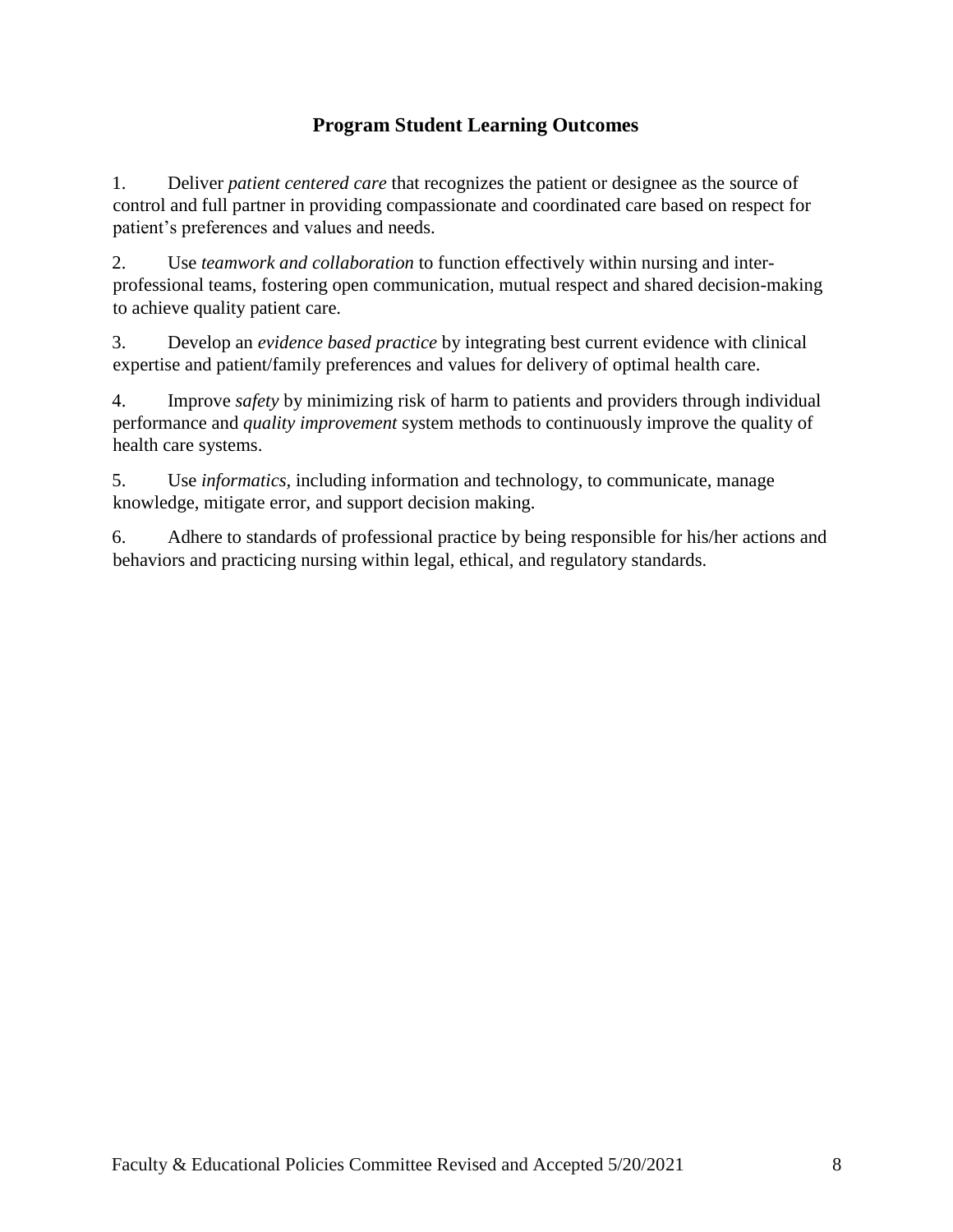#### **Conceptual Framework**

The PCC RN program conceptual framework provides a sequence of learning experiences that will enable students to achieve the desired educational outcomes. The pervasive threads of patient centered care, teamwork and collaboration, evidence-based practice, quality improvement, safety, and informatics are the competencies that students must possess to successfully demonstrate the program outcomes of advocate, clinician, leader and teacher in the nursing profession. Learning experiences within the leveled coursework of supporting knowledge, foundational nursing, beginning nursing, intermediate nursing and advanced nursing facilitate students' attainment of these competencies and the resulting outcomes.

The conceptual framework is drawn from the RN programs delineated mission statement, philosophical beliefs and vision of the discipline of nursing within the Pasadena City College Associate Degree nursing program. The organizing framework is conceptual, but offers a visual structure of the nursing phenomena and their relationships. The PCC RN program curriculum exists as a means for creating access to knowledge about nursing and the conceptual framework provides the structure of cataloging and retrieving the knowledge that is essential to the process of teaching and learning.

The PCC conceptual framework ensures that the nursing graduates embody the competencies nurses need for professional practice. Patient centered care, teamwork and collaboration, evidence-based practice, quality improvement, safety and informatics are the critical competencies the students need to possess to attain the outcomes. The competencies form the foundation of the design of evaluation tools used in the assessment of student learning. The competencies to the level of learning and performance in each nursing course. Faculty expects students to exhibit these identified competencies regardless of the health care setting and use the competencies to guide the development and implementation of appropriate learning experiences across the courses throughout the curriculum. An outcome-focused, competencybased curriculum places the emphasis on the development of the knowledge, skills and attitudes students need to meet quality and safety standards of nursing. The competencies capture the growth students experience in PCC's nursing educational program.

The conceptual framework contains the outcomes that are those characteristics students should display at the completion of the PCC RN program. The graduates of the PCC RN program are expected to move into a changing health care system that includes the increasing acuity of clients in acute-care settings, shifting emphasis to consumer involvement in health care decisions and increasing demands for highquality health care at an affordable price. The essential qualities needed to practice in a contemporary health care environment include being a skilled clinician, leader, and teacher, which then allow PCC's graduates to function as the client's advocate in all area of health care. The outcomes of PCC's nursing program mirror nursing practice expectations and are lasting skills that can be used to transform nursing practice. There outcomes epitomize the behaviors faculty believe are critical for successful professional nursing practice. As a graduate of PCC Associate Degree Nursing program, the student becomes a competent clinician in client care, a participant in nursing leadership, has the ability to teach and educate the public regarding increasing wellness, and is able to act as the client's advocate in all health care settings.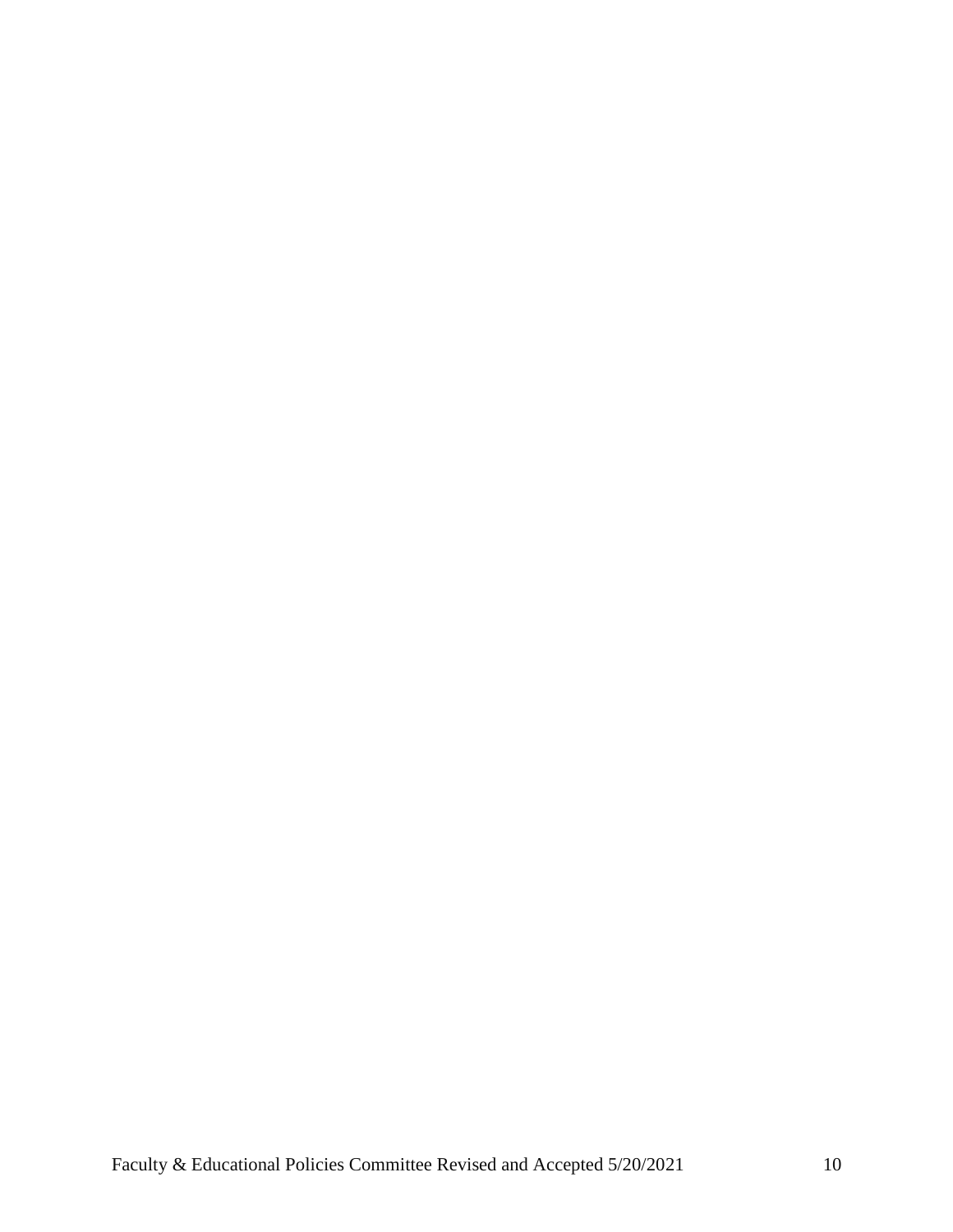**Chapter 2** 

**Responsibilities and Standards of Student Conduct**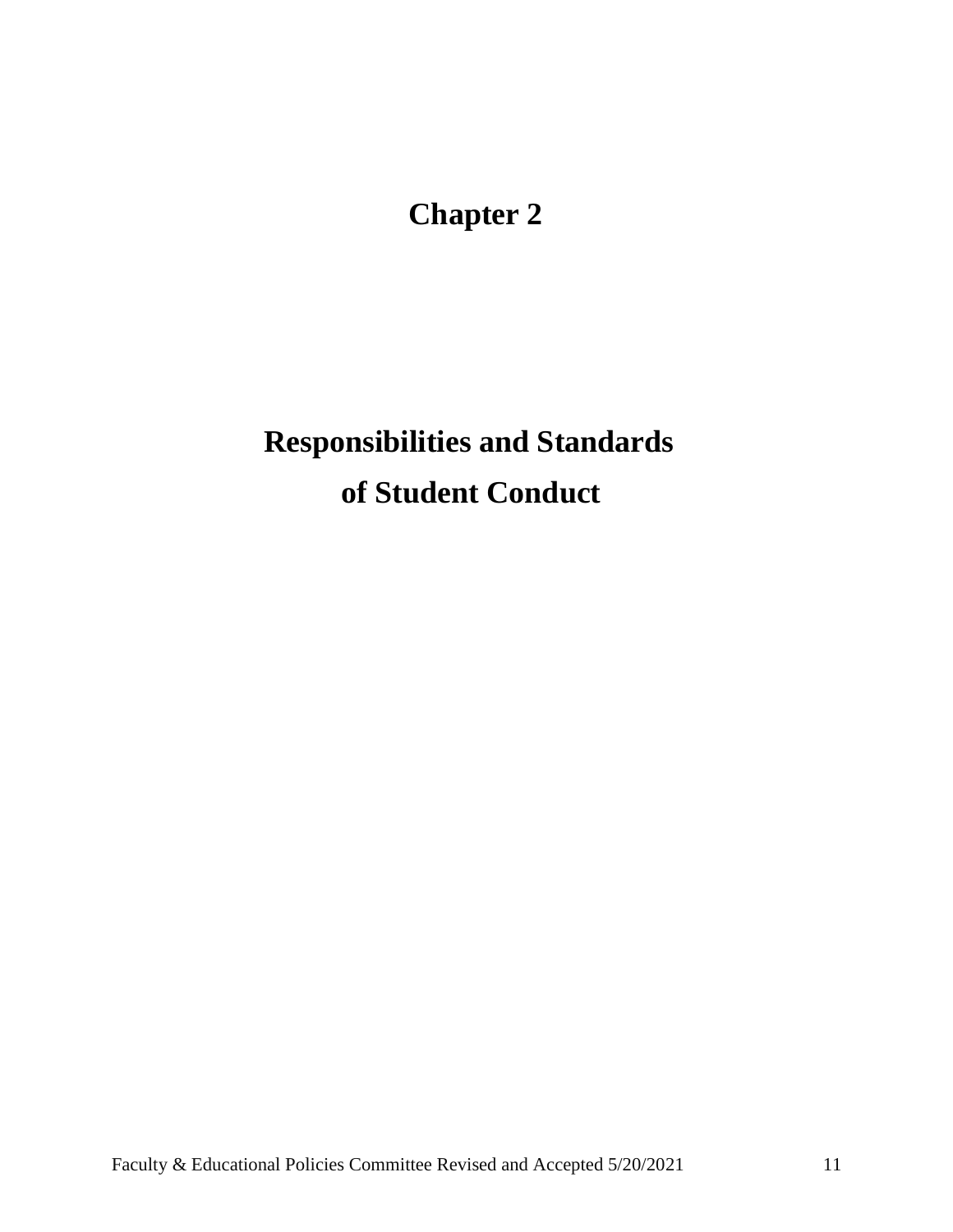# **PASADENA CITY COLLEGE HEALTH SCIENCES DIVISION REGISTERED NURSING PROGRAM RESPONSIBILITIES AND STANDARDS OF STUDENT CONDUCT**

Pasadena City College seeks to maintain an environment in which there is freedom to learn and in which there is respect and dignity exercised for all members of the campus community. Students are encouraged to develop the capacity for critical judgment and to exercise their rights to free inquiry and free speech in a responsible non-violent manner.

Students are expected to conduct themselves as mature citizens in the campus community and comply with college policies and regulations and civil and criminal laws of the city, state and nation. Inappropriate conduct by students is subject to discipline as provided in Pasadena Area Community College District Policy and Procedures.

In addition to campus rules and regulations, the nursing student is expected to demonstrate professional practice. Making decisions based on a sound foundation of ethics is an essential part of nursing practice in all specialties and settings. The PCC RN program uses the *ANA Code of Ethics for Nurses with Interpretive Statements* (appendix) as a guide for carrying out nursing responsibilities in a manner consistent with quality in nursing care and the ethical obligations of the profession. Nursing students are required to consistently comply with the ethical standards of the nursing profession to meet required standards of practice.

# **Integrity and Responsibility**

The student:

- 1. Demonstrates responsibility for personal growth and development in the cognitive, psychomotor, and affective realms.
- 2. Takes responsibility for his/her own actions, takes initiative to follow through with corrective action when an error is committed, identifies the cause(s) of error and makes plans to prevent recurrence.
- 3. Demonstrates awareness of own strengths and limitations.
- 4. Protects patient's privacy and maintains confidentiality.
- 5. Functions within ethical and legal professional guidelines.
- 6. Complies with attendance and punctuality requirements.
- 7. Complete tasks in clinical setting within the allotted time.
- 8. Is encouraged to participate in student professional organizations and related activities.
- 9. Will maintain academic honesty and satisfactory standards of citizenship at all times on the campus and in the community. Unsatisfactory citizenship includes, among other things, cheating, plagiarism, other forms of academic dishonesty, actions disruptive to ongoing teaching and learning process, and hazing.
- 10. Will keep a copy of all paperwork (such as CPR card, malpractice, and health insurance, including current TB screening and Influenza vaccination) and be able to present this paperwork to clinical agency.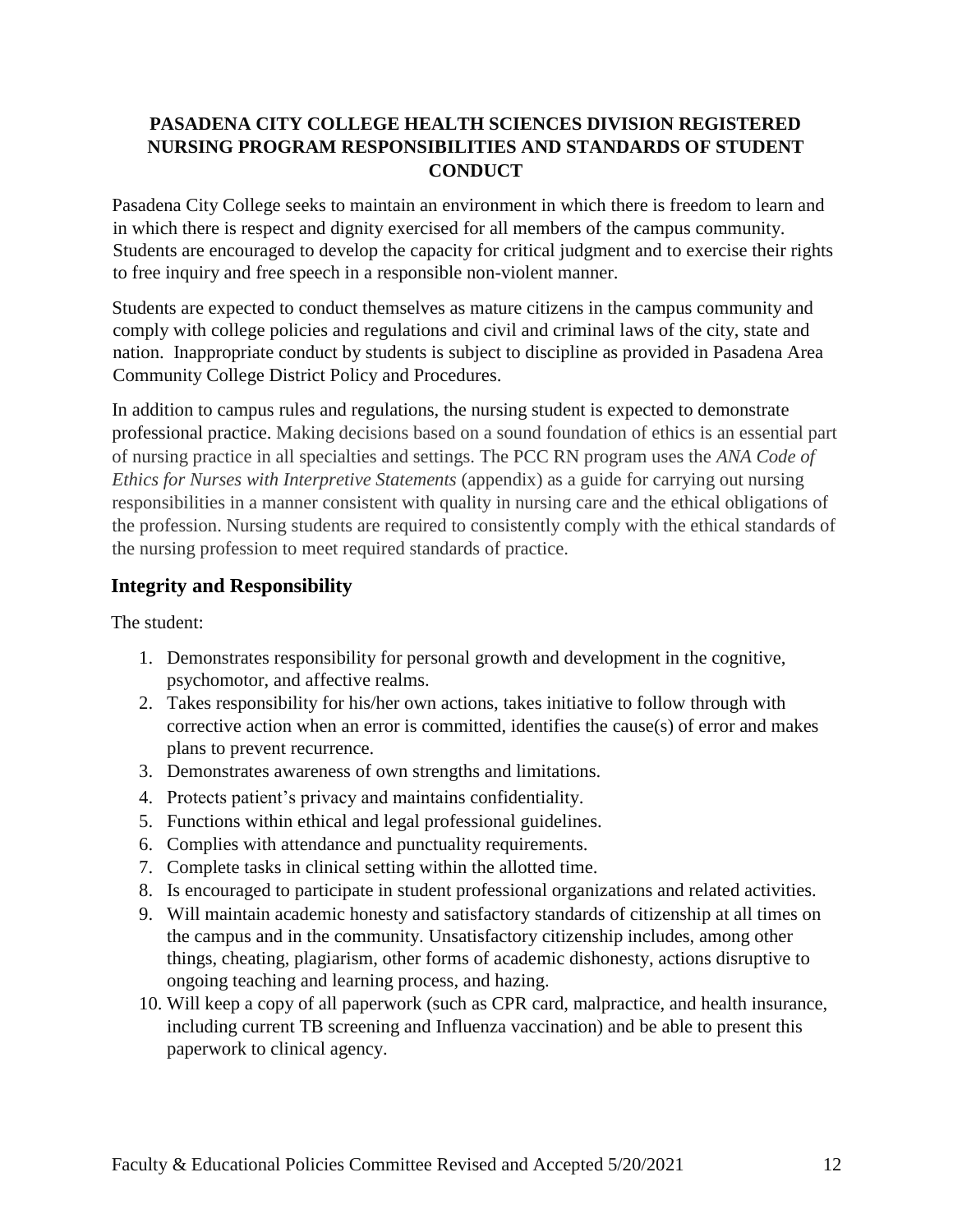#### **Response to Interventions**

The student:

- 1. Seeks and implements suggestions from instructor and health team members.
- 2. Responds to constructive criticism appropriately.

# **Interpersonal Relations**

The student:

- 1. Initiates and maintains professional and therapeutic working relationship with the patient, the family, other health team members, including peer groups and faculty regardless of disability, gender, gender identity, gender expression, nationality, race or ethnicity, religion, sexual orientation, age, political persuasions, or other personal beliefs.
- 2. Recognizes and demonstrates awareness of interactions with others.
- 3. Modifies behavior to promote effective relationships.
- 4. Cooperates with the health team to establish a helping relationship with the patient and their family.

The faculty:

- 1. Will maintain professional relationships with the students and the evaluation of performance and treatment of students will not be based on matters irrelevant to performance, such as disability, gender, gender identity, gender expression, nationality, race or ethnicity, religion, sexual orientation, age, political persuasions, or other personal beliefs.
- 2. Will assign the students grades. The students grade by the instructor, in the absence of mistake, fraud, bad faith, or incompetency, shall be final. [Section 76224(a), California Education Code].

# **Response to Patient Privacy and Confidentiality**

**Students may be placed on clinical probation, dropped from the nursing program, and/or face legal prosecution for Health Insurance Portability and Accountability Act (HIPAA) violations.** 

Exhibit A. American Nurses Association Code of Ethics, Provision 3

# **The nurse promotes, advocates for, and strives to protect, the health, safety, and rights of the patient.**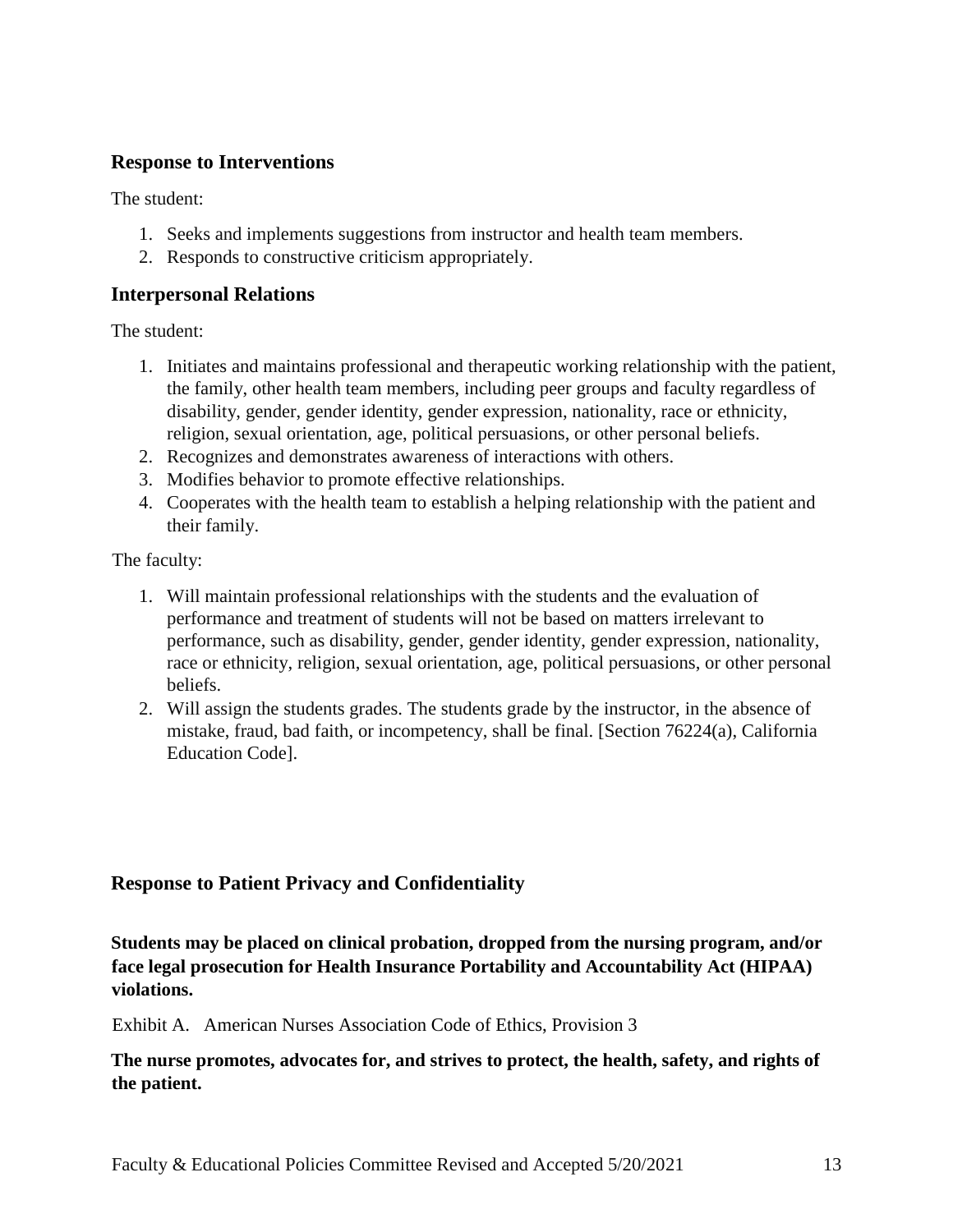# **Privacy**

The nurse safeguards the patient's right to privacy. The need for health care does not justify unwanted intrusion into the patient's life. The nurse advocates for an environment that provides for sufficient physical privacy, including auditory privacy for discussions of a personal nature and policies and practices that protect the confidentiality of information

#### **Confidentiality**

Associated with the right to privacy, the nurse has a duty to maintain confidentiality of all patient information. The patient's well-being could be jeopardized and the fundamental trust between patient and nurse destroyed by unnecessary access to data or by the inappropriate disclosure of identifiable patient information. The rights, well-being, and safety of the individual patient should be the primary factors in arriving at any professional judgment concerning the disposition of confidential information received from or about the patient, whether oral, written or electronic. The standard of nursing practice and the nurse's responsibility to provide quality care require that relevant data be shared with those members of the health care team who have a need to know. Only information pertinent to a patient's treatment and welfare is disclosed, and only to those directly involved with the patient's care. Duties of confidentiality, however, are not absolute and may need to be modified in order to protect the patient, other innocent parties, and in circumstances of mandatory disclosure for public health reasons.

Information used for purposes of peer review, third-party payments, and other quality improvement or risk management mechanisms may be disclosed only under defined policies, mandates, or protocols. These written guidelines must assure that the rights, well-being, and safety of the patient are protected. In general, only that information directly relevant to a task or specific responsibility should be disclosed. When using electronic communications, special effort should be made to maintain data security.

- Keep confidential all patient information including (but not limited to): patient's name, physical or psychological condition, emotional status, financial situation, and demographic information.
- Share patient information on a "need- to-know" basis according to medical necessity.
- Be mindful of your surroundings when discussing patient information. Avoid discussing patients in public places such as elevators, hallways, shuttle buses, public transportation, or social events.
- Keep confidential papers, reports, computer disks, and data in a secure place.
- Retrieve confidential papers from fax machines, copiers, mailboxes, conference rooms, and other publicly accessible locations as quickly as possible.
- Use technology such as fax machines and e-mail only to support patient care activities. Do not fax information to attorneys, employers, or patients.
- Always tear or shred paper copies of documents containing patient information. No patient copies of patient files may ever leave the hospital, with or without the patients identifying information.
- Students must not access the records of patients unless assigned to that patient's direct care.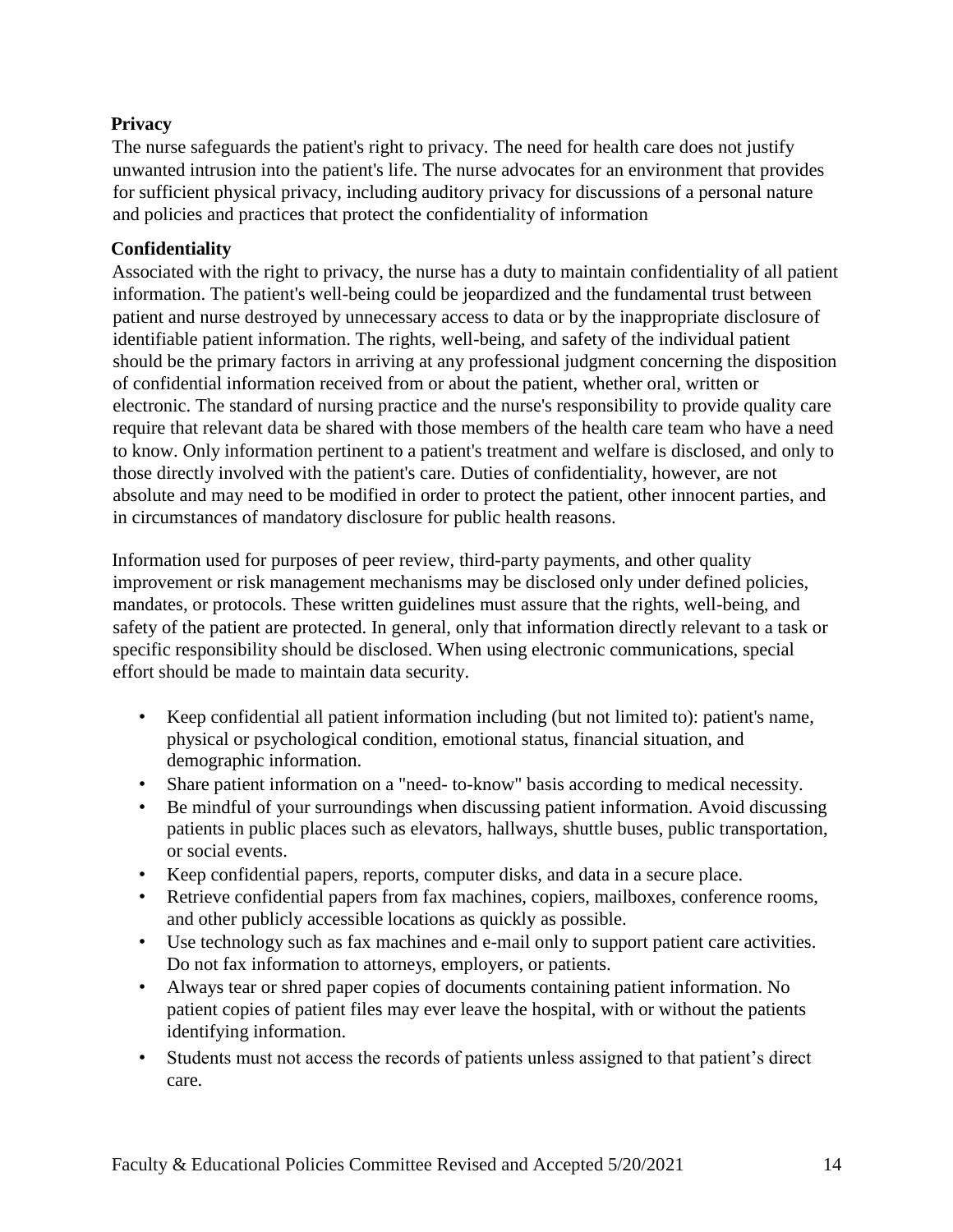• It is the responsibility of all staff to keep patient and hospital information totally confidential.

# **Stress Handling**

The student:

- 1. Performs safely and effectively in stressful and emergency situations
- 2. Maintains composure
- 3. Obtains appropriate assistance.

# **Responsibility for Own Learning**

The student:

- 1. Prepares for clinical days by reviewing clinical objectives.
- 2. Seeks new experiences in clinical consistent with abilities and learning needs.
- 3. Verbalizes learning needs and concerns to instructor.
- 4. Maintains technical competence for all procedures taught in previous sessions.
- 5. Uses college lab facilities to improve technical and theoretical skills.

# **Uniform Regulations –**

# **Dress Code at clinical**

Uniforms must be purchased at a division approved uniform shop. Students must purchase a minimum of two white Dove uniforms, which must be clean and wrinkle-free when worn. Students are to conform to the uniform policies of the PCC Nursing Program and the affiliated institutions. Any need for variation from the regulation uniform must be discussed and approved by the division dean. The student's instructors are to be informed of the approved variation.

- 1. Only a white warm-up jacket with wrist cuff (not sweaters) may be worn at the bedside. PCC college emblem must be sewn on the left arm.
- 2. Shoe wear will consist of an all-white leather upper shoe with closed toe and heel, good arch support and non-skid soles. Shoes and shoelaces are to be clean at all times. Plain white hose must be worn with the dress. All underclothing should be clean and inconspicuous (no flowers, stripes, etc.) Hems should not be above the middle knee. Make-up should be moderate. Perfume and other strong smelling fragrances are not allowed.
- 3. Students are required to have a watch with a second hand, scissors (bandage,) stethoscope, and penlight to be carried in uniform pockets. No fanny packs are allowed in clinical areas.
- 4. No jewelry other than a watch, wedding band, or one pair of gold/silver ear studs for pierced ears if they are 5mm or smaller in size.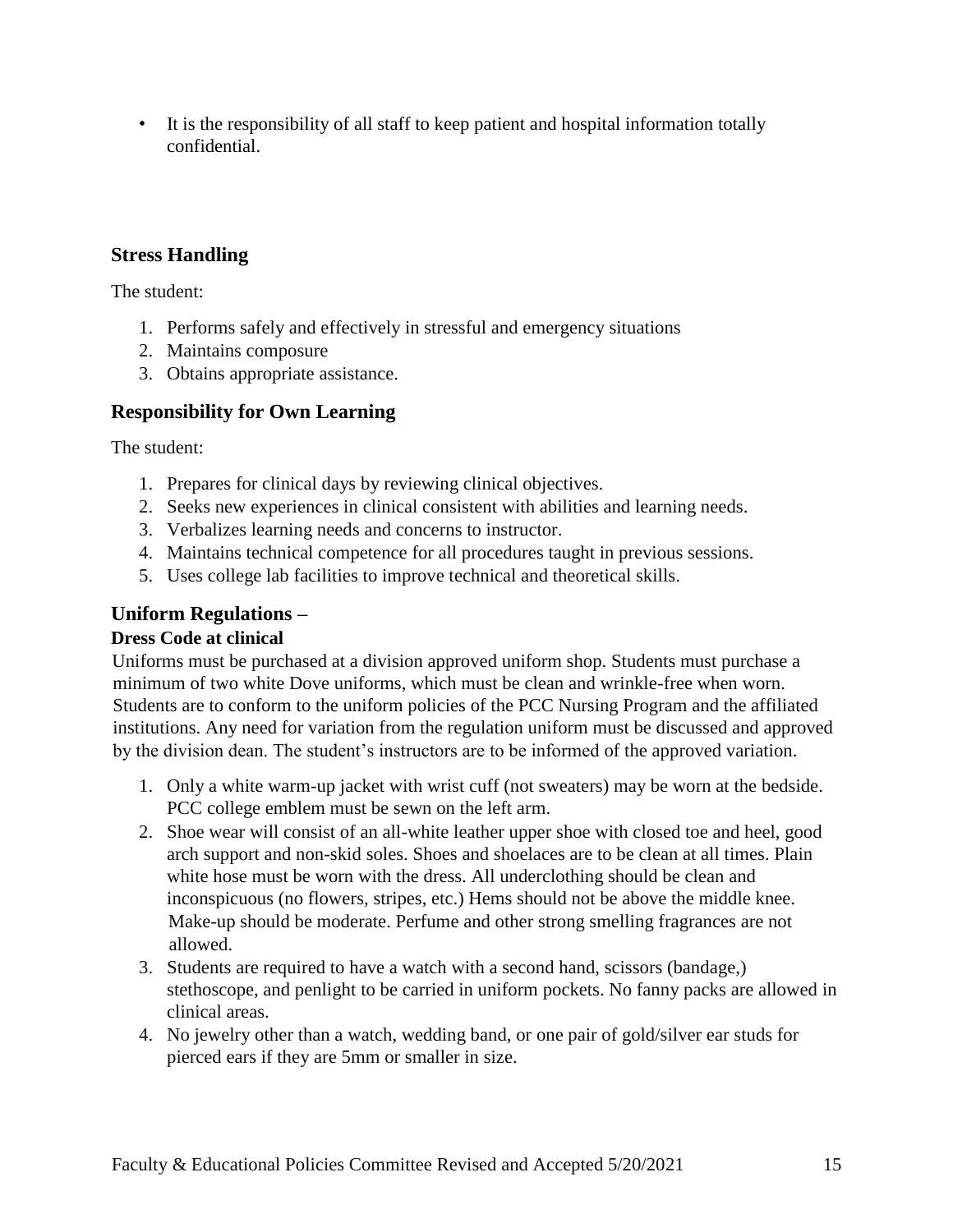- 5. Hair is to be neat, clean, and worn off the collar. Long ponytails, capable of falling forward, are not acceptable. Hair accessories should be plain, small, and match color of hair. Beards/mustaches are to be neat and well groomed.
- 6. Tattoos must be covered.
- 7. Nails should be neat and clean. Only clear nail polish is permitted. Length of nails is not to exceed length of fingers when palm is turned upward. Artificial nails will not be permitted.
- 8. Name pins and photo ID (PCC of Hospital issued) are to be worn at all times.
- 9. School identification of school uniform may not be used by the student in an employment situation until PCC emblems have been removed.
- 10. No gum chewing, eating, drinking, or smoking is allowed in clinical or classroom areas.
- 11. When a student must go to the clinical area (school business) outside of regular clinical hours, the student shall wear the regular white uniform with an school ID badge.
- 12. N95 mask fitting may be required by the clinical facility.
- 13. N95 mask, surgical mask, googles +/or face shield maybe required.

# **Dress Code on Campus**

Students are required to wear maroon scrubs when on campus.

# **Transportation**

Since the clinical laboratories are conducted at locations separate from the college campus, the student is responsible for all transportation requirements. These assignments MAY be scheduled from 6:00 a.m. to 11:30 p.m., Monday through Sunday.

# **Parking**

- 1. On-campus parking is limited and is available by paid permit or daily fee. Special parking is provided for the physically handicapped; requests are made through Disabled Student Programs & Services, Room D209.
- 2. Agency/hospital parking is governed by the policy of the respective agency/hospital. Extra "travel time" may be needed to allow for parking at some agencies.

# **CPR Card**

All students must show a current valid CPR card from the **American Heart Association** basic life support (BLS) for Health Care Providers at the beginning of each clinical rotation and are responsible for maintaining updates. CPR requirements are reviewed ever semester to assure they are current. Failure to maintain required CPR will result in dismissal from the clinical site.

# **Malpractice Insurance**

Students are required to carry nursing malpractice insurance during the RN program and are strongly recommended to maintain malpractice coverage throughout their nursing practice.

# **Use of Recorders**

The student must request permission from the instructor to record lectures and other instructional presentations. This applies to guest lectures as well.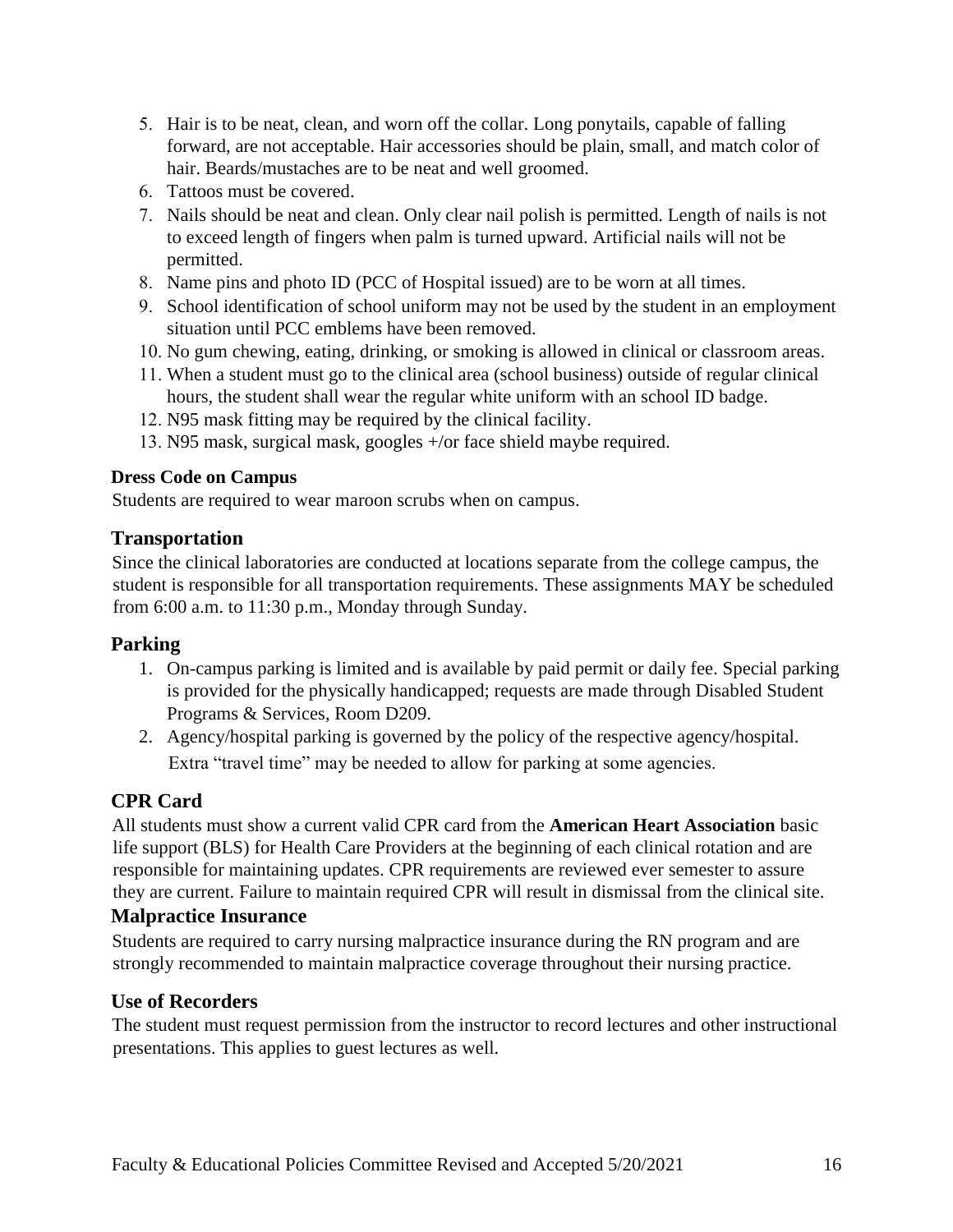# **Use of Cell Phones or Smart Watches**

Cell phones or smart watches must have ringer turned off during theory or clinical to avoid disruption. Student must leave the class or immediate clinical area to take emergency calls. Cell phones or smart watches must be silenced during tests and exams. Hospital cell phone policy must be followed at the clinical site.

# **Responsibilities of Class Officers**

- 1. College: See Pasadena City College Student Handbook
- 2. Division: Class officers are representatives and any interested students are encouraged to attend Health Sciences Division Meetings.
- 3. Program: Class officers are representatives and any interested students are encouraged to attend Program Evaluation meetings.

#### President

- Official representative and spokesman of the class.
- Coordinates with faculty advisor on pinning and graduation activities.
- Oversees fund raising activities for pinning and graduation.
- Opens and maintains a class account with the student bank.
- Attends (or delegates designee) monthly faculty and curriculum meetings.
- Coordinates maintenance of the class bulletin board.

#### Vice President

- Assists the president with duties.
- Assumes duties of president when president is absent

#### Treasurer

- Responsible for keeping PCC financial records and reporting of fund raising activities. PCC may supplement funding toward school pin. Expenses:
	- 1. Auditorium technical support personnel
	- 2. Printing of invitations and programs
	- 3. Flowers for stage

# **Child Care**

Pasadena City College offers childcare through its Child Development Center. Students may contact the PCC Child Development Center directly for information. Students with children are expected to make arrangements for childcare prior to the beginning of semester. It is recommended that you consider a back-up sitter in case of illness.

# **Student Immunization and Physical Requirements**

Upon acceptance to the Registered Nursing Program, students are required to complete the following requirements and maintain these requirements throughout the nursing program.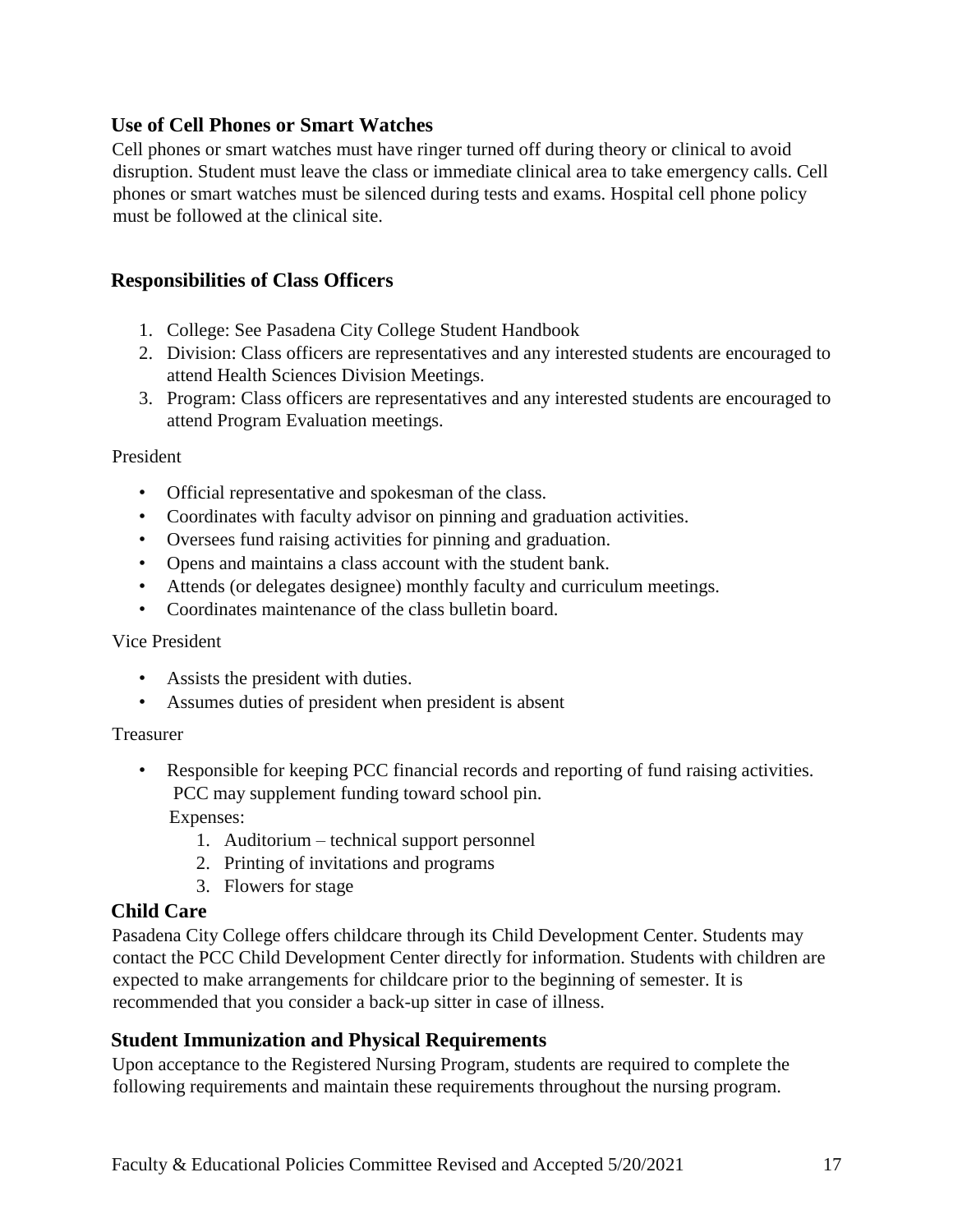Students accepted in the nursing program will be dropped from the nursing program, if any health requirements are incomplete or completed results are not submitted to:

#### CertifiedBackground.com Medical Document Tracker for Generic RN Program PF23im OR CertifiedBackground.com Career Ladder (LVN to RN) Program PF22im

#### **Student Immunization**

- 1. Hepatitis B (HBV)
	- a. Unvaccinated Health Care Provider (HCP) and/or those without written documentation of an appropriately timed vaccination series must complete the HepB vaccine series ( $\geq$  3 doses). All new or recently completed HepB vaccine series vaccines are required to complete a post vaccine serologic titer (antiHBs) ideally 6-8 weeks after last dose in the series. If the anti-HBs is  $\geq 10$  mlU/mL (positive) then the vaccinee is immune to HBV infection and no further serologic testing or vaccination is recommended.
	- b. If the anti-HBs is  $< 10$  mlU/mL (negative) then the vaccines is to receive an additional dose of HepB vaccine with a repeat of the anti-HBs titer drawn 6-8 weeks after that additional dose. If that repeat anti-HBs titer is still <10mlU/mL then the vaccinee should receive 2 additional doses of HepB vaccine given on a schedule that results in a  $2<sup>nd</sup>$  appropriately timed vaccine series with another anti-HBs titer drawn 6-8 weeks after the final dose.
	- c. For those who remain unprotected after two series of HepB vaccine, the vaccinees are considered "non-responders." It is advised that chronic hepatitis b infection be ruled out. These non-responders are susceptible to HBV infection and should be counseled appropriately for protection to the student and others in their care. Proper clinical management is critical after an exposure to HBV in the clinical setting. **It is strongly recommended that non-responders report any possible exposure to their employer as soon as possible in order to reduce the risk of infection and receive appropriate follow-up treatment**

#### 2. Influenza

- a. 1-dose of seasonal influenza vaccine annually. The student must provide a copy of current flu shot documentation to each clinical site throughout the program.
- 3. MMR (Measles, Mumps, Rubella)
	- a. Evidence of immunity can be attained with 1) laboratory confirmation of disease or immunity or 2) appropriate vaccination against measles, mumps and rubella (i.e. 2 doses of live measles/mumps and 1 dose of live rubella) vaccine given on or after the first birthday and separated by 28 days or more.
	- b. HCP with 2 documented doses of MMR (appropriately spaced) are not recommended to be serologically tested for immunity. But if they are tested and the result shows non-immunity or equivocal then the HCP is still considered to have presumptive evidence of immunity to measles, mumps and /or rubella and no further MMRs doses are indicated.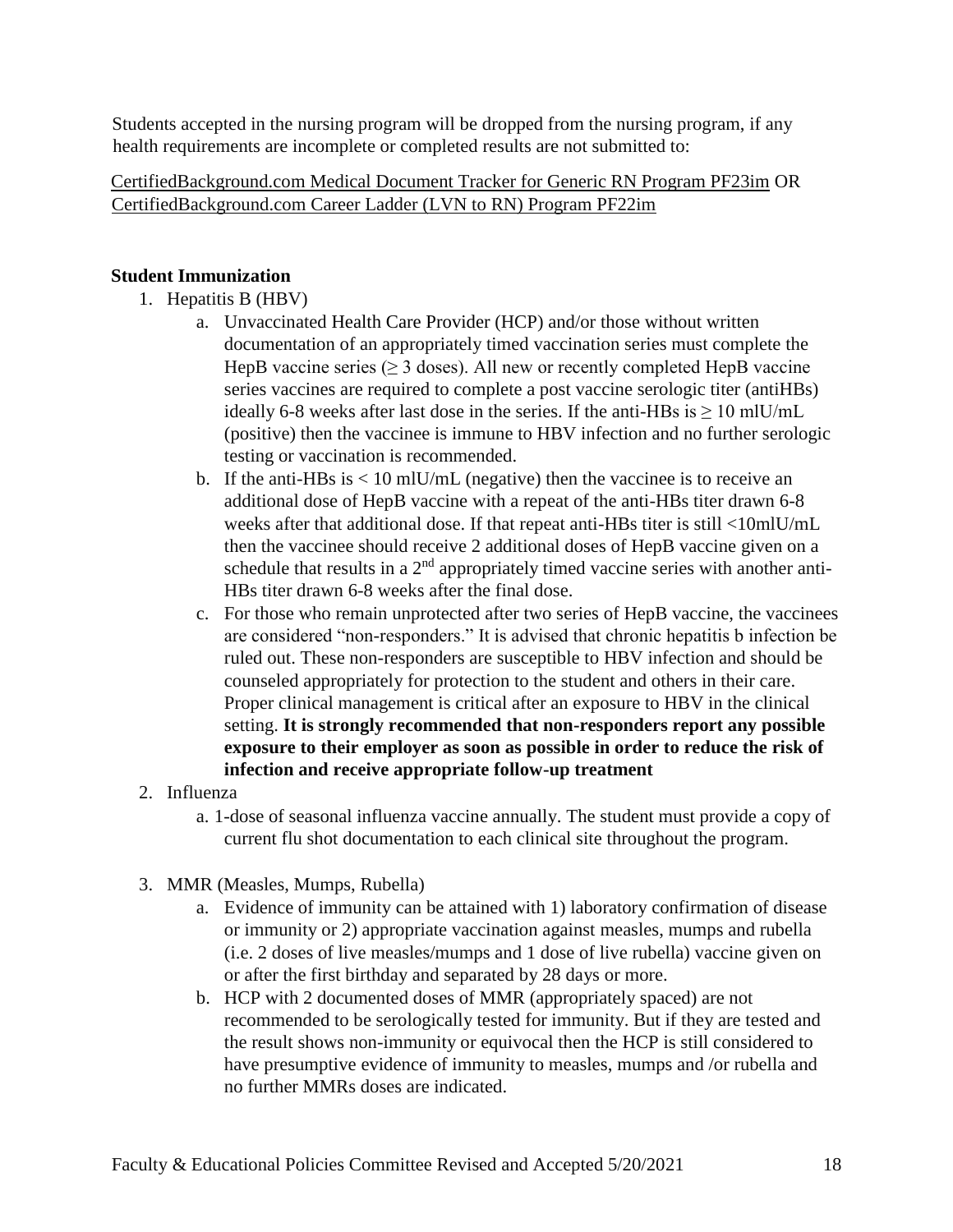- 4. Varicella (chickenpox)
	- a. Evidence of immunity can be attained with 1) laboratory confirmation of disease or immunity or 2) written documentation of 2 doses of varicella vaccine given at least 28 days apart.
- 5. Tdap (tetanus, diphtheria, pertussis)
	- a. 1 dose of Tdap for persons without documentation of prior Tdap without regard to interval since the previous dose of Td.
	- b. Follow current CDC guidelines for use in pregnant students.
	- c. Tetanus booster (Td) every 10 years thereafter
- 6. TB testing
	- a. Students with a history of a positive TB skin test will need written documentation of the positive TB skin test which reflects the date of the test and the results in mm induration. Without documentation, the TB skin test will be repeated or the IGRA will be performed which is also an option for screening.
	- b. Two-step TB testing (two tuberculin skin tests [PPD] given 1-3 weeks apart) unless student has documentation for a current negative TB test read within one year of this clinic visit date in which case only a single TB skin test is needed.
	- c. Per CDC guidelines, serum interferon-gamma release assays (IGRAs) can be used in place of TB skin testing in all situations when assessing for M. tuberculosis infection. In some cases it may be the desirable test with persons from countries where TB is common (most countries in Latin America, the Caribbean, Africa, Asia, Eastern Europe, and Russia) and persons who live or work somewhere in the United States where TB disease is more common (homeless shelters, prison or jails, or some nursing homes) and finally persons who use illegal drugs.
	- d. When necessary, the IGRA may likely be the desirable test in persons with a history of BCG vaccine or a positive TB skin test to determine TB infection.
- 7. Chest x-ray (needed one time after positive TB test unless clinically indicated).
	- a. Student with documented evidence of a positive skin test or indeterminate or positive serum IGRA (QuantiFERON-TB Gold –in-Tube/T-SPOT-TB) will complete a chest x-ray within 6 months of program entrance. Subsequent TB screening will be done with an annual TB Symptom Screening Assessment.
	- b. Additional chest x-rays are not required unless clinically indicated.
- 8. Physical Exam
	- a. One PE completed within 6 months of the start of the program. For those students who are re-entering the program after an absence, the need for a repeat physical will be on a case by case basis.
- 9. Drug Testing
	- a. All students will be required to do a 16 step Drug Test 30 days before each clinical rotation.
	- b. The test results should be uploaded into Castlebranch.
	- c. Additional testing may be required depending on your clinical site.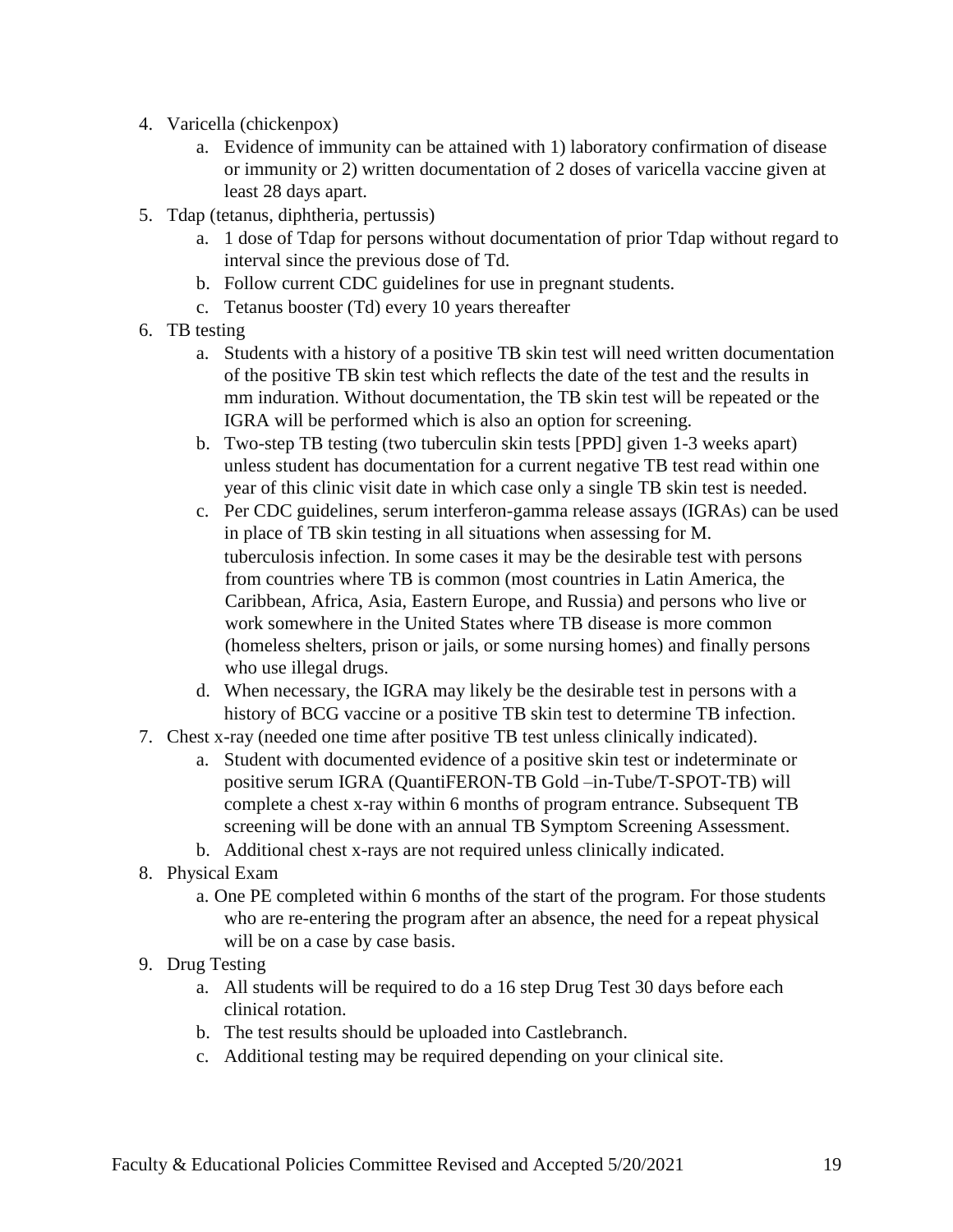#### **RN Program Technical Standards**

The intent of the program is to develop competent registered nurses (RNs) who can evaluate, manage, and provide satisfactory healthcare to the general population. Students are expected to complete all academic and clinical requirements of the professional program. The following technical standards specify those attributes that the RN faculty consider necessary for completing the professional education and subsequently enabling the graduate to enter clinical practice.

1. Observation: Students must be able to observe demonstrations and experiments in basic and clinical sciences (including computer-assisted instruction) and must be able to observe a patient accurately at a distance or close at hand.

2. Communication: Students must be able to communicate accurately and with clarity, in oral and written forms, with appropriate respect and sensitivity towards faculty, patients, and all members of the health care team.

3. Motor: Students must have sufficient motor function to elicit information from patients by palpation, auscultation, percussion and other diagnostic maneuvers. They must be able to grasp and manipulate tools and equipment, stand, sit, walk and move as needed in a patient care setting.

4. Senses: Students must have sufficient use of the senses of vision, hearing, touch, and smell necessary to directly perform a physical examination.

5. Problem solving: Students must be able to learn to measure, calculate, analyze, and synthesize data to reach diagnostic, therapeutic and clinical judgments.

6. Clinical skills: Students are expected to be able to learn and perform routine nursing procedures. All students will be expected to perform physical examinations and provide physical care on both males and females.

7. Behavioral attributes: Students must possess the emotional health necessary for full utilization of their intellectual abilities, the exercise of sound judgment, the prompt completion of responsibilities attendant to the care of patients, and the development of mature, sensitive, and effective relationships with faculty, clinical staff and patients, and families.

8. Judgment: Students must be able to learn and demonstrate the ability to recognize limitations to their knowledge, skills and abilities, and to seek appropriate assistance with their identified limitations. 9. Stability: Students must be able to learn to respond with precise, efficient, and appropriate action in

emergency situations.

10. Perseverance: Students are expected to possess the humility to accept criticism, and the diligence to successfully complete the nursing curriculum and enter the practice of nursing as a licensed registered nurse.

11. Cognition: The registered nursing program is a concentrated and fast-paced program. In addition, nurses must often make critical decisions when evaluating patients and must make these decisions in a timely manner. Students must be able to assimilate large amounts of information quickly and efficiently, as well as gather and analyze patient data in a timely manner. Health conditions and/or drugs (prescription, over the counter or "recreational") that alter perceptions, slow responses, or impair judgment are not compatible with success in the program. These may also affect the student's ability to obtain a license or to practice as a registered nurse.

12. Capability: Nurses work in a variety of clinical settings and may be required to stand for extended periods of time, assist in major surgery, hold retractors, place invasive devices, assist in labor and delivery, perform cardiopulmonary resuscitation, assist with minor surgical procedures, or help move patients. Therefore, students must be capable of functioning safely, effectively, and efficiently in a classroom, laboratory, or clinical facility without any of the following: a surrogate, intermediate, companion (animal or human), translator, or assistive device that would interfere with or not be usable in a surgical or other patient care setting.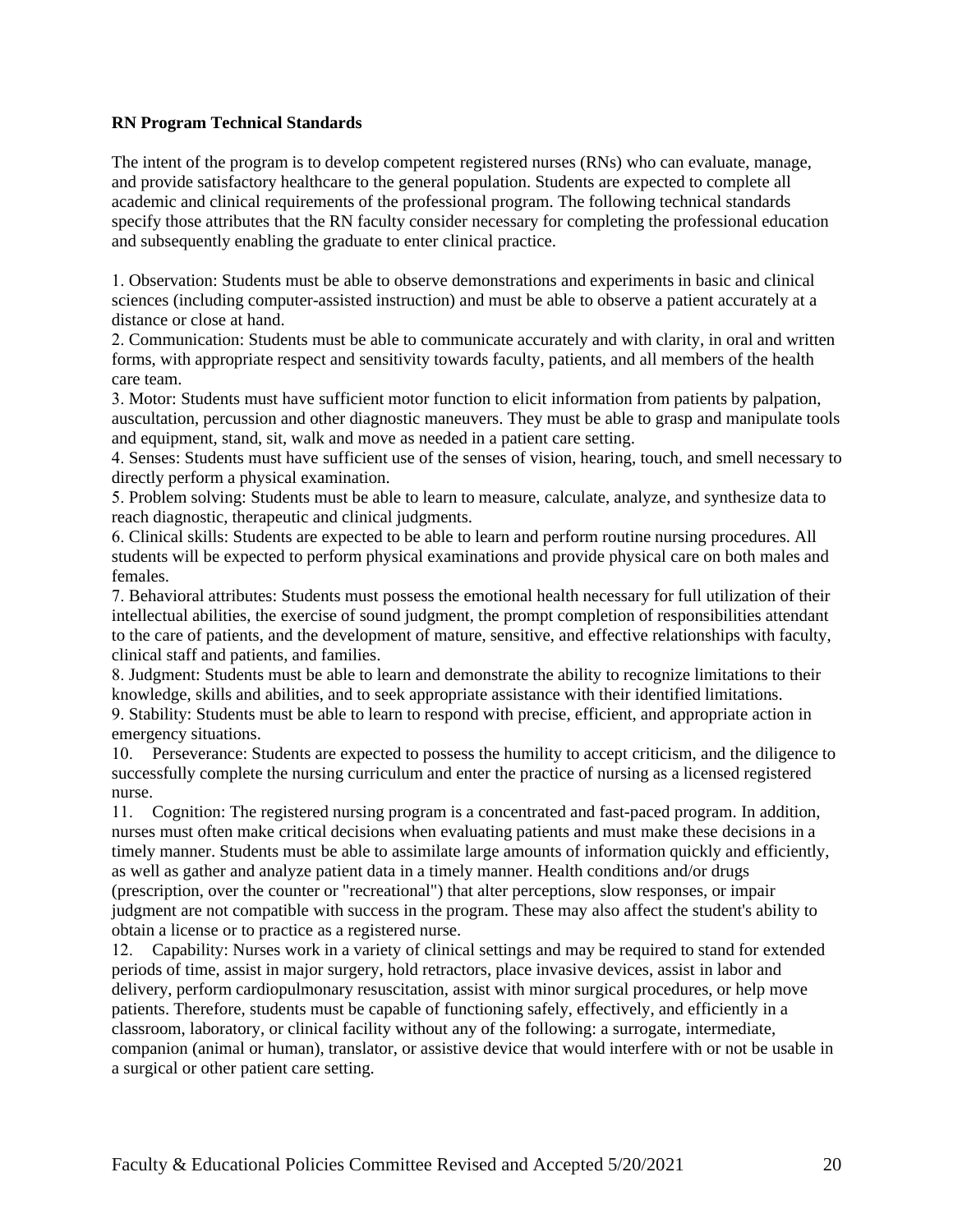Individuals with disabilities may be provided reasonable accommodations to fully participate in the program, as long as their condition does not interfere with patient care or safety or lead to a high likelihood of absenteeism.

# **Background Checks**

Nursing students must have clear criminal background check each semester to participate in placement(s) in clinical facilities. Background checks are done annually and paid for by the student. PCC RN program uses Castle Branch Verification Services. Castle Branch Verification Services will maintain the record and protect student confidentiality. The background check will minimally include the following:

- Seven years history Address verification
- Sex offender database search
- Two names (current legal and one other name)
- Social Security Number verification

Students will be unable to attend clinical facilities for the following convictions:

- Murder
- Felony assault
- Criminal spousal/cohabitant abuse
- Sexual offenses/sexual assault
- Child abuse or neglect
- Felony possession and furnishing
- Drug and alcohol offenses, including DUI
- Other felonies involving weapons and/or violent crimes
- Class B and Class A misdemeanor theft
- Felony Theft
- Fraud
- Current drug use

Students will be denied access to clinical facilities based on offenses appearing on the criminal record which may have occurred more than seven years ago. Students must provide schools with information allowing the school (and clinical facilities as necessary) access to the background check. If the student's record is not clear, the student will be responsible for obtaining documents and having the record corrected to clear it. If this is not possible, the student will be unable to attend clinical rotations. Clinical rotations are a mandatory part of nursing education; therefore, the student will be ineligible to continue in a school of nursing, as there are no alternatives in the event a student is denied clinical placement. Applicable BRN guidelines will be incorporated into these guidelines as they become available.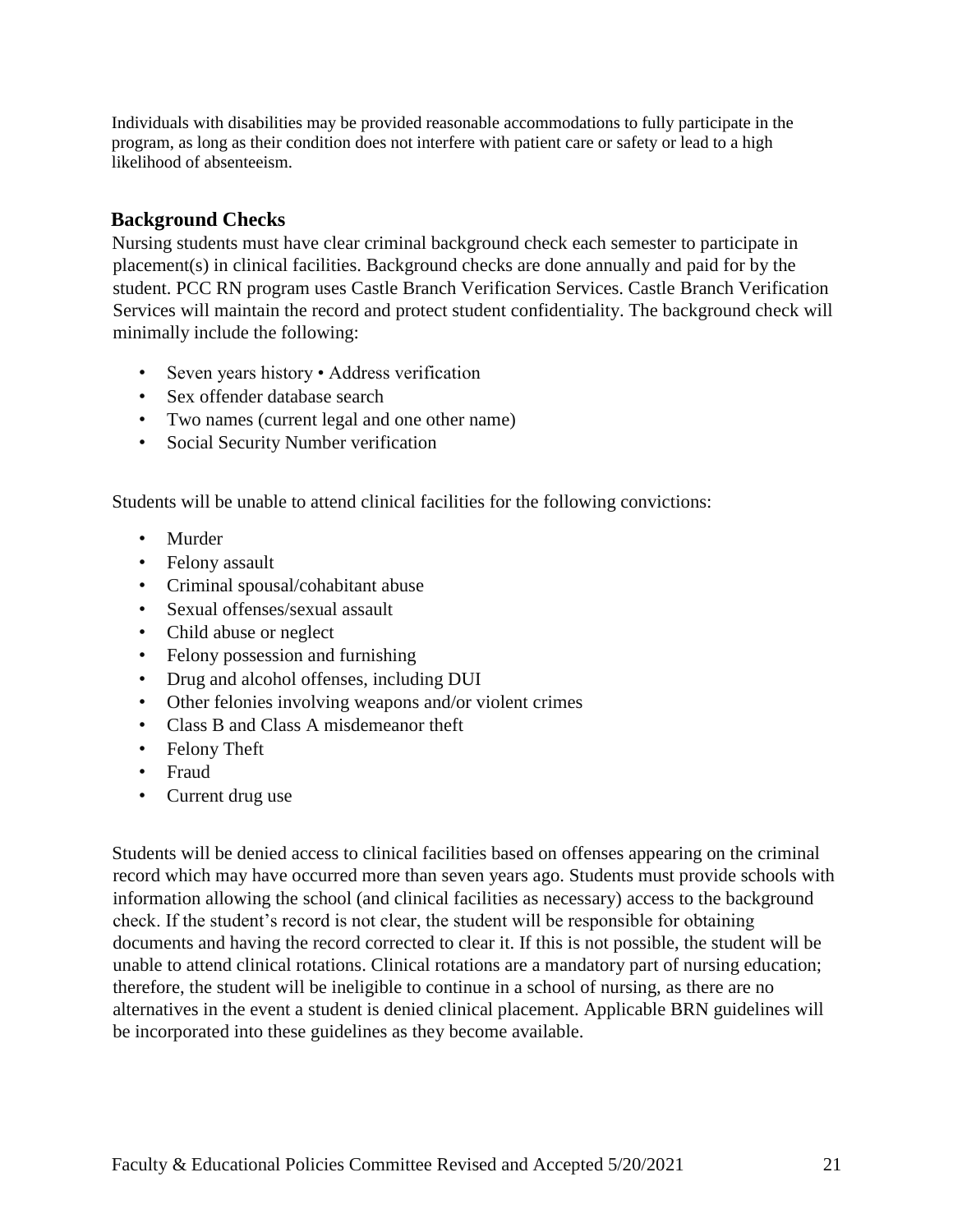# **Social Security Number**

A social security number is required to be admitted to the RN Program because most clinical sites require students' social security numbers to meet federal requirements for use of Electronic Medical Records.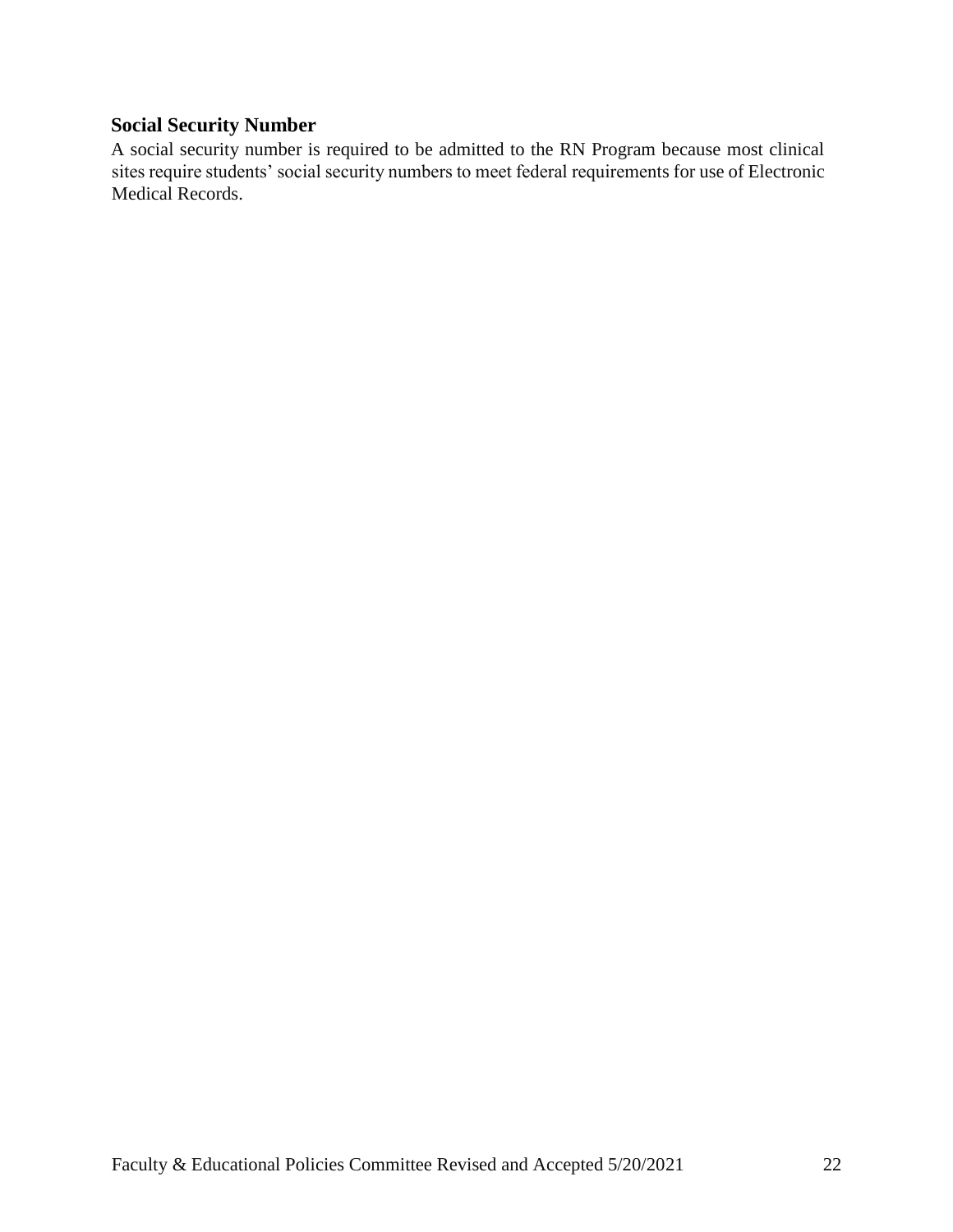# **Chapter 3**

# **Student Evaluation**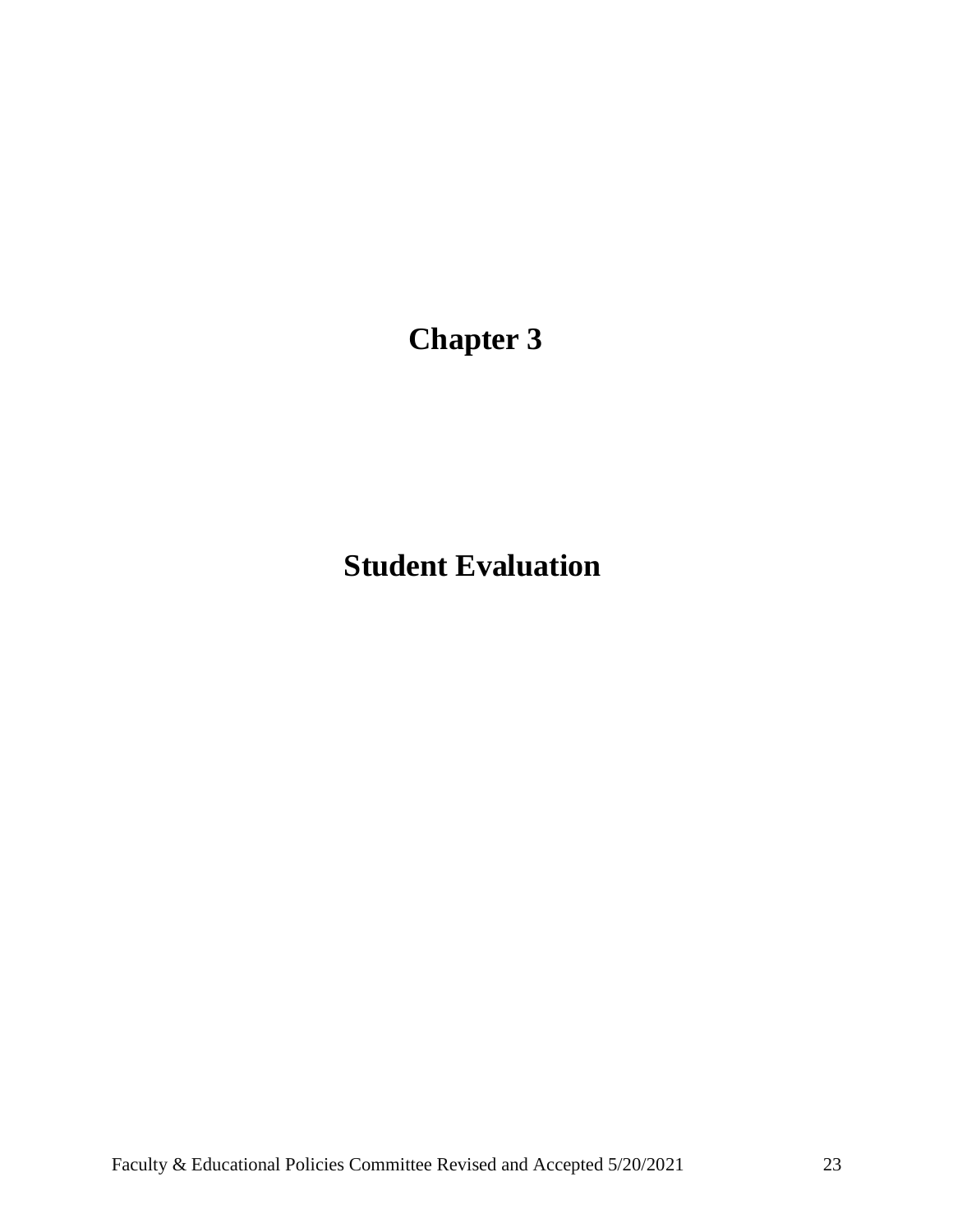# **PASADENA CITY COLLEGE HEALTH SCIENCES DIVISION REGISTERED NURSING PROGRAM STUDENT EVALUATION**

The PCC Nursing Program is committed to optimizing student learning outcomes and our graduate's success. The student evaluation process is designed to assist students to evaluate and strengthen theoretical and/or technical concepts necessary to successfully complete the nursing program, pass the NCLEX-RN, and practice safely in the community.

# **Progression Policy**

A minimum grade of C is required in all like science courses, Psychology, English, Speech, and nursing courses. Students already accepted into the nursing program, who are continuing their general education coursework must maintain an overall PCC Grade Point Average (GPA) of 2.0 in all college courses to remain and progress in the RN Program. Students must also meet all academic requirements as outlined in the Pasadena City College Catalog Academic Probation section.

Once in the nursing program, continuation in any nursing course and progression to the next level requires a minimum grade of "C" (75%) in any required theory course, and a Pass grade in any required lab course.

# **Repetition of Nursing Courses**

- 1. The RN program abides by the college policy regarding repetition of courses. A student may repeat only one required nursing course while in the RN program. Upon a second academic and/or clinical withdrawal or failure, the student becomes ineligible to remain in the program. This policy applies to both theory and clinical courses. Students experiencing a second academic withdrawal or failure or clinical withdrawal or failure become ineligible to be readmitted to the program.
- 2. The Board of Registered Nursing and PCC RN Program require concurrent enrollment in nursing theory and clinical courses. This allows the student to apply concepts from theory to clinical experiences. Each theory course requires enrollment in the associated laboratory course. These courses must be successfully completed in the same semester. In the event that a student does pass either a theory, seminar, or a clinical course, they must complete an exit interview, remediation plan, and petition for readmission. The student becomes eligible to return to the program on a space available basis upon completion of their individualized remediation plan and is required to re-enroll in theory, seminar, and clinical courses for that semester.

# **Grading System for Nursing Courses**

Successful completion of nursing courses requires passing theory, seminar, and lab/clinical components. The passing standard in the PCC RN Program is 75%. This passing standard is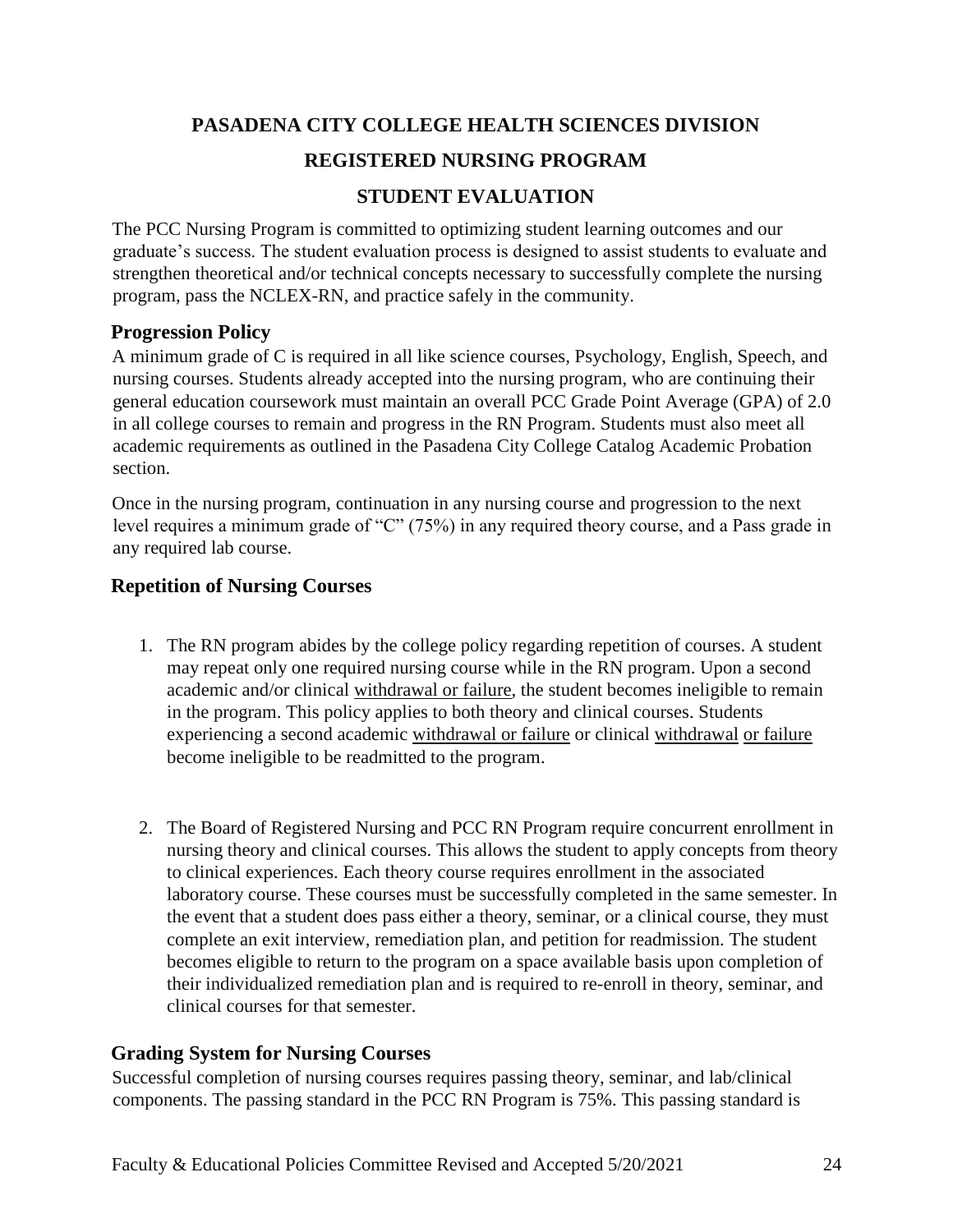applied equally to every student in every nursing course. The faculty may not modify the passing standard. This would be unfair to every other student, pass or fail, who has been in the RN Program. A 74.9% is a fail, a 75% is a pass. The PCC RN Program allows one repetition.

The grade given to each student shall be the grade determined by the instructor of the course and the determination of the student's grade by the instructor in the absence of mistake, fraud, bad faith, or incompetency, shall be final. [Section 76224(a), California Education Code].

- Mistake- calculation of points in error.
- Fraud- intentional deception or misrepresentation of facts.
- Bad faith- deliberate deceptive practice.
- Incompetency- the teacher did not possess necessary skills.

For theory and seminar you obtain a letter grade and need a minimum of 75%:

| Grade Range: | Percent:     |
|--------------|--------------|
| $90 - 100$   | $\mathsf{A}$ |
| 80-89        | B            |
| 75-79        | C            |
| 67-74        | D            |
| Ი-66         | F            |

For lab you need:

- 1. A minimum of 75% of points on lab quizzes.
- 2. Satisfactory performance on lab skills in the lab setting.
- 3. Passing of any competencies during that semester.
- 4. Satisfactory performance in clinical and lab, as evidenced on the Clinical Evaluation Tool.

#### **Dosage Calculation Policy**

To ensure patient safety and as a means of validating competency in medication calculations, students are required to successfully complete the ATI Dosage Calculation proctored exam.

The ATI Dosage Calculation proctored exam will be given at the end of the semester for first, second, and third semesters of the RN program. The ATI Dosage Calculation proctored exam is given online and consists of 25 questions (20 graded questions and 5 questions in validity assessment) in 60 minutes. Students have two opportunities to pass the ATI Dosage Calculation proctored exam with a 95% or higher score. ATI Dosage Calculation study modules are available to all students in the RN program.

If a student is unable to pass the ATI Dosage Calculation proctored exam with a 95% or higher score after two attempts, the student is determined unsafe for clinical nursing practice and will not be able to progress in the RN program. A student who failed both ATI Dosage Calculations Exams, must provide evidence of remediation and passing the ATI Dosage Calculation Proctored Exam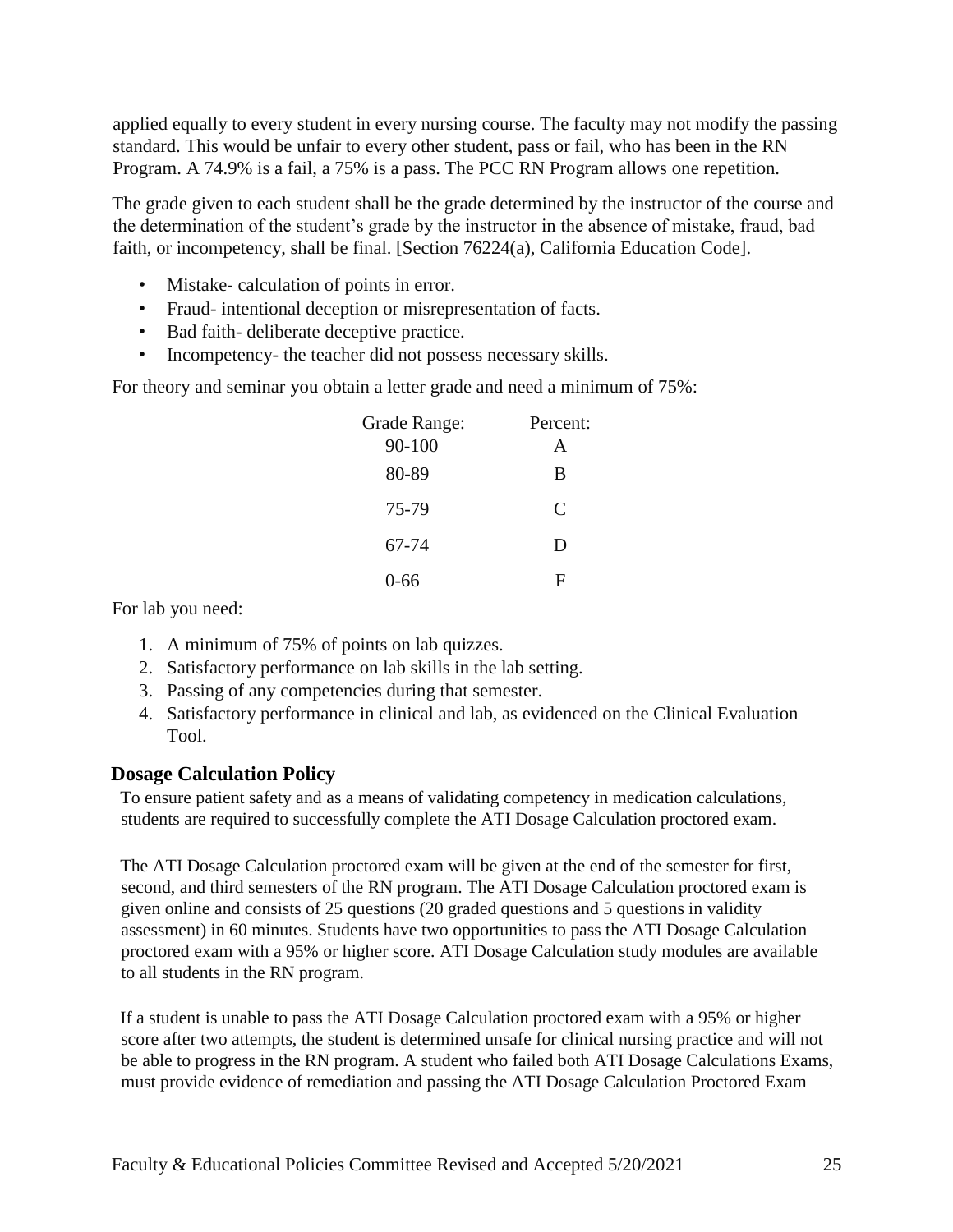with a 95%, before being allowed to reenter the nursing program as space allows. Students are only allowed one reentry into the RN program.

LVN to RN career ladder students must adhere to the same policy. However, LVN to RN career ladder students will take their ATI Dosage Calculation proctored exam in N210 Role Transition. Successful completion of the ATI Dosage Calculation proctored exam is required to progress to the third semester of the RN program.

Remediating nursing students must adhere to the same policy and pass the ATI Dosage Calculation exam to be placed on the RN program reentry roster.

# **Testing Policy**

Ethics and personal integrity are an essential part of the safe and legal practice of nursing. In order to promote an optimum atmosphere for all students in regards to test taking the Nursing Department has established the following criteria:

**\*\* If a student is caught cheating they will receive a zero on that exam/assignment.** 

#### **A. Testing Procedure**

- Computerized testing (i.e. Canvas, ATI) must start and end at the designated time. If a student enters the test late, the student may take the exam, but will only be allowed the remaining time of the test period. (If exam is to start at 9am and end at 10am and the student enters the exam at 9:15am, the exam will end at 10am for the entire class).
- ALL exams will be taken on PCC laptops. The student may bring their own mouse, ear plugs, or headphones.
- Prior to opening the test/exam, ALL students' possessions except for a pen/pencil, calculator will be placed along the wall. This includes food, drink and cell phones. Faculty will provide scratch paper.
- The student must stay quietly in their seats until the testing and review process is complete.
- The student will listen for instructions of read on Canvas any additional information needed for the test/exam.
- When a student has a question, the student should raise their hand and the instructor will come to them.
- If the student experiences hardware or software problems during the exam, notify the instructor immediately by raising your hand. Don't alter test screen or try to push buttons to fix, faculty must witness and verify computer issues.
- Students will be allowed one minute per questions on theory exams.
- Cheating will not be tolerated. Students observed cheating will be removed by the instructor and receive a zero on that exam. At the end of the class, the student and the instructor(s) will meet with the Nursing Program Director or designee. Appropriate action will be taken in accordance with policies in the PCC College Catalog relating to "Unsatisfactory Citizenship."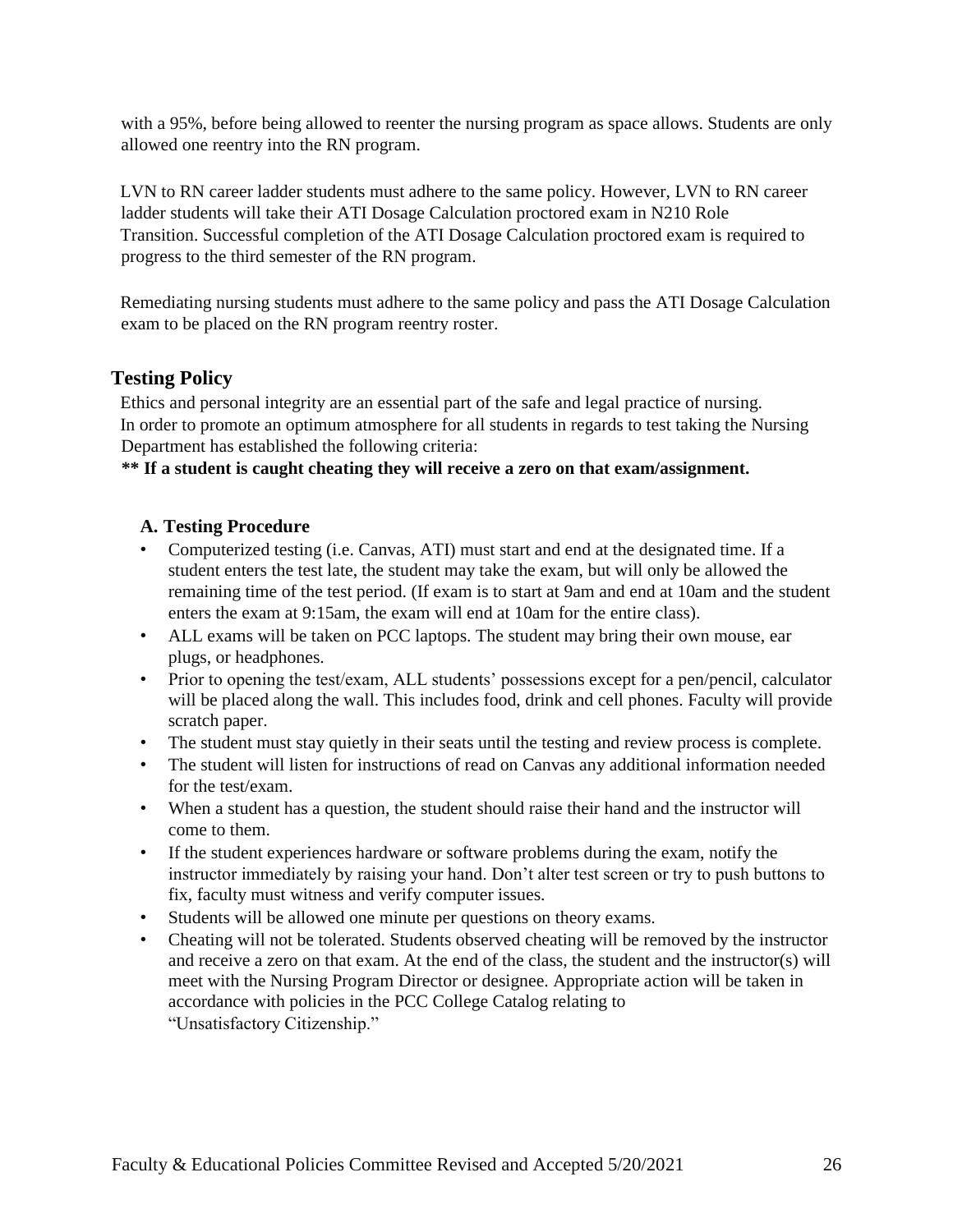### **B. Canvas Testing Security**

- During both the exam and review period, the student may not leave the room without being accompanied by an instructor.
- If a student leaves the room unaccompanied by an instructor during the exam or review period, the student will receive a zero for that exam.

# **C. Review of Tests/Exams**

Tests/exams will be reviewed. The instructor will be present. No notations may be made during the review. If the student leaves the room during the review of test/exam period, they will receive a zero on the exam.

# **D. Test Confidentiality**

- Students may not disclose or discuss with anyone, information about the test items or answers.
- Students may not reconstruct exam items using memory of the exam.
- Students may not seek help from any other party in answering items (in person, by phone, text, or email) during the exam.
- Students may not remove exam items and/or responses (in any format) or notes about the exam from the testing room.
- Students may not copy or reconstruct exam items during or following the exam for any reason.
- Students will comply with any exam security investigation.
- Students who witness any of the above behavior, or any irregular behavior that is in violation of testing rules, are required to report and comply with follow-up investigation.

# **E. Test/Exam Make Up**

Faculty are not required to give make-up exams and/or other make-up work (PCC Student Handbook.)

- When a student misses a test/exam due to extenuating circumstances (some examples may be medical emergencies, INS, Naturalization, or adoption hearings) a make-up test may be arranged at the faculty's discretion.
- The student is responsible for notifying the instructor one week prior to the test/exam that is to be missed for scheduled absences (documentation may be required.)
- In an emergency situation, the student will notify faculty as soon as possible (documentation may be required.)
- The faulty may administer an alternate format make-up exam that may include essay, multiple responses, fill-in the blank, and/or short answers.
- If a make-up test/exam is granted, there is a penalty for each test/exam missed. The first time a test/exam is missed, there is a 10% penalty, the second time a 20% penalty, and the third and subsequent time a test/exam is missed, there is a 30% penalty.
- The student must take the test/exam no later than the day following return to school. After that, the test/exam will not be available.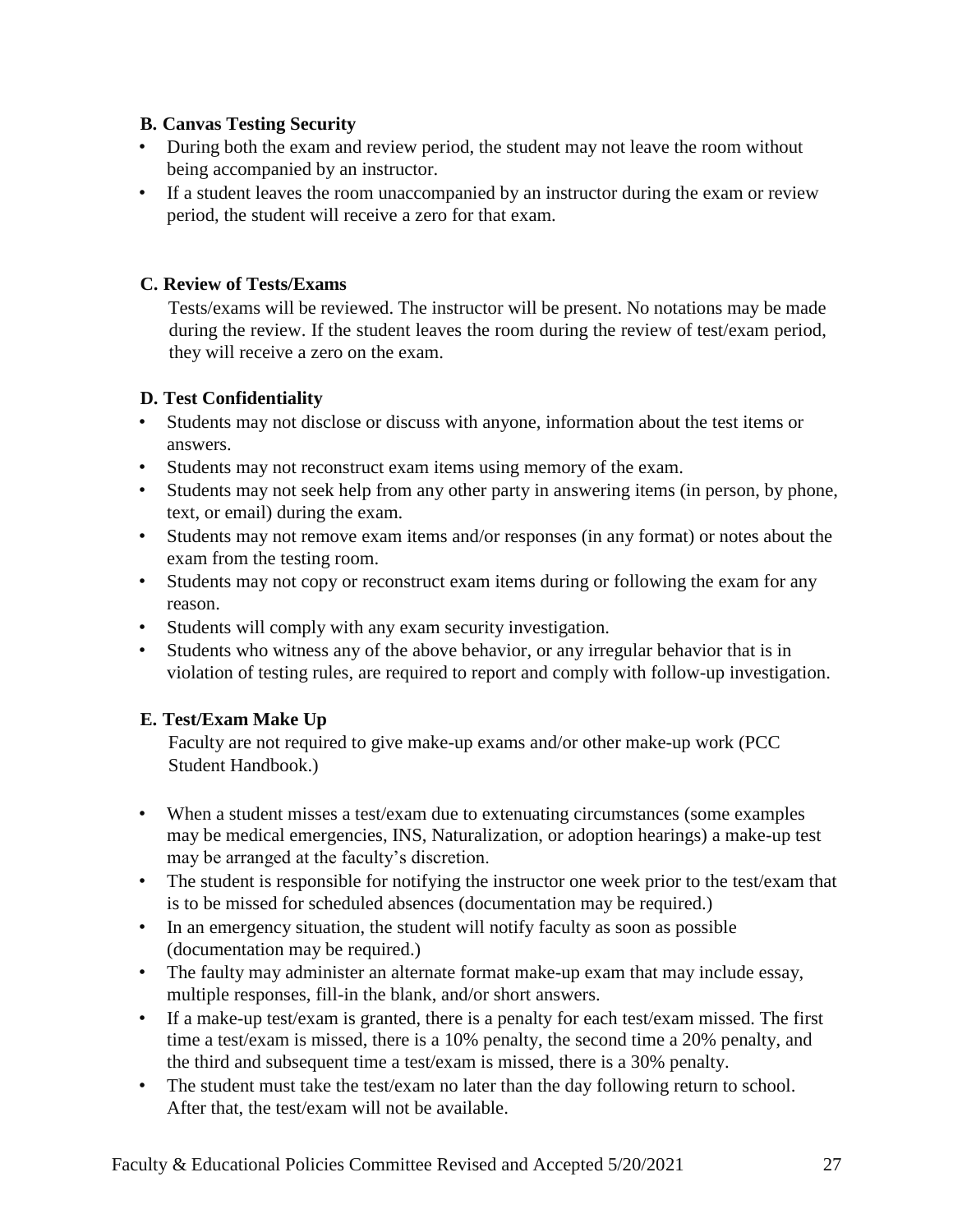# **F. Grounds for Dismissal and/or Cancelation of Results (zero score)**

- A student who violates exam testing procedures or engages in irregular behavior or misconduct will be dismissed from the test center and receive a zero on that exam.
- Additionally, the RN Program may take other disciplinary action, such as denial of course attendance or disqualification from the RN Program.
- Behaviors that constitute irregular behavior or misconduct, include, but are not limited to: o Giving or receiving assistance of any kind. o Using, accessing, or attempting to access any prohibited aids. Prohibited aids are any books, devices, technology, and or materials that might be helpful in taking exams.
	- o Attempting to take the examination for someone else. o Failure to follow testing regulations or the instructions of the test administrator. o Creating a disturbance of any kind.
	- o Tampering with the operation of the computer or attempting to use it for any function other than taking the exam.

# **G. Test Taking with Accommodated Conditions**

If you have a disability and believe you may need an accommodation, please contact Disabled Students Programs and Services in room D209 or at 626-585-7127.

Once testing accommodations have been granted in writing:

- 1. Introduce yourself to your instructor with your current Classroom Accommodation Plan (CAP).
- 2. Let your instructor know you take your tests under accommodated conditions and that DSP&S will contact them.
- 3. Complete the on-line DSP&S Request for Accommodated Testing form. In most cases you will need to know your test dates, which can be found on your class's syllabus.
- 4. After submitting your form, DSP&S will contact you to confirm your arrangements.

# **Credit by Exam / Challenge Policy**

Pasadena City College grants credit for prior education or acquired knowledge by the uses of challenge examinations. A student may file the "Pasadena City College Prerequisites Co-Requisite Enrollment Limitation Challenge" with supporting documentation if the student believes they are eligible for credit by examination. Challenge forms are available in the PCC Counseling Office. The student bears the initial burden of showing that the grounds exist for the challenge. The student should consult the current PCC catalog and the challenge form itself for more detailed information and required procedures.

- 1. The student is regularly enrolled in the college in at least one graded course.
- 2. The course is listed in the College Catalog and is not primarily of an activity nature and the student is not in the qualifying or remedial category. Credit by examination is available only in English. Credit is not available for any course that is lower in a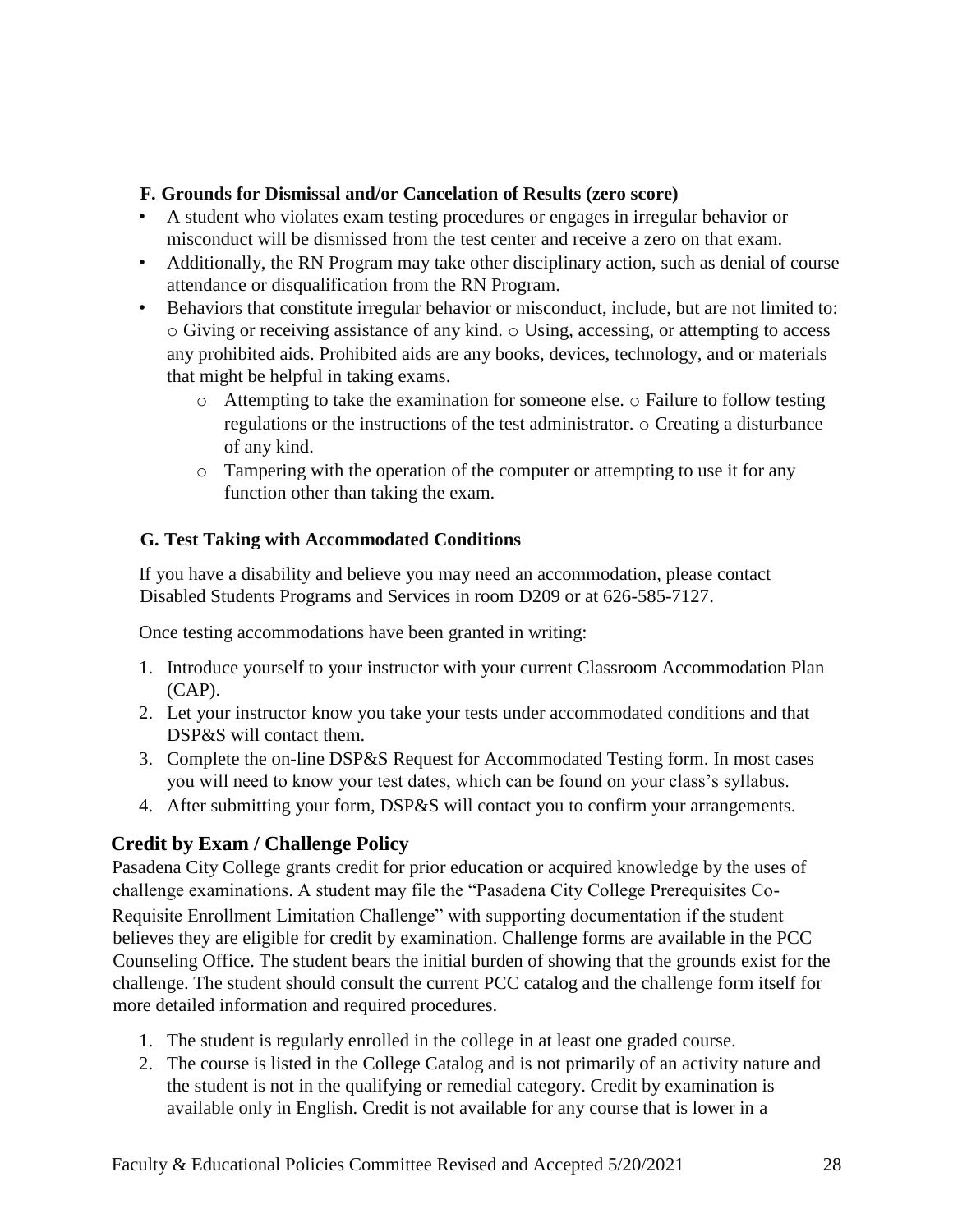sequence than a course in which credit has already been granted. Unique situations may be referred to the College Petitions Committee.

- 3. The student is in good standing, has all required transcripts on file at the college and has completed 15 or more units in residence with an overall 2.0 or higher grade point average.
- 4. The student has never failed the course and has not been enrolled in the class during the semester for which the examination is being requested.
- 5. The student may attempt credit by examination only once in a particular course.
- 6. Maximum credit by examination for courses at the college is 12 units.
- 7. Credit by examination courses are graded on a credit or no-credit basis.
- 8. Approval is required from the Division Dean and the Associate Dean of Admissions and Records.
- 9. Nursing courses may be petitioned to be taken by credit for examination.
- 10. PCC nursing prerequisites must have been completed or enrolled in during the semester preceding the credit by exam course.
- 11. Petition forms must be submitted according to the Challenge form requirements.
- 12. Credit by examination in nursing requires both a written portion and a practicum.
- 13. If the written section of the examination is successfully completed with a grade of 75% or better, arrangements will be made for the practicum which will be done in the clinical setting and which also must be passed with a 75% or better; math components of either exam must be passed 90% or better.
- 14. A student may petition and attempt to challenge each eligible nursing course one time only.
- 15. The course syllabi and textbooks may be purchased from the college bookstore. The course syllabi contain the course outline, detailed course objectives, bibliography and textbook list.
- 16. The style and format of the examination is designed to measure competence of the terminal objectives in each course. The theoretical component of the Challenge exam follows the mastery of the weekly and terminal theory objectives. The number of test questions for each nursing course will be provided to the student. The clinical component of the Challenge exam tests competence of the terminal objectives in two full hospital day shifts. The Clinical Evaluation Tool (CET), available in the course syllabus, will be used to evaluate the student's clinical performance.
- 17. The student will be required to pay all applicable fees (enrollment, non- resident tuition, etc.) at student business services before taking any examination for credit in a college course.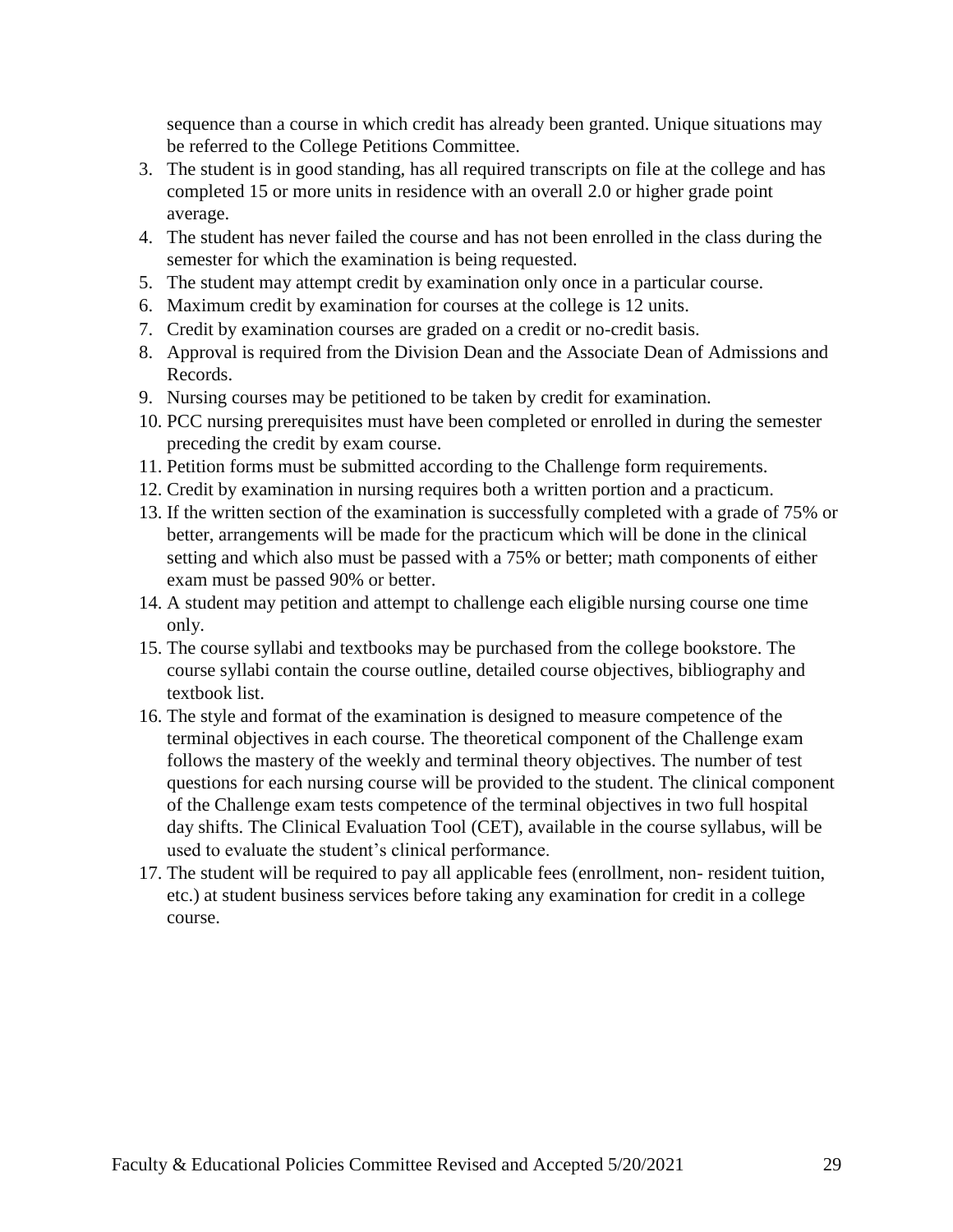# **Academic Probation Policy and Procedure**

If it is determined that the student is not meeting the course objectives in theory or seminar, an unsatisfactory academic progress notice shall be given.

- 1. The Student will be placed on Academic Probation (Notice of Academic Probation Notification) when the theory or seminar grade is less than 75% in a nursing course.
- 2. Academic Probation is a mechanism whereby the nursing faculty can inform the student and assist them in identification of specific areas of weakness and suggestions for improvement.
- 3. When an Academic Notification form is given to a student, the instructor will meet with the student to review the student's specific remedial plan to improve academic performance.
	- A. The remedial plan may include referring the student to the Nursing Learning Lab to meet specific objectives.
	- B. The remedial plan may also include referring the student for additional assistance from the Nursing Tutorial Staff, Learning Center, Personal Counseling Services, and Disabled Students Programs and Services.
- 4. Signatures of the instructor and student will be on Academic Probation Notification form and serve to document that the student is aware of the contents of the written notice. Signed copies of these forms will then be distributed to the student, the instructor, and the student's file.

#### **PASADENA CITY COLLEGE HEALTH SCIENCES DIVISION REGISTERED**

# **NURSING PROGRAM**

# **NOTICE OF ACADEMIC PROBATION**

| _<br>$\mathbf{A}$ |  |  |
|-------------------|--|--|
|-------------------|--|--|

| $\sqrt{ }$<br>$\overline{\phantom{a}}$ |
|----------------------------------------|
|----------------------------------------|

FROM: Nursing Faculty

Theory Grade Average

In order to assure your academic success in the Nursing Program, it has become necessary to place you on academic probation. The Nursing Faculty would like you to identify a plan of study that will facilitate positive achievement. The Nursing faculty will then meet with you to discuss your plan to remediate and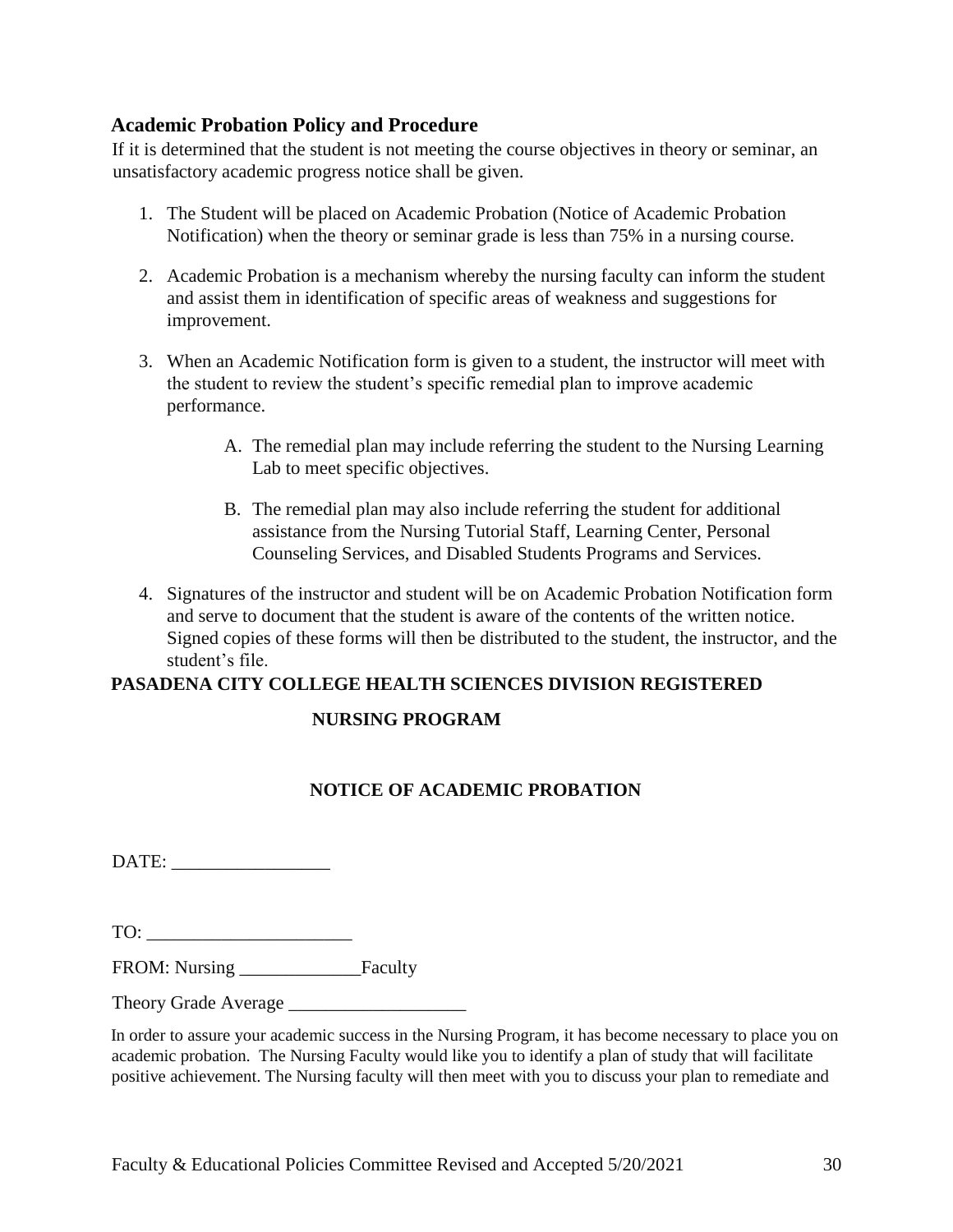add any areas requiring further study. This plan is recommended to maintain an average above 75% to achieve program and NCLEX success.

- 1. Make an appointment with \_\_\_\_\_\_\_\_\_\_\_\_\_\_\_\_\_\_\_\_\_\_\_\_\_\_\_\_\_by \_\_\_\_\_\_\_\_\_\_\_\_\_\_\_\_\_\_\_\_\_\_ to discuss identified areas of difficulty and to initiate a plan for remediation.
- 2. Bring to that appointment your written plan for remediation that may be revised with assistance. You and your instructor will plan your contract for success in nursing theory to be used throughout the remaining semester.
- 3. Failure to earn course grade of at least 75% will result in eligibility to progress to the next semester.
- 4. A student who drops or fails the nursing course needs to follow the nursing readmission policy and procedure.

\_\_\_\_\_\_\_\_\_\_\_\_\_\_\_\_\_\_\_\_\_\_\_\_\_\_\_\_\_\_\_\_\_\_\_\_\_\_ \_\_\_\_\_\_\_\_\_\_\_\_\_\_\_\_\_\_\_\_\_\_\_\_\_\_\_\_\_\_\_\_\_

Student Faculty

Date

#### **Clinical Probation Policy and Procedure**

\_\_\_\_\_\_\_\_\_\_\_\_\_\_\_\_\_\_\_\_\_\_\_\_\_\_\_\_\_\_\_\_

If it is determined that the student is not meeting the clinical/lab objectives of the course, an unsatisfactory clinical progress notice shall be given.

- 1. The student will be placed on Clinical Probation when the following has not been met:
	- A. Clinical: demonstrates less than satisfactory level in clinical performance. If at any time the student's actions are evaluated by the instructor to be unsafe in the clinical area, the student may be suspended immediately from the clinical area in accordance with Educational Code, Article 3:76031, 76032, and 76033. B. Lab: the cumulative points from lab quizzes fall below 75%.
	- C. Professional: demonstrates less than satisfactory level in clinical performance such as: fails to maintain confidentiality regarding patient medical records, dresses inappropriately, demonstrates inappropriate conduct, and/or demonstrates noncompliance with attendance requirements.
- 2. Clinical probation is a mechanism whereby the nursing faculty assists the student in identification of specific areas of weakness in meeting the clinical objectives. Suggestions for improvement will be specified in a written contract (see Clinical Probation Nursing Progress Report) developed in collaboration between faculty and student. When a student is placed on clinical probation, signatures of the instructor and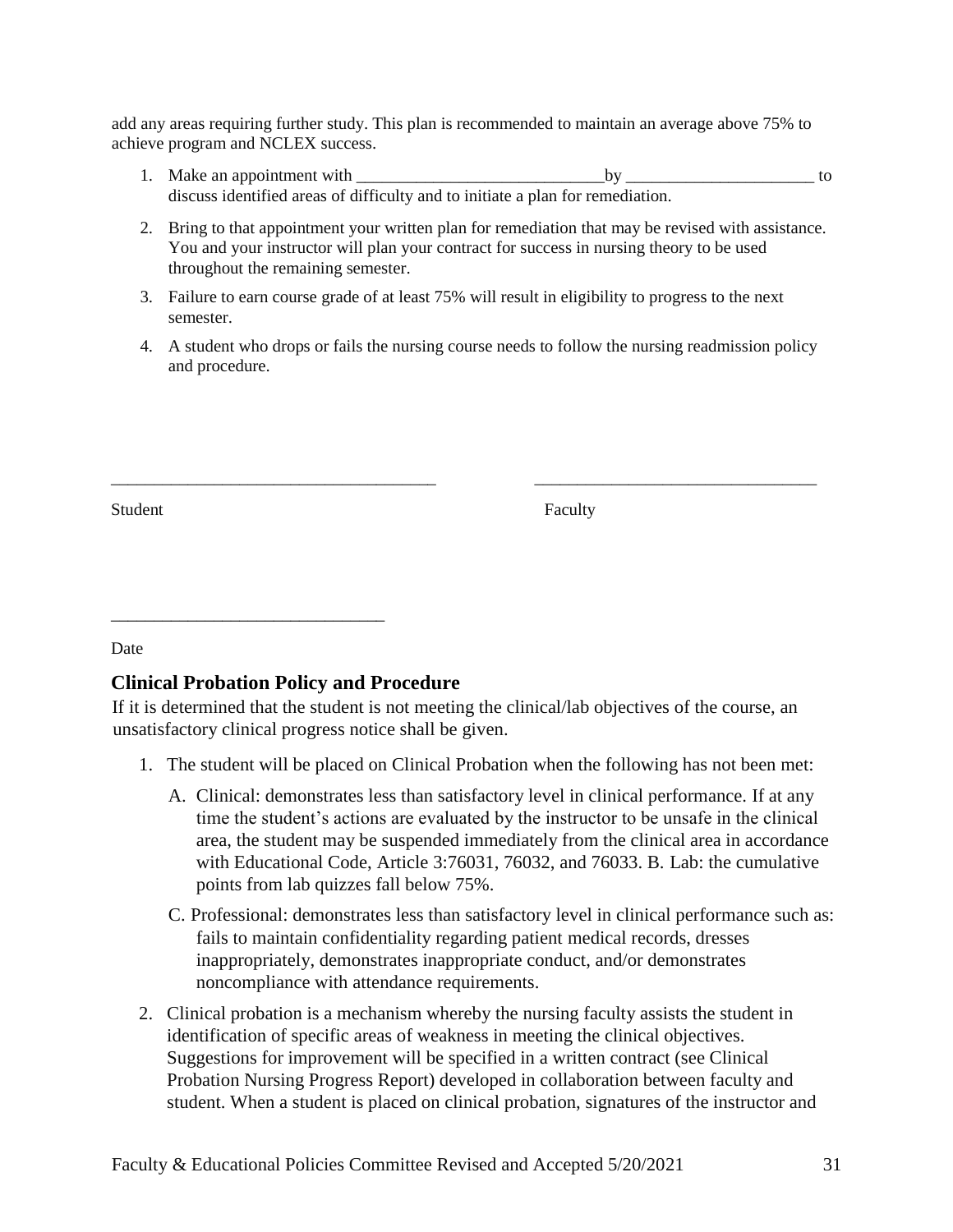student will be on the form and serve to document that the student is aware of the contents of the Nursing Progress Report. Signed copies of these notices will be distributed to the student, the instructor, and the student's file.

- 3. Notification Process (depending on the severity of the situation a student may not receive three notices).
	- A. First Notice Initial Conference with Student (Cause for Concern)
		- 1. The student will receive a Nursing Progress Report from their clinical instructor. The student will prepare a plan to improve clinical performance within a given time frame. The student may be placed on Clinical Probation.
		- 2. The student may be referred to the Nursing Learning Lab for extra skills practice. If the student is referred to the Learning Lab, the student will receive a Nursing Skills Prescription Form which will outline the skills needing practice. The student will be required to demonstrate proficiency in the identified skills. If the student is unable to demonstrate proficiency after three attempts, the referring faculty will be notified, and the student may be placed on clinical probation.
		- 3. The student may be referred to the nursing tutorial services, the Learning Center, Psychological Services and/or Disabled Student Services.
	- B. Second Notice
		- 1. The student may receive a second Nursing Progress Report from their clinical instructor for continued or subsequent unsatisfactory performance issues. The student may be placed on clinical probation.
	- C. Final Notice Failure to meet the terms of the Nursing Progress Report contract shall result in the student being referred to the Program Director and/or semester faculty to review and evaluate the plan. The student must demonstrate marked improvement in specific areas. The failure to meet specified performance objectives and/or anytime unsafe nursing practice is demonstrated dismissal from the semester and/or program with the student earning a "NC" grade in the course may occur.
		- 1. The student who does not meet the terms of the Nursing Progress Report will earn an unsatisfactory / "NP" clinical grade and will be ineligible to progress to the next semester in the program.
		- 2. The student who earns an unsatisfactory / "NP" clinical grade will be subject to the readmission policy after remediation has been completed.
	- D. Dismissal the dismissal policy will be handled by the Nursing Program Director or designee.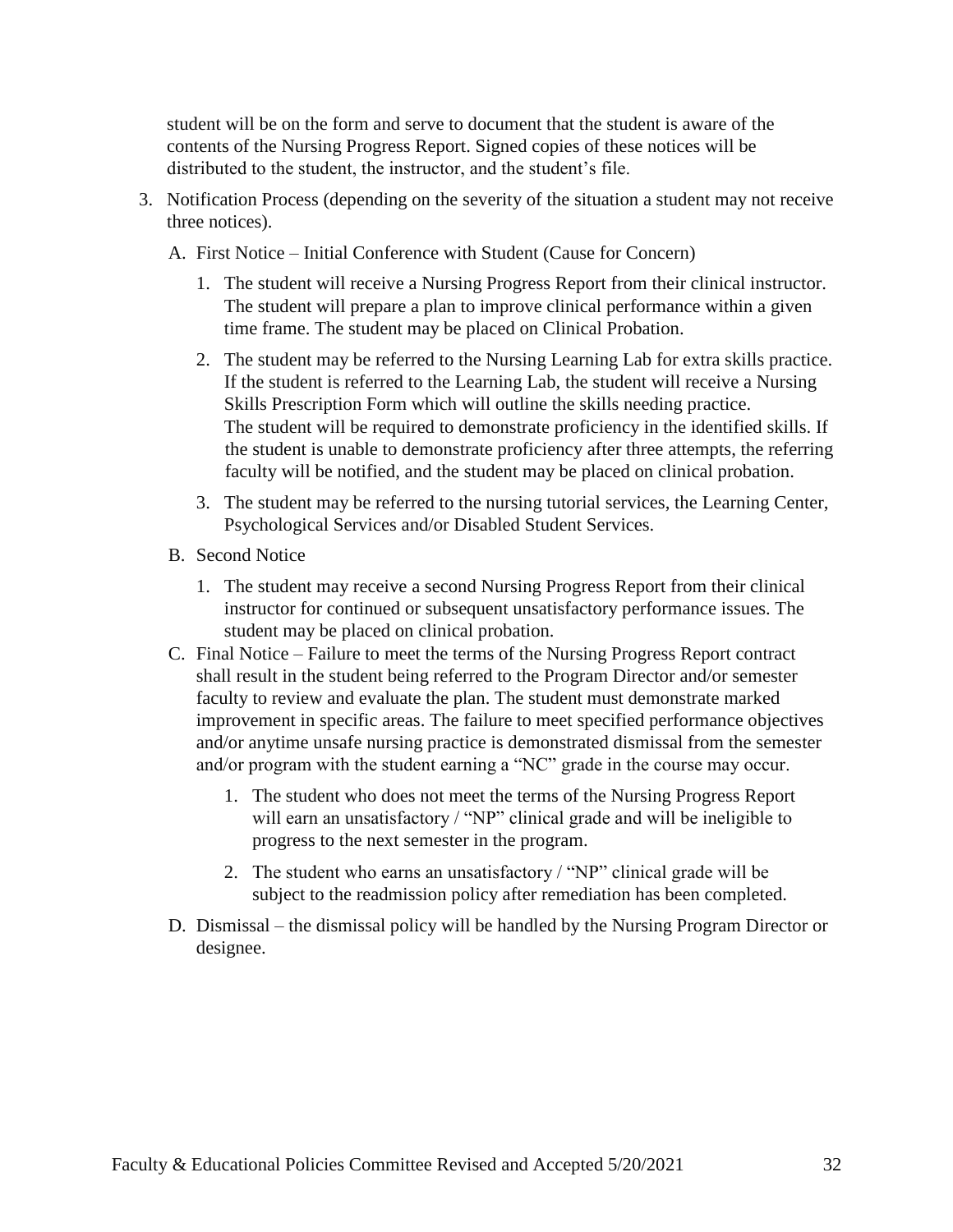# **PASADENA CITY COLLEGE HEALTH SCIENCES DIVISION NURSING PROGRAM PROGRESS REPORT**

|                                                                             |                                        |                        | DATE <b>DATE</b>                                                                          |
|-----------------------------------------------------------------------------|----------------------------------------|------------------------|-------------------------------------------------------------------------------------------|
| INSTRUCTOR______<br>NURSING COURSE                                          |                                        |                        |                                                                                           |
|                                                                             |                                        |                        | Progress is: [] Cause for concern [] Clinical Probation                                   |
|                                                                             | [] Unsatisfactory                      |                        | [] Unsafe                                                                                 |
| Problem is:                                                                 | [] Low quiz scores                     |                        |                                                                                           |
|                                                                             | [] Clinical performance                |                        |                                                                                           |
|                                                                             | [] Irregular attendance                |                        |                                                                                           |
|                                                                             | [] Written papers/Nursing Care Plans   |                        |                                                                                           |
| Assessment of student barriers to success in nursing performance:           |                                        |                        |                                                                                           |
|                                                                             |                                        |                        |                                                                                           |
| Requirement for success in performance:                                     |                                        |                        |                                                                                           |
|                                                                             |                                        |                        | ,我们也不能在这里的人,我们也不能在这里的人,我们也不能在这里的人,我们也不能在这里的人,我们也不能在这里的人,我们也不能在这里的人,我们也不能在这里的人,我们          |
| Student plan for successful completion of Nursing Objectives and referrals: |                                        |                        |                                                                                           |
| Student has been informed through:                                          |                                        |                        |                                                                                           |
|                                                                             |                                        |                        |                                                                                           |
| 105                                                                         | [] Returned papers/quizzes with grades |                        | [] Make an appointment with the Health Sciences Division Nursing Retention Specialist CEC |
|                                                                             | $[ ]$ Conference on:                   |                        |                                                                                           |
| Evaluation date:                                                            |                                        |                        |                                                                                           |
|                                                                             |                                        |                        | the control of the control of the control of the control of the control of                |
|                                                                             | Instructor                             |                        | Student                                                                                   |
|                                                                             |                                        |                        |                                                                                           |
|                                                                             |                                        | White – Student's Copy | Yellow - Student's File                                                                   |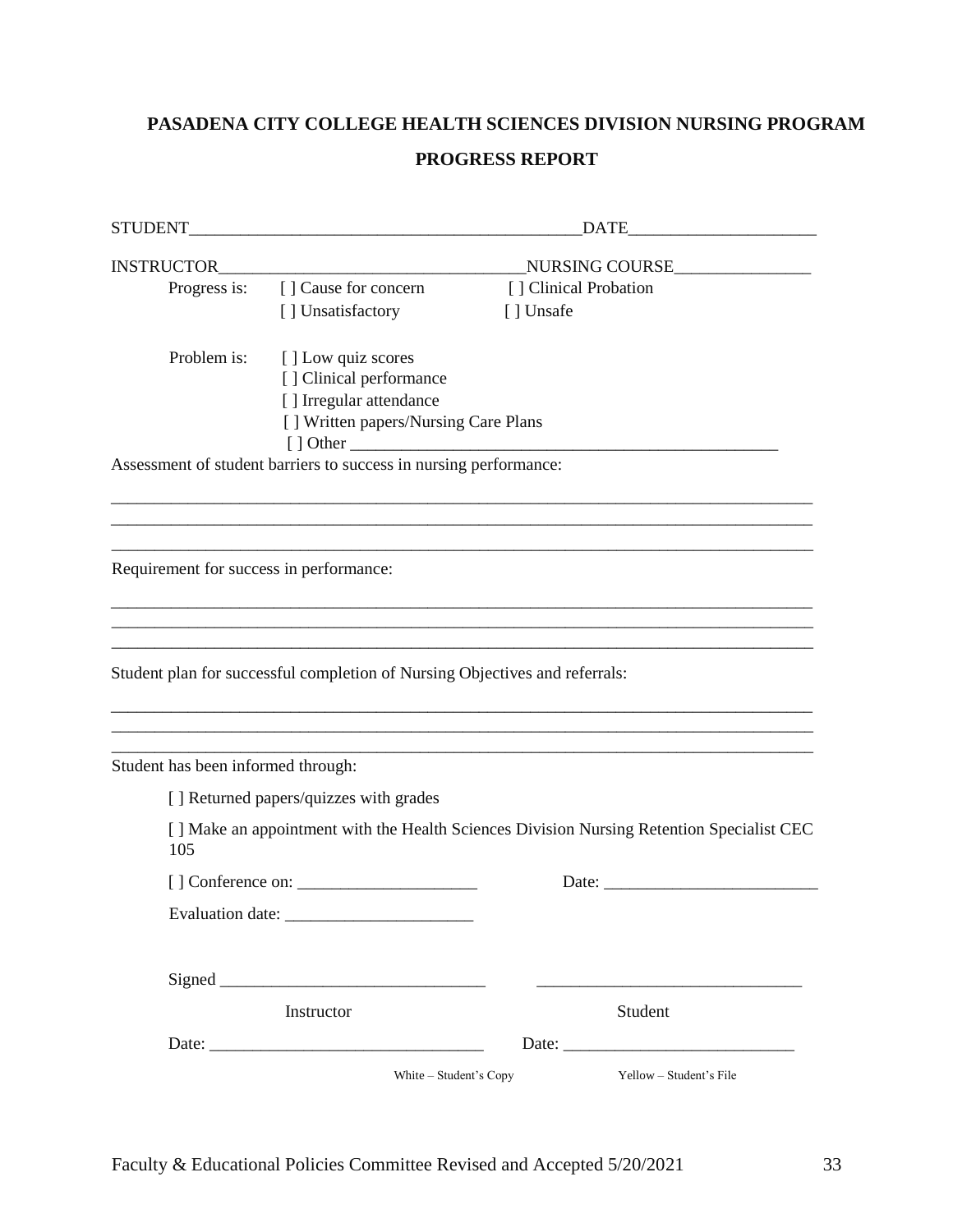# **PASADENA CITY COLLEGE HEALTH SCIENCES DIVISION NURSING PROGRAM SKILLS LAB PRESCRIPTION FORM**

**Directions**: Faculty complete top section of form.

| Skill(s) requiring practice:                                                              |  |  |                                                                                                                                                                                                    |  |
|-------------------------------------------------------------------------------------------|--|--|----------------------------------------------------------------------------------------------------------------------------------------------------------------------------------------------------|--|
|                                                                                           |  |  |                                                                                                                                                                                                    |  |
|                                                                                           |  |  |                                                                                                                                                                                                    |  |
|                                                                                           |  |  |                                                                                                                                                                                                    |  |
|                                                                                           |  |  |                                                                                                                                                                                                    |  |
|                                                                                           |  |  |                                                                                                                                                                                                    |  |
|                                                                                           |  |  |                                                                                                                                                                                                    |  |
| Attempt #1 date: _________ Passed: _________ Failed: ________                             |  |  |                                                                                                                                                                                                    |  |
| Attempt #2 date: __________ Passed: _________ Failed: ________                            |  |  |                                                                                                                                                                                                    |  |
| Attempt #3 date: ________ Passed: ________ Failed: _______                                |  |  |                                                                                                                                                                                                    |  |
| period and further action needs to be taken.                                              |  |  | The student practiced that above skills within 3 attempts or exceeded the 2 week time                                                                                                              |  |
|                                                                                           |  |  |                                                                                                                                                                                                    |  |
|                                                                                           |  |  | Student Signature: Early Date: Early                                                                                                                                                               |  |
|                                                                                           |  |  | Alert & Contract for Academic/Clinical Issues Policy and Procedure When a student                                                                                                                  |  |
|                                                                                           |  |  | has been identified by a faculty member of substandard performance academically and/or in a                                                                                                        |  |
|                                                                                           |  |  | clinical setting, the student will be referred to the Nursing Retention Counselor to first identify                                                                                                |  |
|                                                                                           |  |  | areas of weaknesses. At the end of the session with the Nursing Retention Counselor, the student<br>will commit to the strategies to overcome their academic or personal challenges and will set a |  |
|                                                                                           |  |  | plan of action in motion. With the assistance of the Nursing Retention Counselor, the student is                                                                                                   |  |
|                                                                                           |  |  | given all the necessary recourses to implement the strategy, including a written action plan for                                                                                                   |  |
|                                                                                           |  |  | the student to follow. One copy of the action plan will be placed into the students' records and                                                                                                   |  |
| another copy will be given to the student. The students' performance will be continuously |  |  |                                                                                                                                                                                                    |  |
|                                                                                           |  |  | monitored to ensure the student is adhering to their action plan. If the student shows little or no                                                                                                |  |
| progress, a follow-up appointment with the Nursing Retention Counselor will be required.  |  |  |                                                                                                                                                                                                    |  |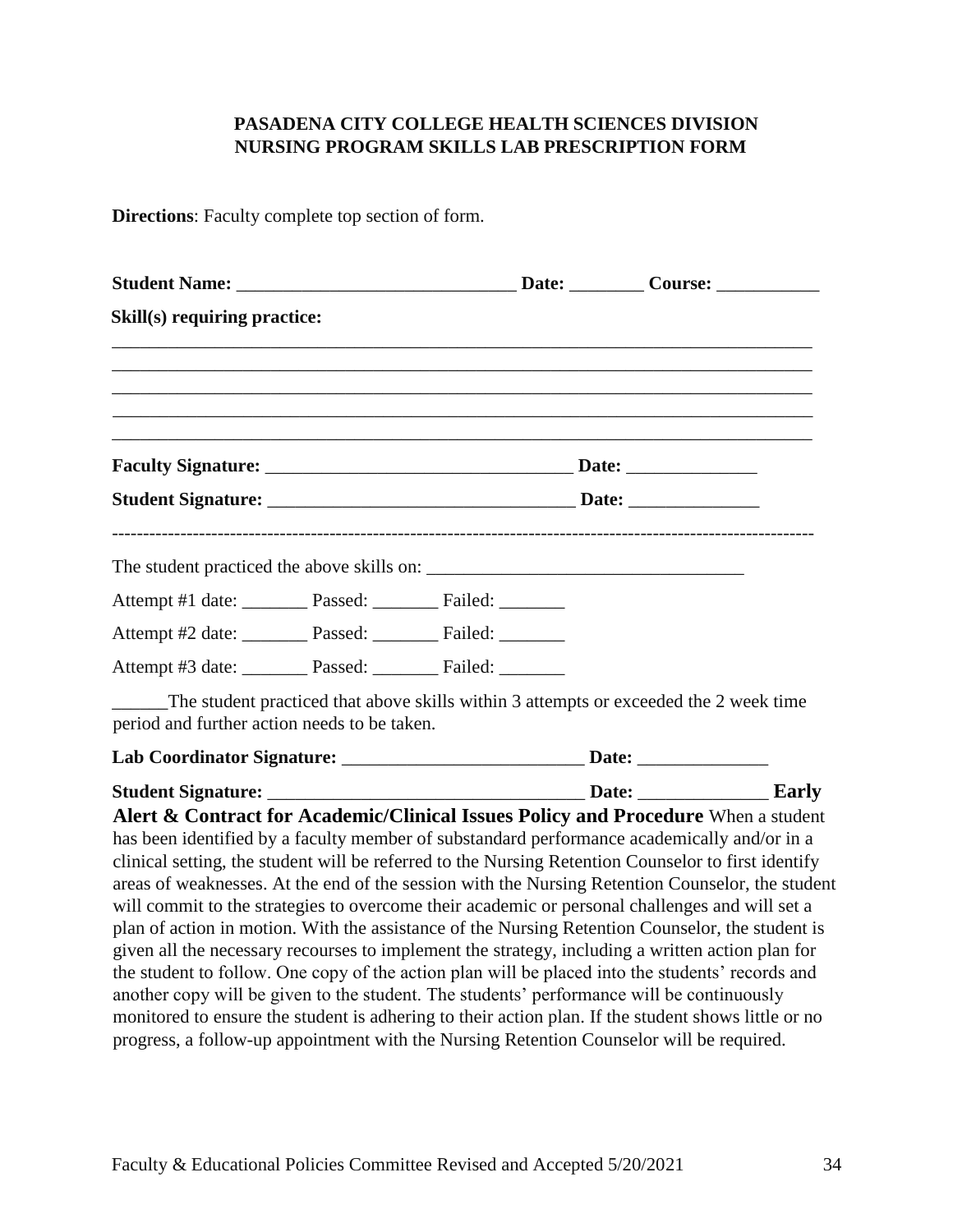#### **Readmission Policy**

There will be *one* readmission allowed to the Registered Nursing Program. For readmission to the Registered Nursing Program, a PCC GPA of 2.0 is required for eligibility for readmission. Students who are unsuccessful in a nursing course are encouraged to take courses at PCC to increase PCC GPA.

### **Readmission Procedure**

Date and time of written readmission request will be used as one criterion to determine priority. In the event multiple requests for readmission are received, the student selection committee will determine priority. Readmission is allowed on a space available basis.

Requests for readmission will be accepted after the following steps have been completed.

Step 1 – Faculty will initiate the Exit Interview form including the student improvement/remediation plan. The plan will identify deficiencies and list specific activities to remedy those deficiencies. The plan will be developed with the student and faculty.

Step 2 – Student meets with Nursing Program Director or designee to complete the exit interview and to review and finalize the student improvement/remediation plan.

Step 3 – Student completes all areas addressed in improvement/remediation plan.

Step 4 – Student provides evidence that improvement/remediation plan has been completed.

Step 5 – Student completes readmission form.

Step 6 – Student gets placed on readmission list.

# **Medication Error Policy and Procedure**

The student medication error procedure of the nursing programs is only one aspect of the framework for student evaluation. It is of the utmost importance that students report when they have made a medication error so actions can be taken to provide for patient safety. When a student commits a medication error, every effort must be made to identify the contributing factors and to modify these factors to avoid reoccurrence.

A medication error is defined as the action of incorrectly administering or omitting medications, or the intention of the action to go to completion and is interrupted by the instructor or staff nurse/patient to prevent its occurrence.

If a student commits a medication error serious enough to potentially cause death, grave physiological consequences, or which requires a pharmacological rescue for patient safety, the student may be **immediately** removed from the clinical area, suspended from clinical and receive a failing grade for clinical

When an error occurs:

1. The student will report the error immediately to the clinical instructor of staff nurse. Provisions for patient safety will be carried out as necessary.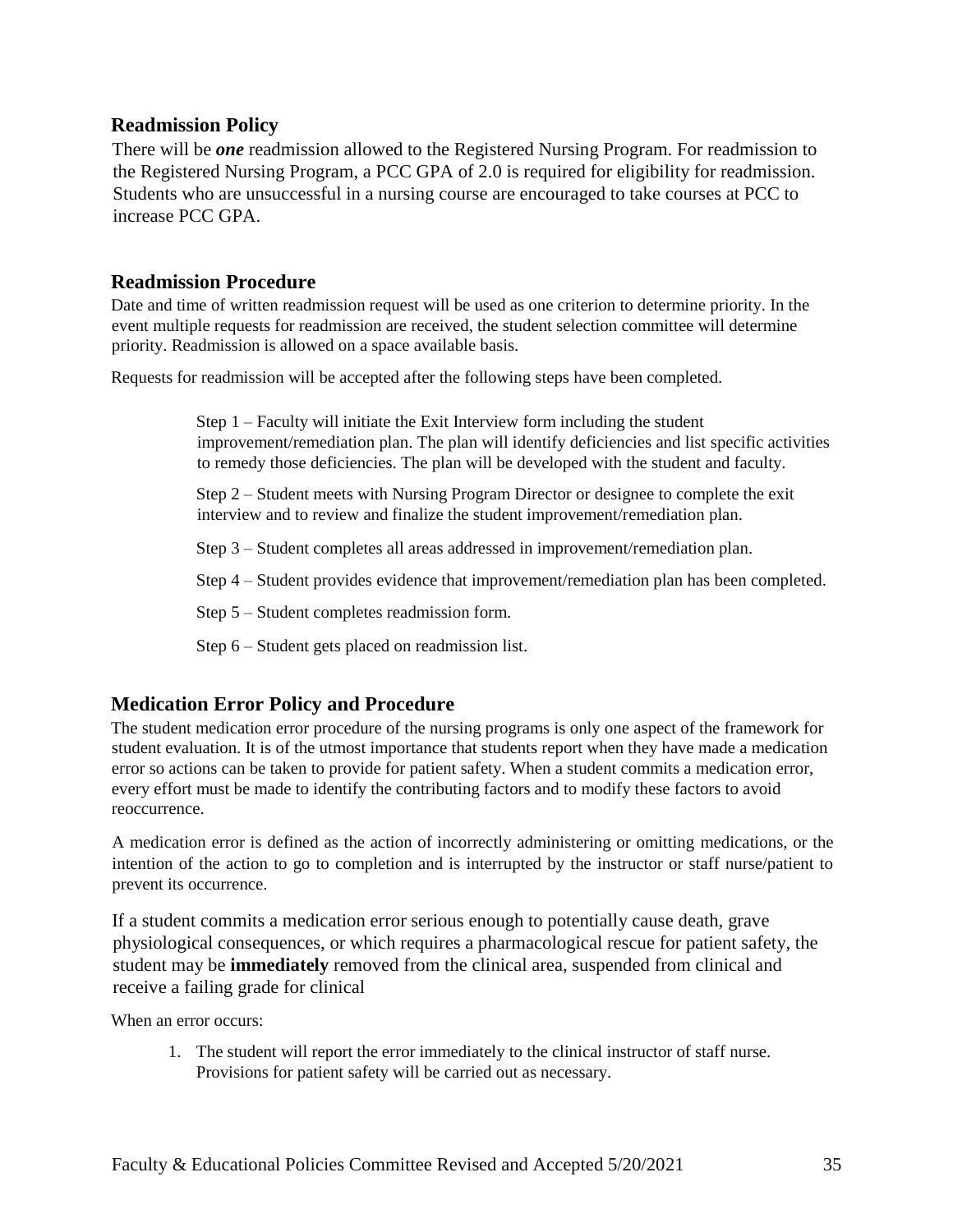- 2. The student and clinical instructor will complete the appropriate agency form and forward it as directed by agency policy.
- 3. The student will provide the instructor with a written summary of events. The student will be counseled by the clinical instructor and other involved nursing personnel as appropriate.
- 4. The clinical instructor will complete a Nursing Progress Report form with the student. Copies of the Nursing Progress Report.
- 5. The student will schedule a follow-up meeting with the clinical instructor once the remediation plan has been completed. The clinical instructor will evaluate the completed remediation plan and determine when the student's level of performance suggests that the student can be permitted to again administer medication.
- 6. The faculty will monitor student progress and will counsel students.

# **Conflict Resolution / Grievance Procedure**

It is the intent of the Nursing Program to provide an avenue for students to resolve conflicts with faculty and/or staff. It is desirable to resolve problems and complaints informally. This policy encourages both responsibility and accountability for both student and faculty or staff member(s), if resolution of the issues cannot occur formal grievance procedures are available.

We ask that you approach conflicts as follows:

- 1. Meet with the person with whom you have the complaint and attempt to resolve the issue.
- 2. If the concerns are not resolved in step one, an informal discussion should take place with the Team Coordinator.
- 3. If the concerns cannot be resolved in Step #2 make an appointment to meet with the Nursing Programs Director or designee.
- 4. If the concerns cannot be resolved with the Nursing Programs Director, make an appointment to meet with the Dean of Health Sciences or designee.
- 5. In the event that the conflict cannot be resolved in the above process, the student may file a PCC Grade Appeal. The form is located online at [https://pasadena.edu/studentservices/docs/B1-StudentGradeAppealForm.pdf](https://pasadena.edu/student-services/docs/B1-StudentGradeAppealForm.pdf) [.](https://pasadena.edu/student-services/docs/B1-StudentGradeAppealForm.pdf)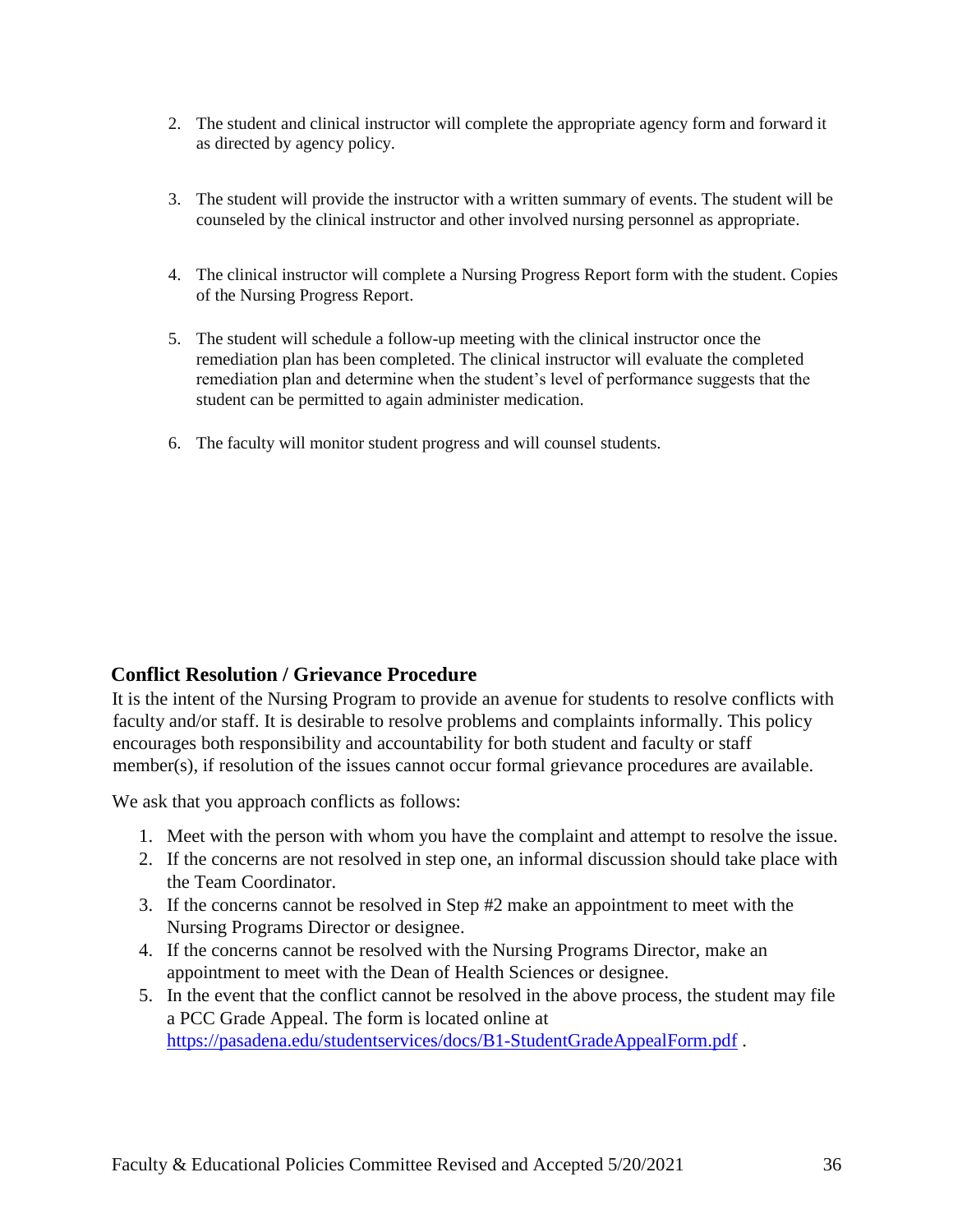#### **Student Attendance**

As stated in the Pasadena City College Catalog, students must be dropped from the class for failure to attend the first meeting of the class if they have not made prior arrangements with the instructor. Students who arrive late at the first meeting of a class may be dropped at the discretion of the instructor. Student may be dropped from a semester – length class for continuous or cumulative absences which total the number of hours the class is scheduled to meet in a two week period or if absences prevent completion of the course objectives. Three late arrivals to class will be considered the equivalent of one absence. Late arrival to clinical is unsafe, unprofessional, and may result in the loss of clinical privileges.

# **Clinical Attendance Policy**

Clinical practice is an essential component of a nursing education. During clinical practice, nursing students apply the knowledge and skills obtained from the didactic portion of courses to actual patient care. Successful completion of the clinical component of the curriculum is a mandatory requirement for graduation. Failure to complete the required clinical hours may seriously hamper the student's ability to meet course objectives and may result in failure of the course. Therefore, absences from clinical practice are closely monitored by faculty and should occur only in rare circumstances. All clinical time must be completed.

To ensure that students successfully complete this requirement, clinical faculty supervises and evaluates students during clinical practice. Faculty reserve the right to impose penalties for missed clinical time, including, but not limited to clinical warning or clinical failure.

# **Inability to Provide Care in Clinical**

If a clinical instructor determines that a student is unable to provide appropriate care for any reason (e.g., lack of preparation, a physical illness, emotional distress, etc.) during clinical practice, the clinical instructor:

- May remove the student from the clinical area
- May refer the student for treatment or assistance,
- Documents the situation
- Follows up with the student to ensure safe return to the clinical area

# **Clinical Tardiness**

Tardiness is a serious problem affects all areas of professional presentation. If a student is late for an assigned clinical practicum, the student:

- Notifies the clinical instructor as soon as possible by phone prior to the start of clinical practice
- Explains the reason for lateness to the clinical instructor upon arrival at the clinical site
- May be denied access to the clinical setting missing report impacts patient safety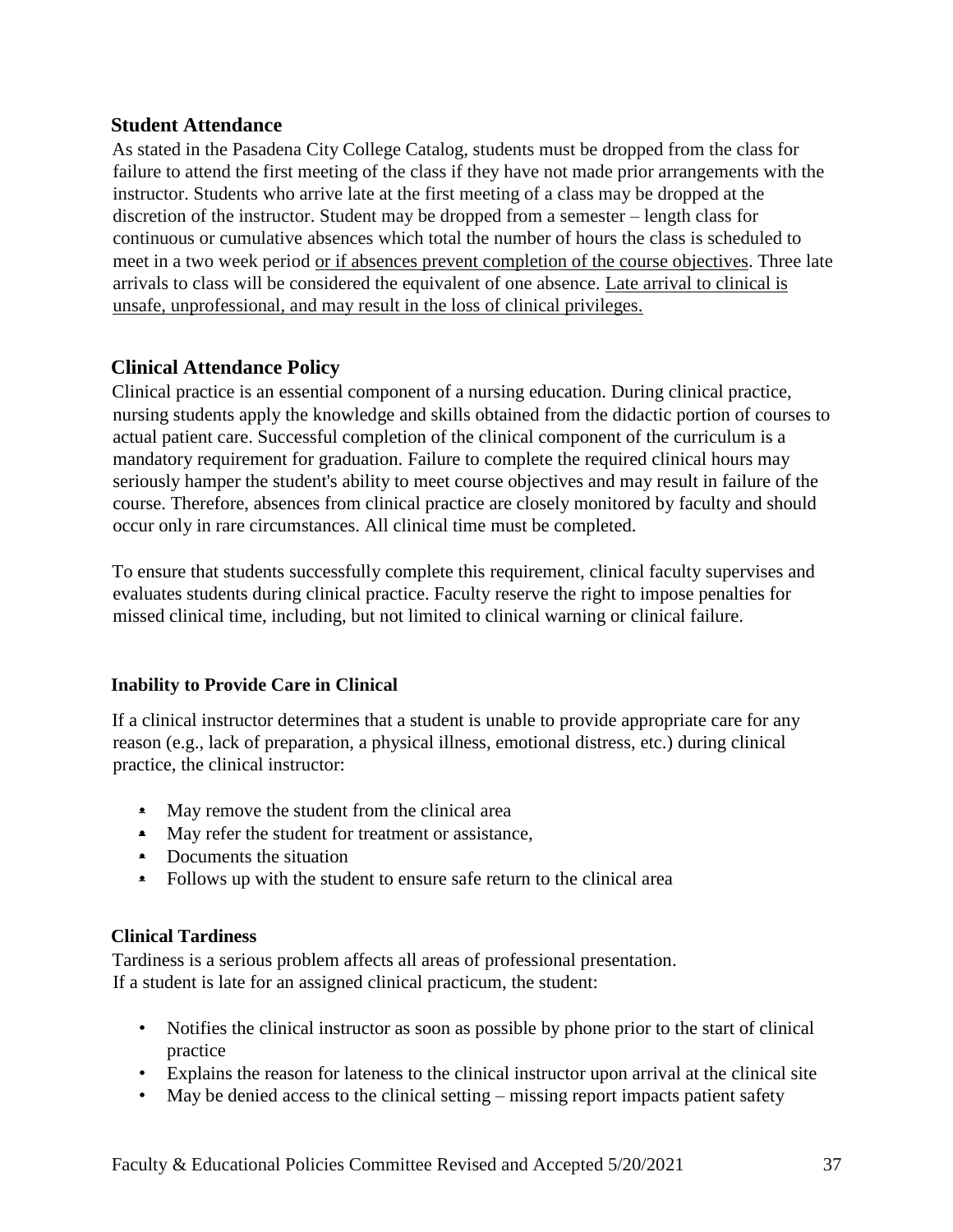• Completes any assignments deemed necessary by the clinical instructor or course coordinator to ensure course objectives are fulfilled

### **Clinical Absence**

If a student misses a clinical day due to illness or emergency, the student:

- Notifies the clinical instructor as soon as possible by phone prior to the start of clinical practice
- Submits a letter of explanation for the absence to the clinical instructor and the course coordinator before the next clinical day or within 24 hours of return to the School. The letter may be accompanied by documentation (e.g., letter from University Health Services or a physician), if applicable, including any restrictions on returning to clinical practice
- Completes assignments deemed necessary by the instructor and/or course coordinator to ensure that course objectives are fulfilled including but not limited to:
	- o Case Studies o Research Paper o Review of literature o Evaluative Simulation o Clinical practicum o Presentation (written and oral)
	- o Faculty council assessment of clinical reasoning
	- o Content examination
- Return to Clinical Practice A student may return to clinical practice after an absence when, in the judgment of the clinical instructor or course coordinator, the student is able to provide appropriate care without jeopardizing anyone's safety.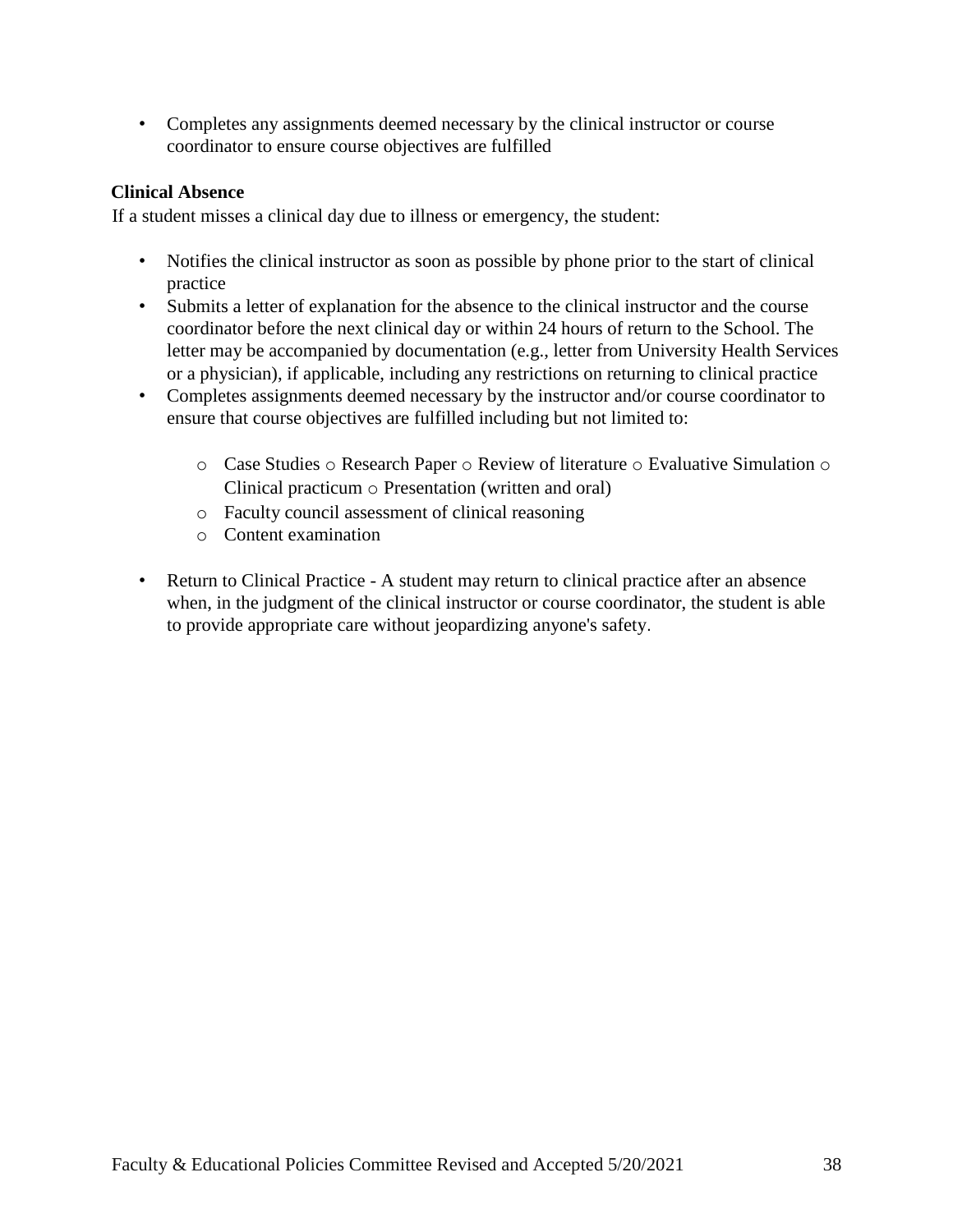**Chapter 4** 

# **STUDENT SUCCESS**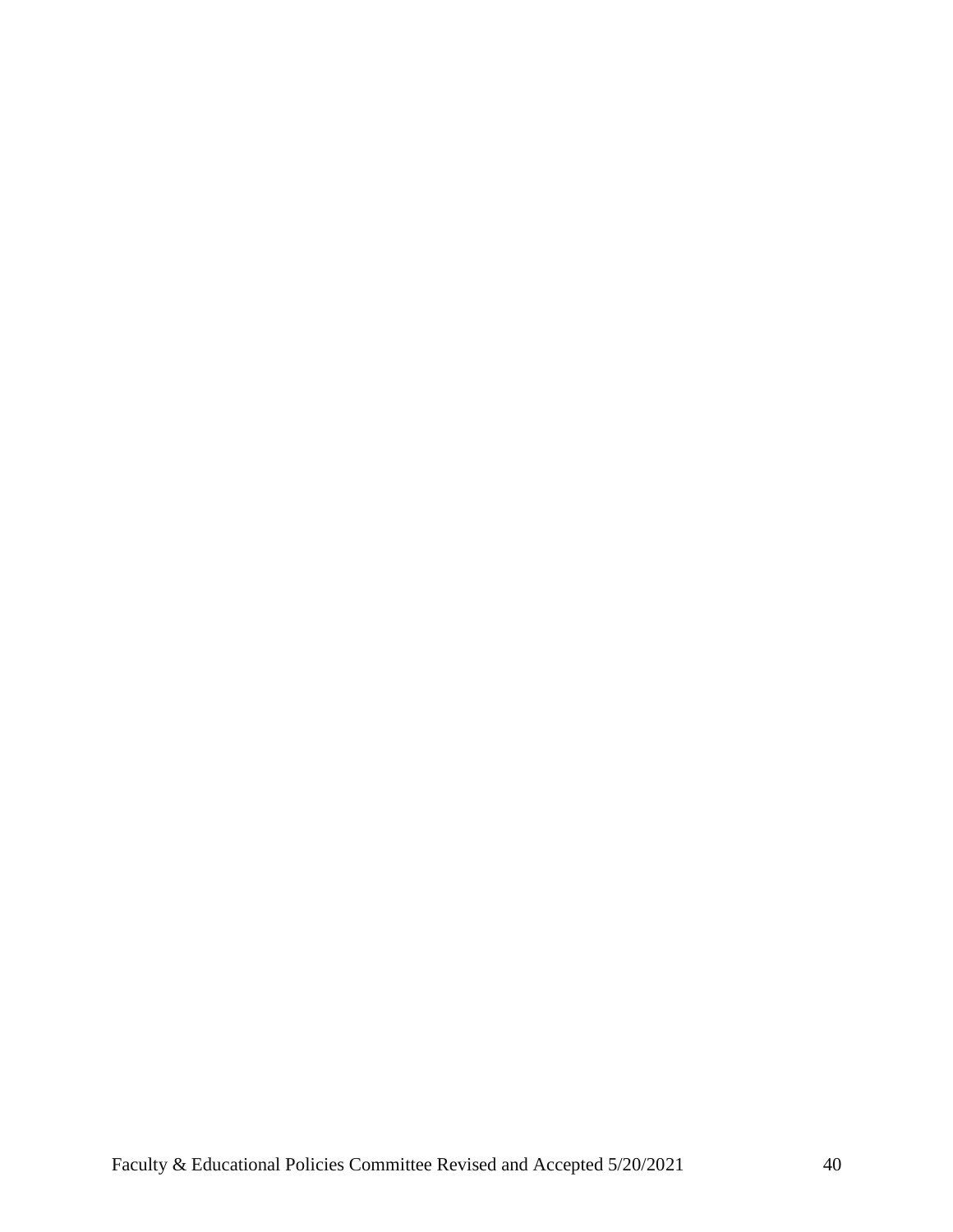# **Student Services for Success**

The nursing program is supported by a wide variety of services and resources to help students be successful. Nursing students are encouraged to utilize the resources that are available to them to achieve positive student learning outcomes. The PCC nursing program is committed to student success and to providing opportunities to deal with the affective, cognitive, and psychomotor development of students within a supportive learning environment.

#### **Strategies and Recommendations for Student Success**

- A. Prioritize Not every assignment holds the same weight. Allow more times and effort for the ones that count the most. Trying to give everything equal time and effort can leave you feeling overwhelmed. If you are unsure or have any questions regarding assignments, please contact and communicate with your instructors immediately.
- B. Study Tips Taping the lectures may be helpful to some students. When you listen to the tape, write information you missed with a different color ink to note the difference. Ask for help after the first non-passing exam. Don't wait! Highlight the objectives in your book, to save time (instead of writing notes word for word). Listen to your tape often and anywhere. After studying, use textbook study guides and nursing review books to test yourself.
- C. Stay on top of Assignments Do not wait for the last minute to complete an assignment. Keep up with assignments and turn them in on time. Keep up with reading allowing time for review before exams.
- D. Computer Skills Students entering the PCC RN program are expected to have basic skills in using a computer, including using a key board and mouse, preparing simple documents, sending and receiving e-mail, using the internet to research learning related information.
- E. Study Groups –It is helpful to expand your understanding of a subject by discussing it with a variety of students.
- F. Tutoring –Seek help from tutors if needed.

#### **Learning Assistance Center**

The Learning Assistance Center (LAC) promotes communities and offers students individual support. A variety of instructional technologies and tutoring is available to improve learning in areas ranging from the basic skills to more comprehensive and subject-specific information.

#### **Special Services**

The Disabled Student Programs and Services (DSP&S) and Personal Counseling Services are designed to enable eligible students with verified disabilities to fully participate in all of the college's general education, transfer, certificate, and associate degree programs and activities for which they qualify.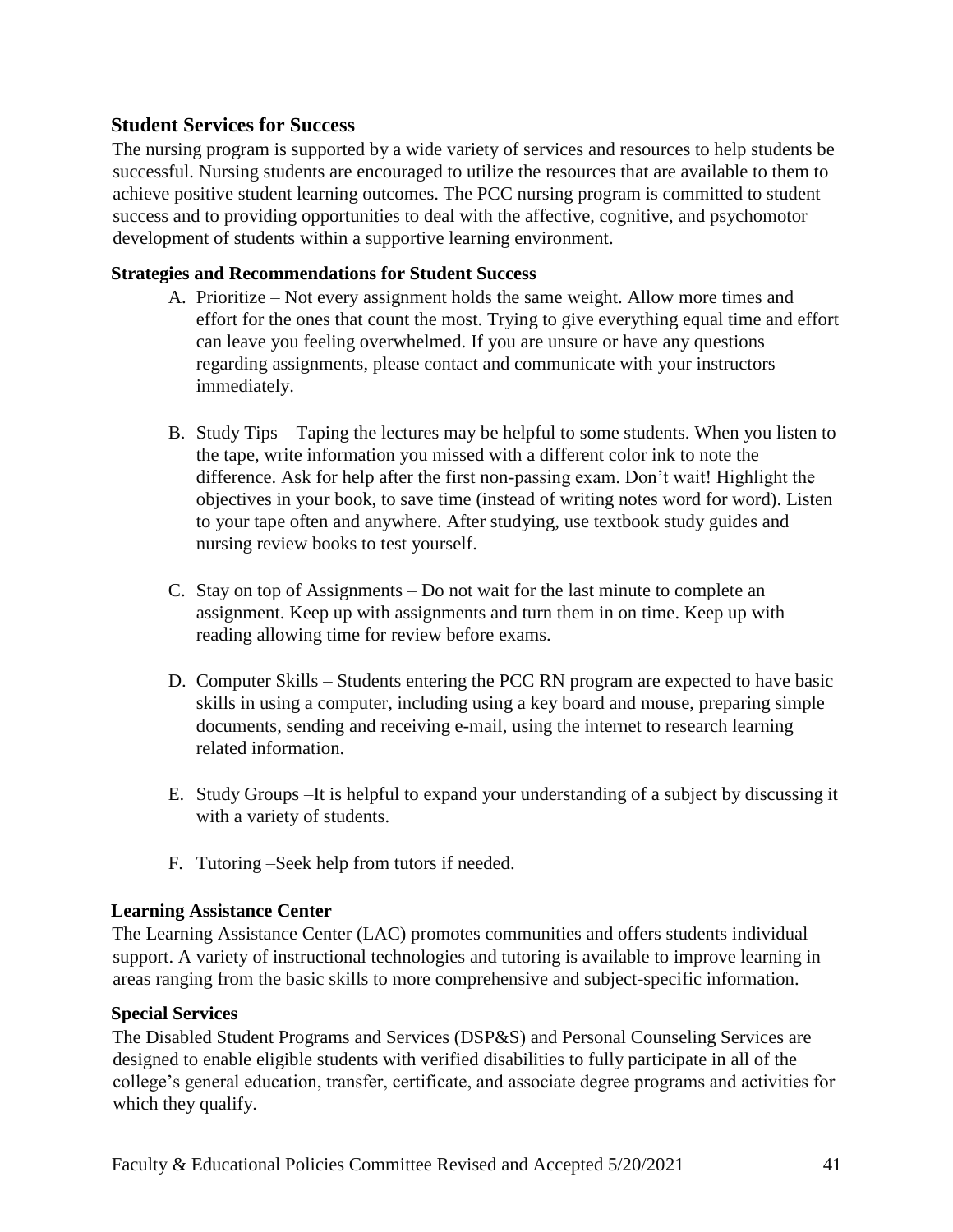The nursing program supports and fully cooperates with student learning and testing guidelines provided by DSP&S and /or Personal Counseling Services. It is the student's responsibility to follow DSP&S and/or Personal Counseling Services written recommendations and guidelines.

### **Tutoring Services**

Tutoring is available for nursing students. The Learning Assistance Center provides basic and general education assistance. Specified nursing tutors are also available to help students master the complex theoretical and technical requirements of the nursing program. Tutoring is offered by qualified student peers, graduate PCC nursing students and designated staff. PCC nursing students are encouraged to participate in tutoring sessions held in the nursing lab.

# **Instructional Computing Center**

The Instructional Computer Center (ICC) is located on the first floor of the D-building on the main campus in rooms D101-105. Operating during day, evening, and weekend hours, the center provides all PCC students with access to wide variety of nursing software. Students can utilize the World Wide Web to carry out nursing assignments

# **Videotaping / DVDs**

The lab has video tapes and DVD's available to be watched on campus only. There is a small library of books that may be checked out for overnight use only. These are not meant to be substituted for your purchased textbooks. For books that are not returned at all, disciplinary action, up to and including holding of grades will be instituted.

#### **Computer Labs**

Health Sciences students have computer lab access at various sites at the main campus. CEC Room 207 is one computer lab that is located in the nursing lab. Many Computer Assisted Instructional (CAI) programs are available on the computers in the labs. No food or drink is allowed at any time in the computer lab.

#### Passwords

You must have a student ID and Password to log on to the network

#### Printing

The computer labs use Pharos Printing System. Money can be loaded on to the student PCC ID card for printing. Several locations on campus help to facilitate this process.

#### Scheduled Classes in the Computer Lab

Occasionally the Network Lab will be occupied with a scheduled class. The class times are blocked out on the calendar outside the computer room. At these times the computers are not available for your use.

#### **Health Sciences Resource Lab**

The Resource Lab is located in the CEC Building on the  $2<sup>nd</sup>$  floor. The lab office is also located inside the resource lab. It is equipped with a variety of multimedia references and simulated learning materials. The hours of operation are posted each semester in the Resource Lab. The skills lab is an integral part of the instructional program. It is designed to help prepare students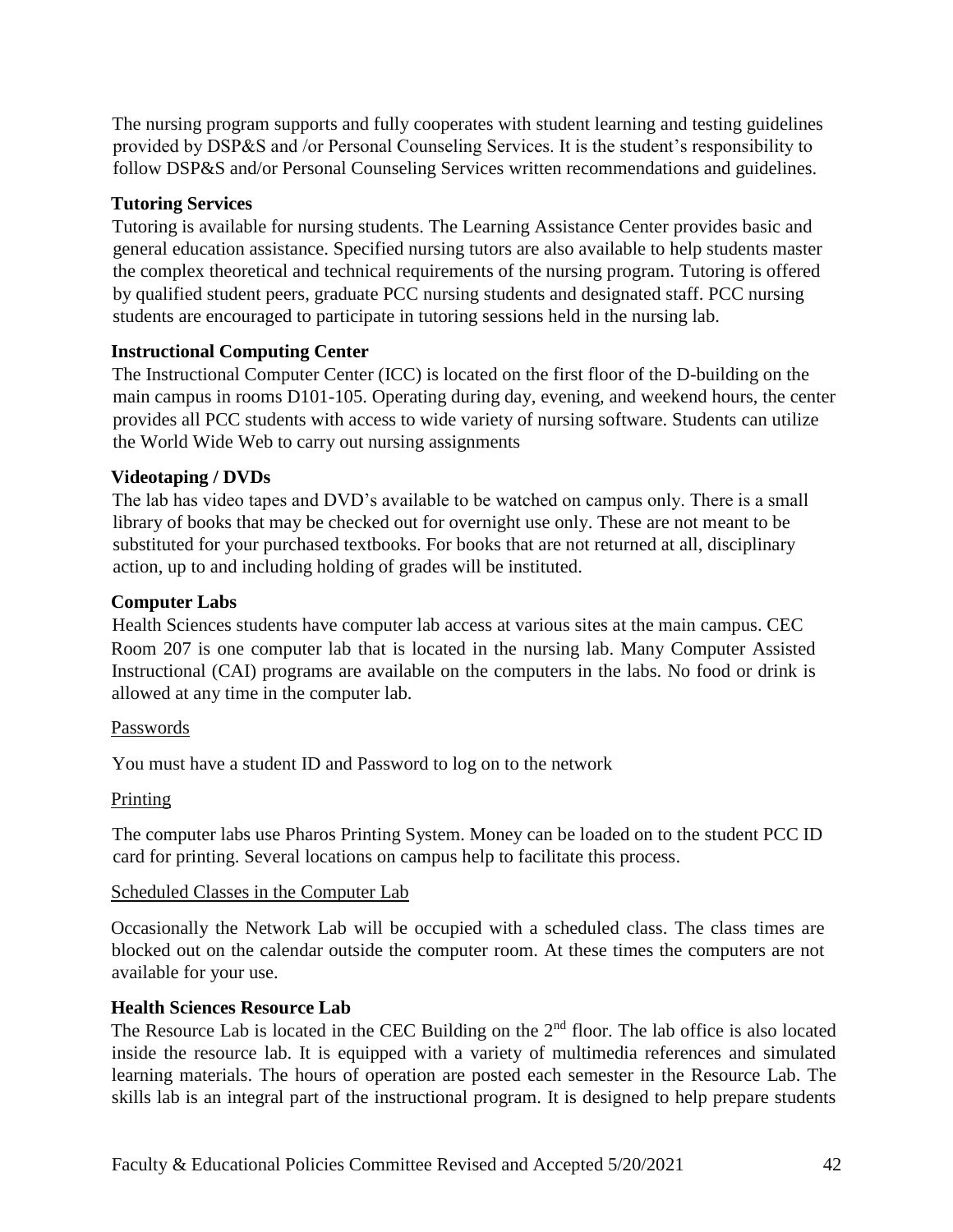through practice and performance of procedures prior to caring for their patients in the community and hospital. The students are expected to perform all the procedures required. This means that you will need extra practice on the mannequins and on each other. Students who believe they are unable or unwilling to be practiced on by another student must provide a live person on whom they will practice their skill.

#### Invasive Procedures

Students wishing to do an invasive procedure such as an injection or IV start on another student or person will only be allowed to do so in the presences of the skills lab coordinator, licensed designee, or an instructor.

#### **Veterans Resource Center**

Student Veterans are encouraged to visit the Veterans Resource Center W 108. Veterans and active duty military are encouraged to communicate any special circumstances they may need, in advance to their instructor.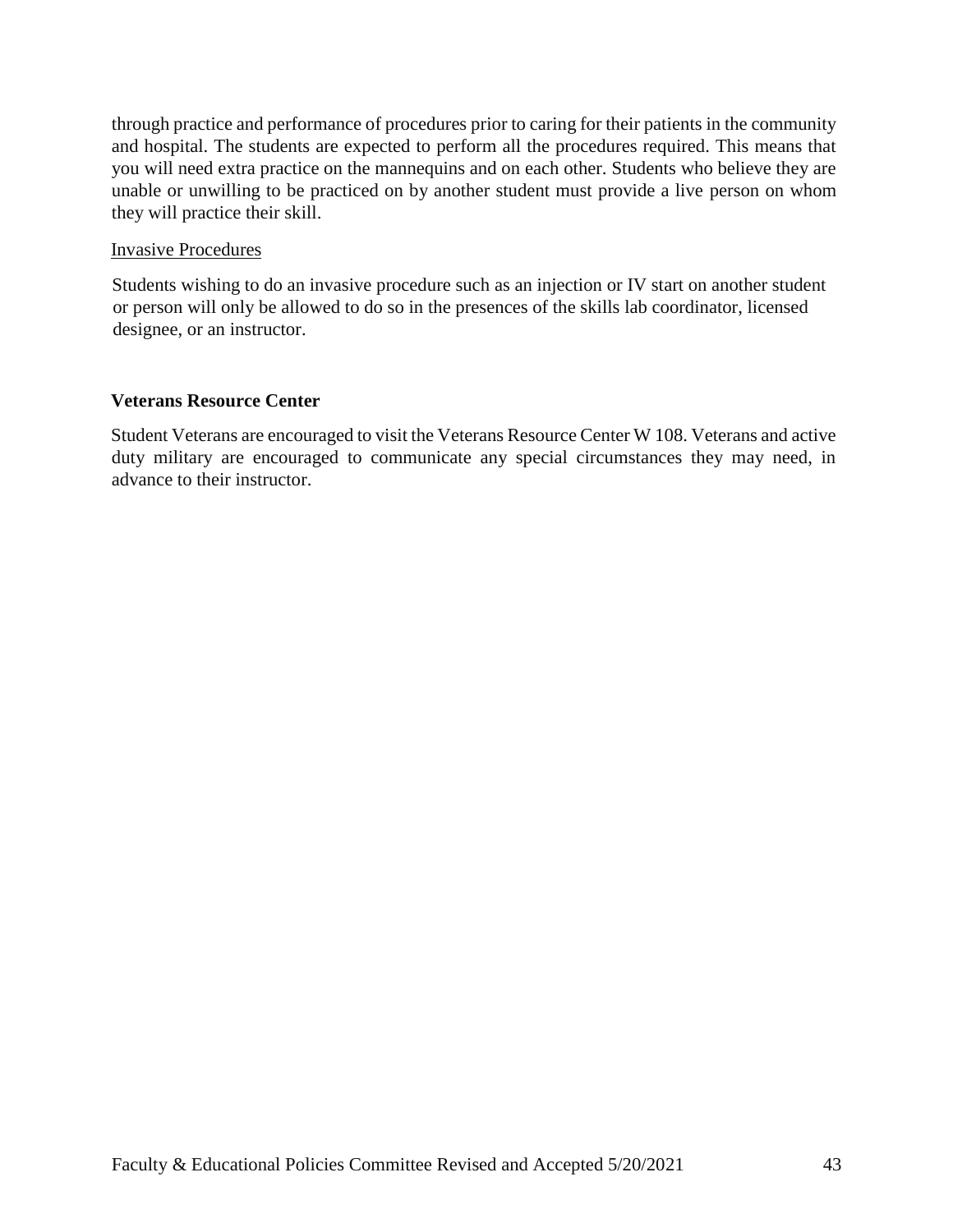# **National Student Nurses' Association**

PCC RN Program supports the National Student Nurses' Association (NSNA), the preprofessional organization for nursing students. The PCC Chapter of NSNA is a student run campus club addressing nursing student perspectives and serving student needs. Students are encouraged to investigate the benefits of NSNA membership at www.nsna.org.

# **Library**

The Shatford Library consists of three floors of resources selected and maintained to support the curricular needs of PCC students. Nursing books and journals are available to assist students with research and writing assignments. The library's online catalog and instructional guides are available through its Web page at: http://www.paccd.cc.ca.us/library.

Reference service is available all hours the library is open. Full library privileges are granted to all currently registered PCC students with a PCC photo ID.

# **Scholarships and Financial Aid**

Financial Aid is available from Federal, State and PCC programs in the forms of scholarships, grants, and loans to help meet the cost associated with attending PCC Nursing Program.

Specific nursing scholarships are available based on financial need, merit, and/or specific application requirements of supporting foundation. All nursing students are strongly encouraged to apply for financial assistance from the Financial Aid Office and from the nursing program scholarship committee. Application forms and requirements can be found in the PCC Financial Aid office and Nursing Lab.

# **Personal Counseling Services**

Personal Counseling Services are provided by the counseling psychology staff to give more specialized help than can be made available through regular counseling channels. Services included individual counseling, crisis intervention, information, and, when appropriate, referrals to community agencies.

The services emphasize short-term consultations on specific problems affecting success in college. Students may schedule a confidential appointment with a counseling psychology staff member by contacting the secretary in the Office of Personal Counseling Services.

#### **Student Health Services**

The Student Health Center is located on main campus. Nursing services are available days and evenings. A physician is on duty part of each day, Monday through Friday, and evenings, Monday through Thursday. Students should inform the staff of the Student Health Center about significant health conditions that may affect their educational progress. Nursing students may obtain required physicals exams, TB tests, drug testing and immunizations/titers at the Student Health Center.

# **Impaired Nursing Students**

In the matter of nursing students impaired by substance abuse and emotional illness, the nursing faculty agrees with the California State Board of Registered Nursing in recognizing that: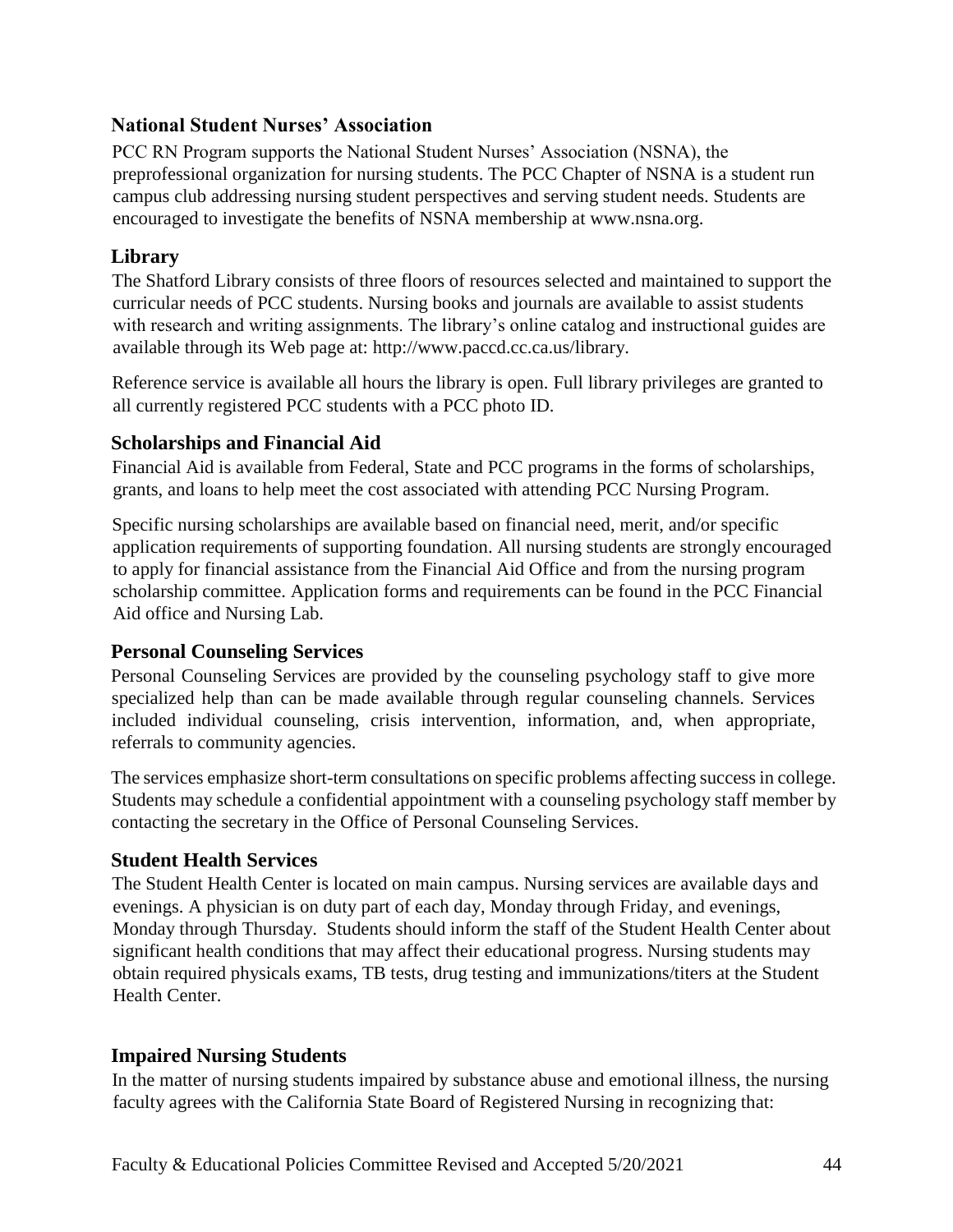- 1. These are diseases and should be treated as such;
- 2. Personal and health problems involving these diseases can affect the individual's academic and clinical performance, and that the impaired nursing student is a danger to self and a grave danger to the patients in his or her care;
- 3. Nursing students who develop these diseases can be helped to recover;
- 4. It is the responsibility of the nursing student to voluntarily seek diagnosis and treatment for any suspected illness;
- 5. Confidential handling of the diagnosis and treatment of the diseases is essential.

#### Procedure:

- 1. It is the responsibility of the faculty to document behaviors that may identify an impaired student, and to exclude from class and/or the clinical area any influence of drugs and alcohol.
- 2. The faculty will then refer the student to appropriate treatment and/or resources, which may include the emergency room, Student Health Services, and Psychological Services.
- 3. The faculty will document the incident with the Division Dean or Assistant to the Division Dean who will assist the student to develop an appropriate plan of action.
- 4. The Division Dean or Assistant to the Division Dean will follow College disciplinary procedure.
- 5. Once impairment due to substance abuse or mental illness is confirmed, and the individual has completed or is participating in a treatment program, s/he may be considered for readmission to the Nursing program. The decision to readmit the individual will be made by the Nursing division. Input may be requested from the individual's treatment personnel and/or psychiatrist or psychologist.
- 6. If a student is not eligible for readmission to the nursing program, s/he will be referred for career counseling.

# **Student Injuries**

Injuries occurring while participating in activities at the off-site clinical facilities are considered a Worker's Compensation situation and must be reported immediately to the faculty. If injury occurs while on campus the injury must be reported immediately to faculty and the student will be seen in the student health center.

When an injury occurs:

- A. The instructor will assist the student to obtain immediate care and notify family member/significant other.
- B. Medical care may be obtained at the Student Health Center, Clinical Facility Emergency Department or via 911 paramedic system as needed. The instructor and/or student will notify PCC Business Services, Room C-215, (626) 585-7285.
- C. Student will be responsible for any charges and submit claim to PCC Business Services for reimbursement.
- D. The instructor will complete the Pasadena Area Community College District ACCIDENT REPORT and deliver the form to Business Services.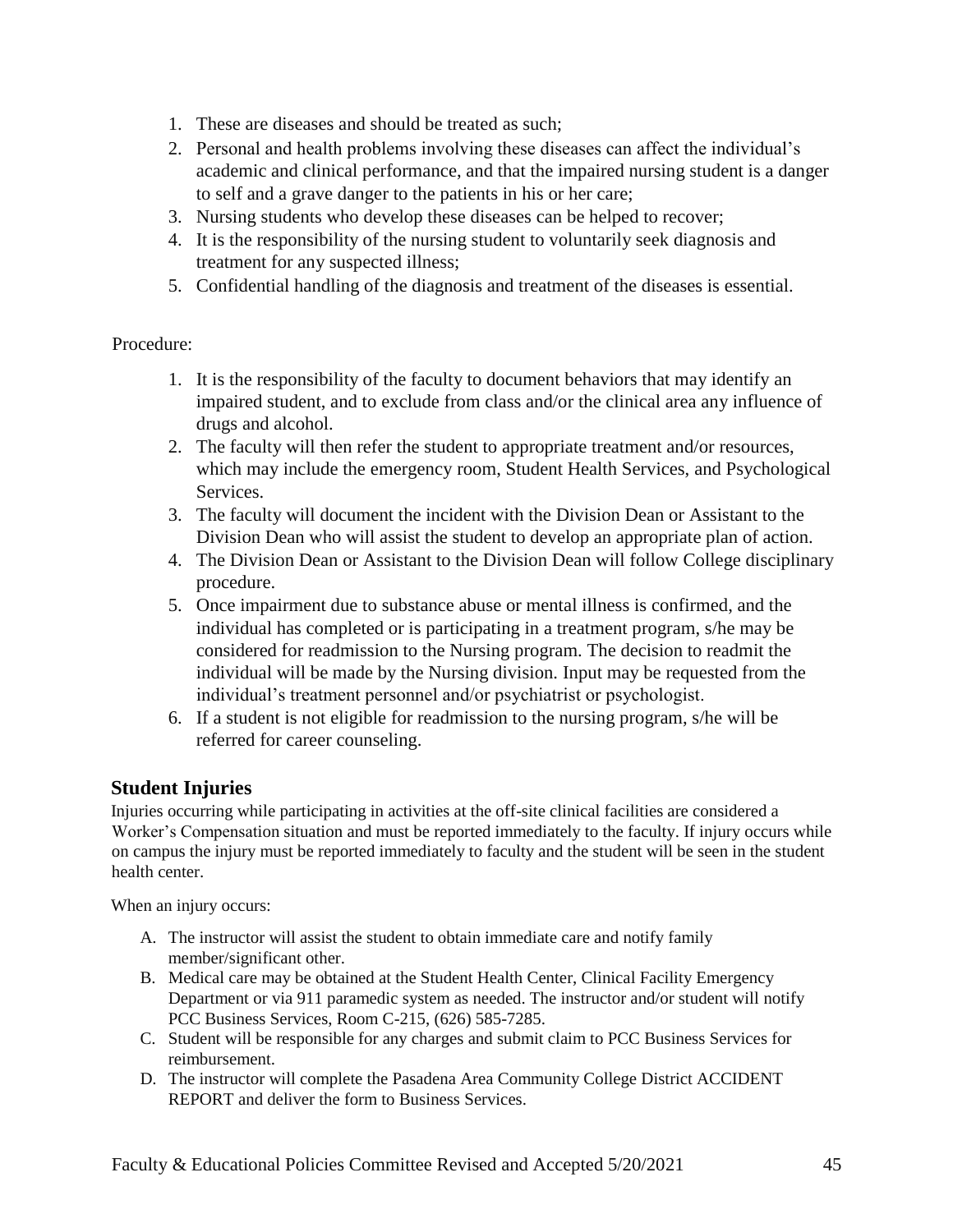The student must go to Business Services to complete other necessary forms.

# **Board of Registered Nursing Policy and Denial of Licensure**

The California Board of Registered Nursing protects the public by screening applicants for licensure to identify potentially unsafe practitioners. Statutory authority for denial of licensure is set out in Business and Professions Code sections **480-487, 496, 810, 820-828, 2750-2765, 2795-2797**.

The law provides for denial of licensure for crimes or acts, which are substantially related to nursing qualifications, functions, or duties. A crime or act meets criterion, if, to a substantial degree, it indicates presence of potential unfitness to perform nursing functions in a manner consistent with the public health, safety or welfare (California Administrative Code Section 1444).

#### **The Board may deny licensure on the basis of**:

- being convicted of a crime substantially related to the practice of nursing.
- committing any act involving dishonesty, fraud or deceit with intent to substantially benefit oneself or another, or to injure another substantially.
- committing any act, which constitutes grounds for revocation of a license.
- breaching examination security.

#### **Convictions**

The Board considers most convictions involving sex crimes, drug crimes, and crimes of violence to be related substantially to nursing practice. Board regulations of such crimes or acts to include, but not limited to:

- conviction of child abuse.
- violation of Nursing Practice act.
- conviction of a crime or act involving narcotics, dangerous drugs, or dangerous devices
- conviction of assault and/or battery.

# **Student Guidelines for Pinning Ceremony**

The Nursing Faculty has instituted guidelines for the PCC RN Program Completion Ceremony to be held on a day assigned at the end of each semester. The class officer will work with Faculty Advisor.

The following guidelines will help and direct in planning the pinning ceremony:

- 1. Students must successfully complete N53/N53L/N53S to participate in the completion ceremony.
- 2. The completion ceremony should last approximately one hour and there will be no oncampus reception.
- 3. Five nursing faculty members will participate in the completion ceremony; four faculty to present completion certificates and/or nursing pins, on faculty for Nightingale pledge. The graduating class will select five faculty and confirm the faculty's participation no later than the  $12<sup>th</sup>$  week of the semester. Only the official PCC RN Program pin is allowed for pinning.
- 4. Flowers, decoration, music, slideshow, student speeches, nursing pins, and window box display are optional. If desired, the graduating class is responsible for the cost and cleanup right after the ceremony.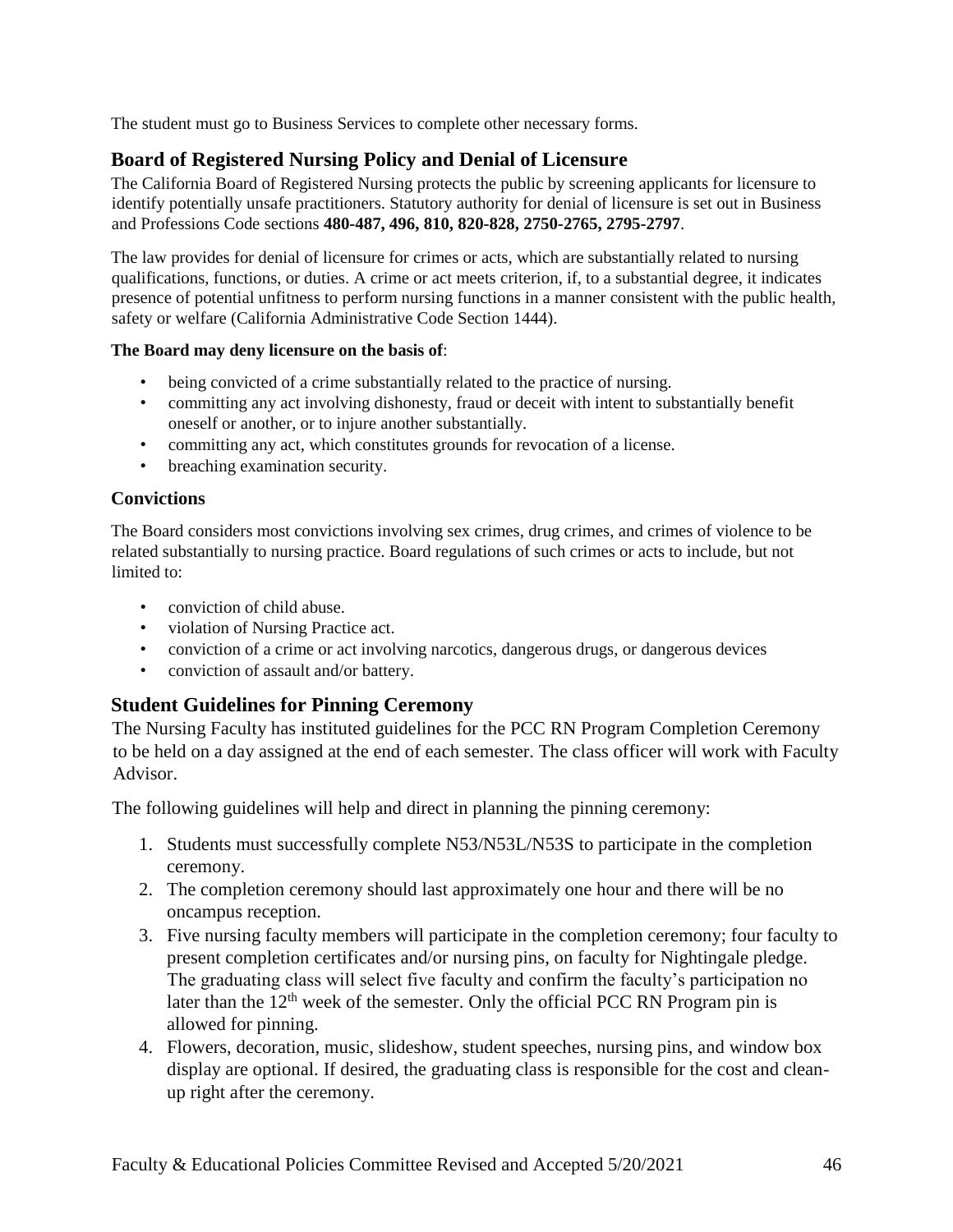- 5. Students will dress in a regular student uniform according to the PCC RN student dress code, which includes no fishnet stockings, high-heel shoes, large or dangling earrings. Students who do not follow the dress code *will not be allowed to participate in the completion ceremony.*
- 6. Facilities management will be contacted in a timely and courteous manner to request chairs, tables, microphones, podiums, or other equipment necessary for the completion ceremony.

# **APPENDIX**

# **American Nurses Association code of Ethics for Nurses with Interpretive Statements**

#### **Contents**

#### Preface

**Provision 1.** The nurse, in all professional relationships, practices with compassion and respect for the inherent dignity, worth, and uniqueness of every individual, unrestricted by considerations of social or economic status, personal attributes, or the nature of health problems.

- 1.1 Respect for human dignity
- 1.2 Relationships to patients
- 1.3 The nature of health problems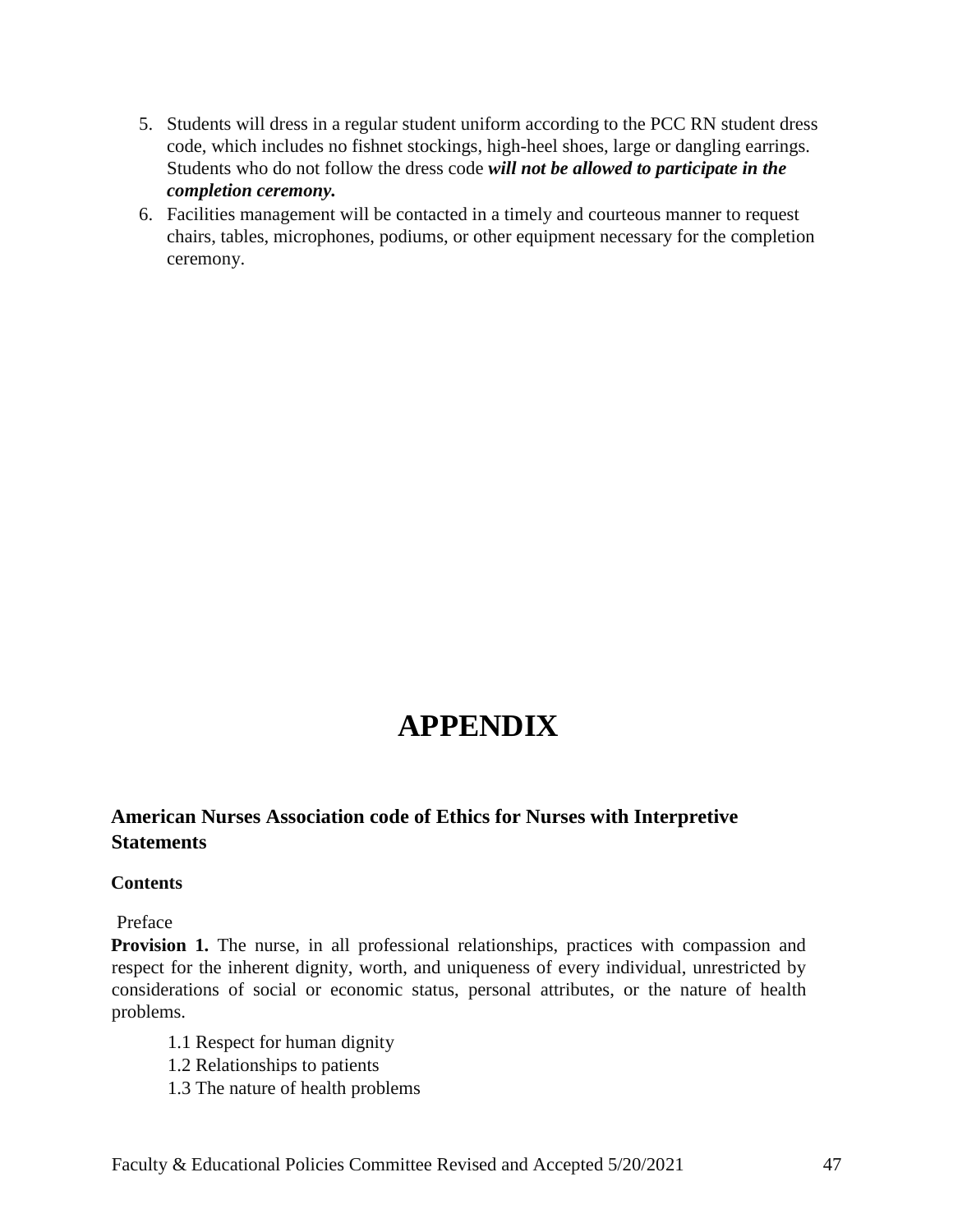- 1.4 The right to self-determination
- 1.5 Relationships with colleagues and others

**Provision 2.** The nurse's primary commitment is to the patient, whether an individual, family, group, or community.

- 2.1 Primacy of the patient's interests
- 2.2 Conflict of interest for nurses
- 2.3 Collaboration
- 2.4 Professional boundaries

**Provision 3.** The nurse promotes, advocates for, and strives to protect the health, safety, and rights of the patient.

- 3.1 Privacy
- 3.2 Confidentiality
- 3.3 Protection of participants in research
- 3.4 Standards and review mechanisms
- 3.5 Acting on questionable practice
- 3.6 Addressing impaired practice

**Provision 4.** The nurse is responsible and accountable for individual nursing practice and determines the appropriate delegation of tasks consistent with the nurse's obligation to provide optimum patient care.

- 4.1 Acceptance of accountability and responsibility
- 4.2 Accountability for nursing judgment and action
- 4.3 Responsibility for nursing judgment and action
- 4.4 Delegation of nursing activities

**Provision 5.** The nurse owes the same duties to self as to others, including the responsibility to preserve integrity and safety, to maintain competence, and to continue personal and professional growth.

- 5.1 Moral self-respect
- 5.2 Professional growth and maintenance of competence
- 5.3 Wholeness of character
- 5.4 Preservation of integrity

**Provision 6.** The nurse participates in establishing, maintaining, and improving health care environments and conditions of employment conducive to the provision of quality health care and consistent with the values of the profession through individual and collective action.

- 6.1 Influence of the environment on moral virtues and values
- 6.2 Influence of the environment on ethical obligations
- 6.3 Responsibility for the health care environment

**Provision 7.** The nurse participates in the advancement of the profession through contributions to practice, education, administration, and knowledge development.

7.1 Advancing the profession through active involvement in nursing and in health care policy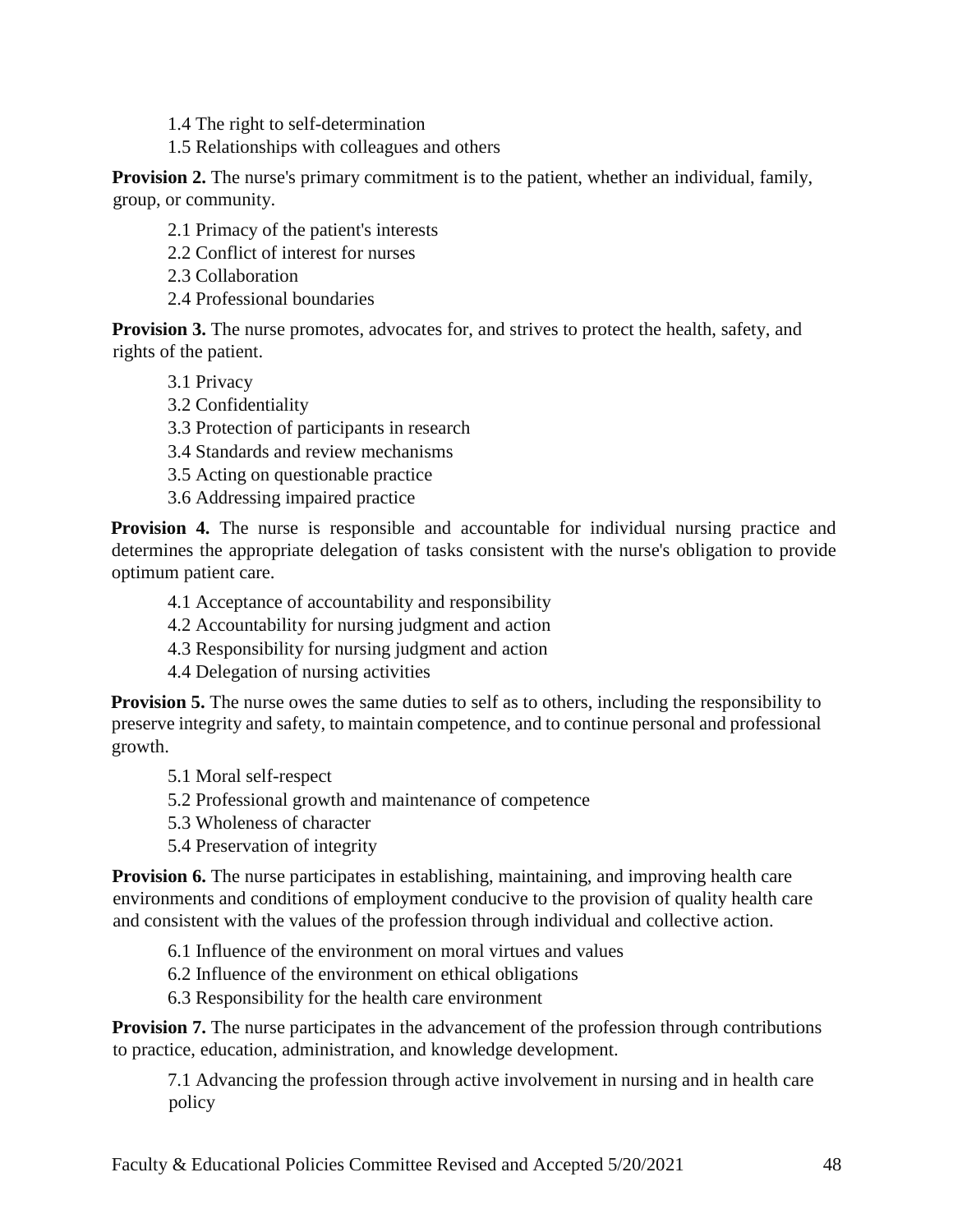7.2 Advancing the profession by developing, maintaining, and implementing professional standards in clinical, administrative, and educational practice

7.3 Advancing the profession through knowledge development, dissemination, and application to practice

**Provision 8.** The nurse collaborates with other health professionals and the public in promoting community, national, and international efforts to meet health needs.

8.1 Health needs and concerns

8.2 Responsibilities to the public

**Provision 9.** The profession of nursing, as represented by associations and their members, is responsible for articulating nursing values, for maintaining the integrity of the profession and its practice, and for shaping social policy.

9.1 Assertion of values 9.2 The profession carries out its collective responsibility through professional associations

9.3 Intraprofessional integrity

9.4 Social reform

# **Preface**

Ethics is an integral part of the foundation of nursing. Nursing has a distinguished history of concern for the welfare of the sick, injured, and vulnerable and for social justice. This concern is embodied in the provision of nursing care to individuals and the community. Nursing encompasses the prevention of illness, the alleviation of suffering, and the protection, promotion, and restoration of health in the care of individuals, families, groups, and communities. Nurses act to change those aspects of social structures that detract from health and well-being. Individuals who become nurses are expected not only to adhere to the ideals and moral norms of the profession but also to embrace them as a part of what it means to be a nurse. The ethical tradition of nursing is self-reflective, enduring, and distinctive. A code of ethics makes explicit the primary goals, values, and obligations of the profession.

The Code of Ethics for Nurses serves the following purposes:

- It is a succinct statement of the ethical obligations and duties of every individual who enters the nursing profession.
- It is the profession's nonnegotiable ethical standard.
- It is an expression of nursing's own understanding of its commitment to society.

There are numerous approaches for addressing ethics; these include adopting or subscribing to ethical theories, including humanist, feminist, and social ethics, adhering to ethical principles, and cultivating virtues. The Code of Ethics for Nurses reflects all of these approaches. The words "ethical" and "moral" are used throughout the Code of Ethics. "Ethical" is used to refer to reasons for decisions about how one ought to act, using the above mentioned approaches. In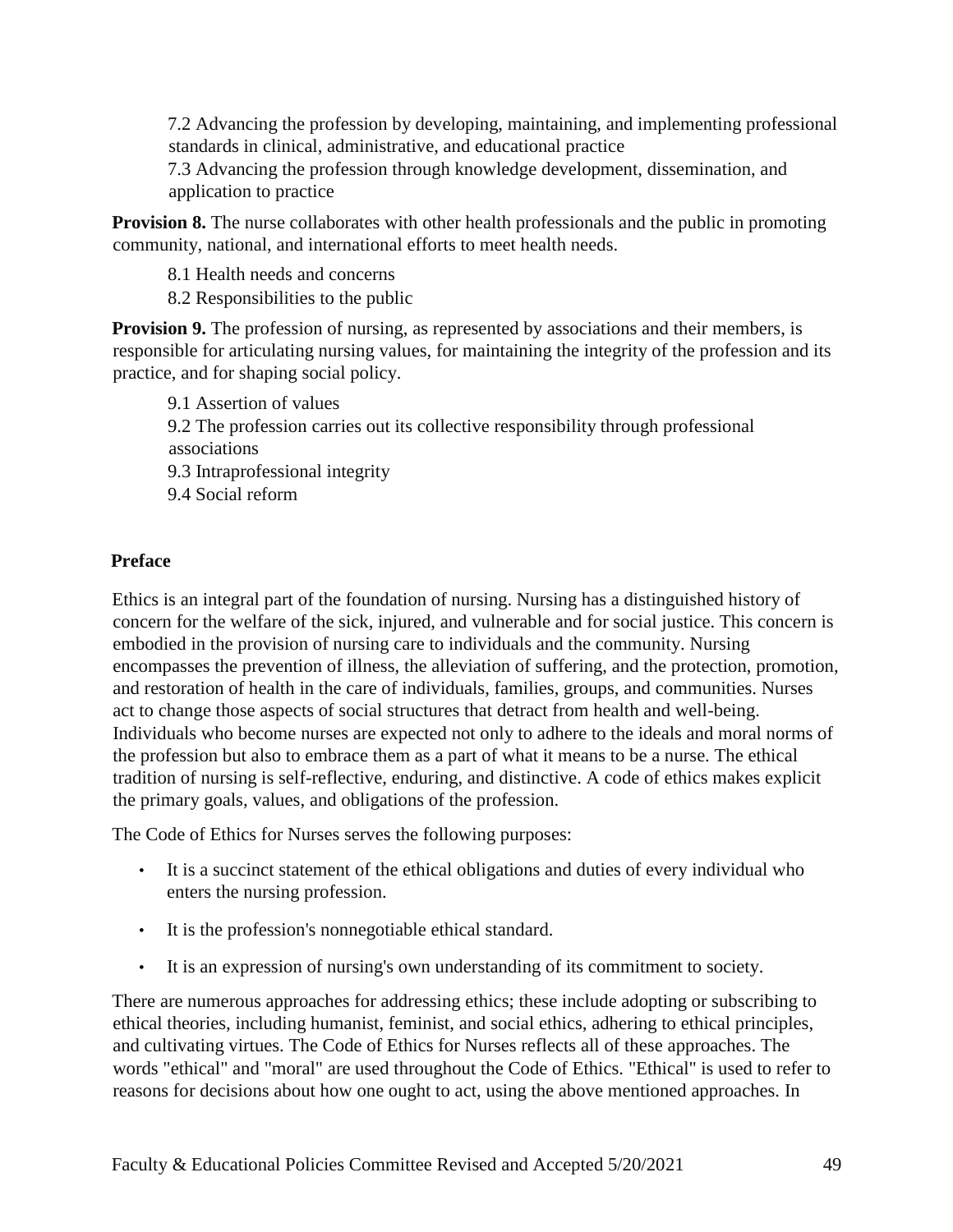general, the word "moral" overlaps with "ethical" but is more aligned with personal belief and cultural values. Statements that describe activities and attributes of nurses in this Code of Ethics are to be understood as normative or prescriptive statements expressing expectations of ethical behavior.

The Code of Ethics for Nurses uses the term *patient* to refer to recipients of nursing care. The derivation of this word refers to "one who suffers," reflecting a universal aspect of human existence. Nonetheless, it is recognized that nurses also provide services to those seeking health as well as those responding to illness, to students and to staff, in health care facilities as well as in communities. Similarly, the term *practice* refers to the actions of the nurse in whatever role the nurse fulfills, including direct patient care provider, educator, administrator, researcher, policy developer, or other. Thus, the values and obligations expressed in this Code of Ethics apply to nurses in all roles and settings.

The Code of Ethics for Nurses is a dynamic document. As nursing and its social context change, changes to the Code of Ethics are also necessary. The Code of Ethics consists of two components: the provisions and the accompanying interpretive statements. There are nine provisions. The first three describe the most fundamental values and commitments of the nurse; the next three address boundaries of duty and loyalty, and the last three address aspects of duties beyond individual patient encounters. For each provision, there are interpretive statements that provide greater specificity for practice and are responsive to the contemporary context of nursing. Consequently, the interpretive statements are subject to more frequent revision than are the provisions. Additional ethical guidance and detail can be found in ANA or constituent member association position statements that address clinical, research, administrative, educational, or public policy issues.

*The Code of Ethics for Nurses with Interpretive Statements* provides a framework for nurses to use in ethical analysis and decision-making. The Code of Ethics establishes the ethical standard for the profession. It is not negotiable in any setting nor is it subject to revision or amendment except by formal process of the House of Delegates of the ANA. The Code of Ethics for Nurses is a reflection of the proud ethical heritage of nursing, a guide for nurses now and in the future.

#### **Provision 1.**

The nurse, in all professional relationships, practices with compassion and respect for the inherent dignity, worth, and uniqueness of every individual, unrestricted by considerations of social or economic status, personal attributes, or the nature of health problems.

**1.1 Respect for human dignity -** A fundamental principle that underlies all nursing practice is respect for the inherent worth, dignity, and human rights of every individual. Nurses take into account the needs and values of all persons in all professional relationships.

**1.2 Relationships to patients -** The need for health care is universal, transcending all individual differences. The nurse establishes relationships and delivers nursing services with respect for human needs and values, and without prejudice. An individual's lifestyle, value system and religious beliefs should be considered in planning health care with and for each patient. Such consideration does not suggest that the nurse necessarily agrees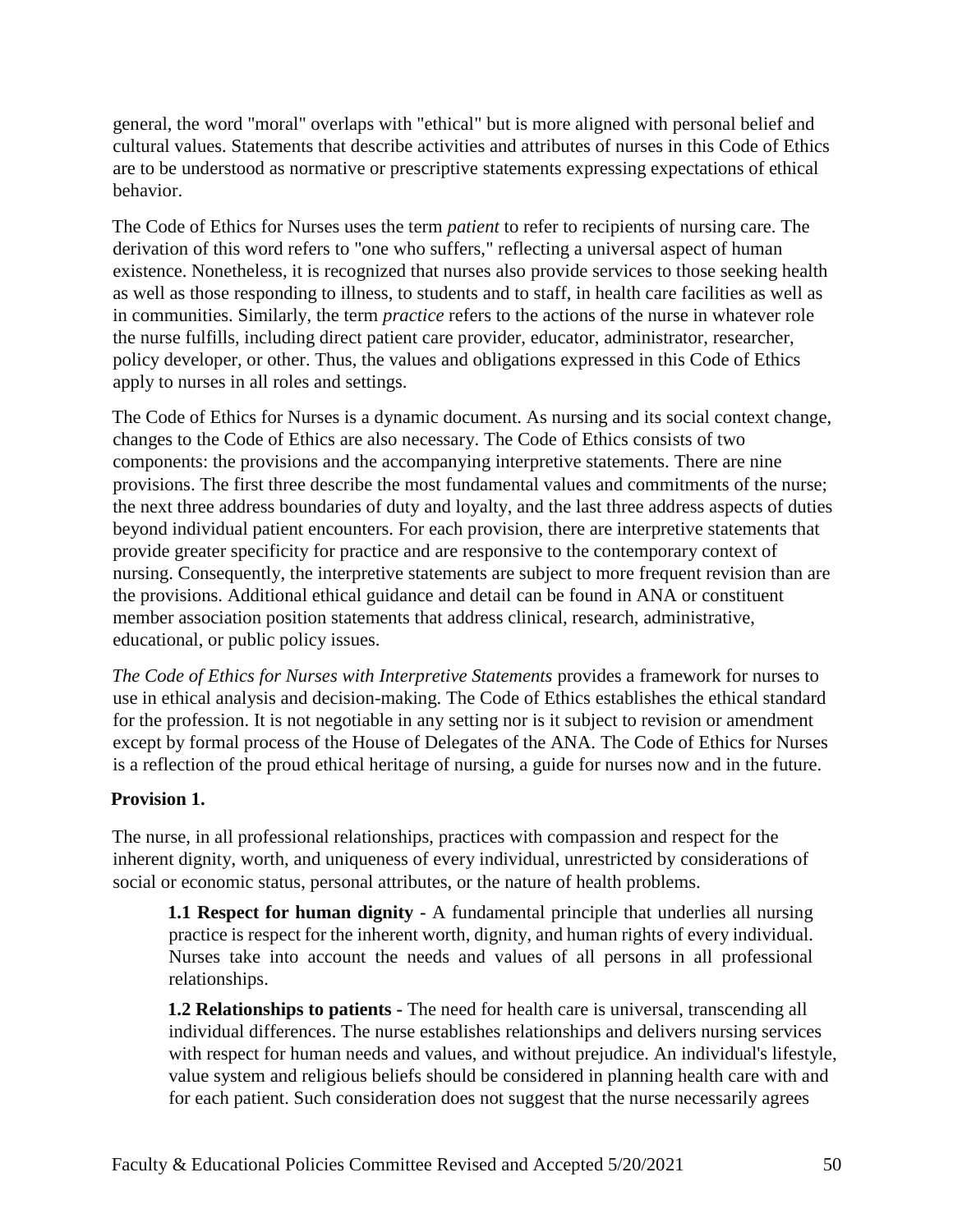with or condones certain individual choices, but that the nurse respects the patient as a person.

**1.3 The nature of health problems -**The nurse respects the worth, dignity and rights of all human beings irrespective of the nature of the health problem. The worth of the person is not affected by disease, disability, functional status, or proximity to death. This respect extends to all who require the services of the nurse for the promotion of health, the prevention of illness, the restoration of health, the alleviation of suffering, and the provision of supportive care to those who are dying.

The measures nurses take to care for the patient enable the patient to live with as much physical, emotional, social, and spiritual well-being as possible. Nursing care aims to maximize the values that the patient has treasured in life and extends supportive care to the family and significant others. Nursing care is directed toward meeting the comprehensive needs of patients and their families across the continuum of care. This is particularly vital in the care of patients and their families at the end of life to prevent and relieve the cascade of symptoms and suffering that are commonly associated with dying.

Nurses are leaders and vigilant advocates for the delivery of dignified and humane care. Nurses actively participate in assessing and assuring the responsible and appropriate use of interventions in order to minimize unwarranted or unwanted treatment and patient suffering. The acceptability and importance of carefully considered decisions regarding resuscitation status, withholding and withdrawing lifesustaining therapies, forgoing medically provided nutrition and hydration, aggressive pain and symptom management and advance directives are increasingly evident. The nurse should provide interventions to relieve pain and other symptoms in the dying patient even when those interventions entail risks of hastening death. However, nurses may not act with the sole intent of ending a patient's life even though such action may be motivated by compassion, respect for patient autonomy and quality of life considerations. Nurses have invaluable experience, knowledge, and insight into care at the end of life and should be actively involved in related research, education, practice, and policy development.

**1.4 The right to self-determination -** Respect for human dignity requires the recognition of specific patient rights, particularly, the right of self-determination. Selfdetermination, also known as autonomy, is the philosophical basis for informed consent in health care. Patients have the moral and legal right to determine what will be done with their own person; to be given accurate, complete, and understandable information in a manner that facilitates an informed judgment; to be assisted with weighing the benefits, burdens, and available options in their treatment, including the choice of no treatment; to accept, refuse, or terminate treatment without deceit, undue influence, duress, coercion, or penalty; and to be given necessary support throughout the decision-making and treatment process. Such support would include the opportunity to make decisions with family and significant others and the provision of advice and support from knowledgeable nurses and other health professionals. Patients should be involved in planning their own health care to the extent they are able and choose to participate.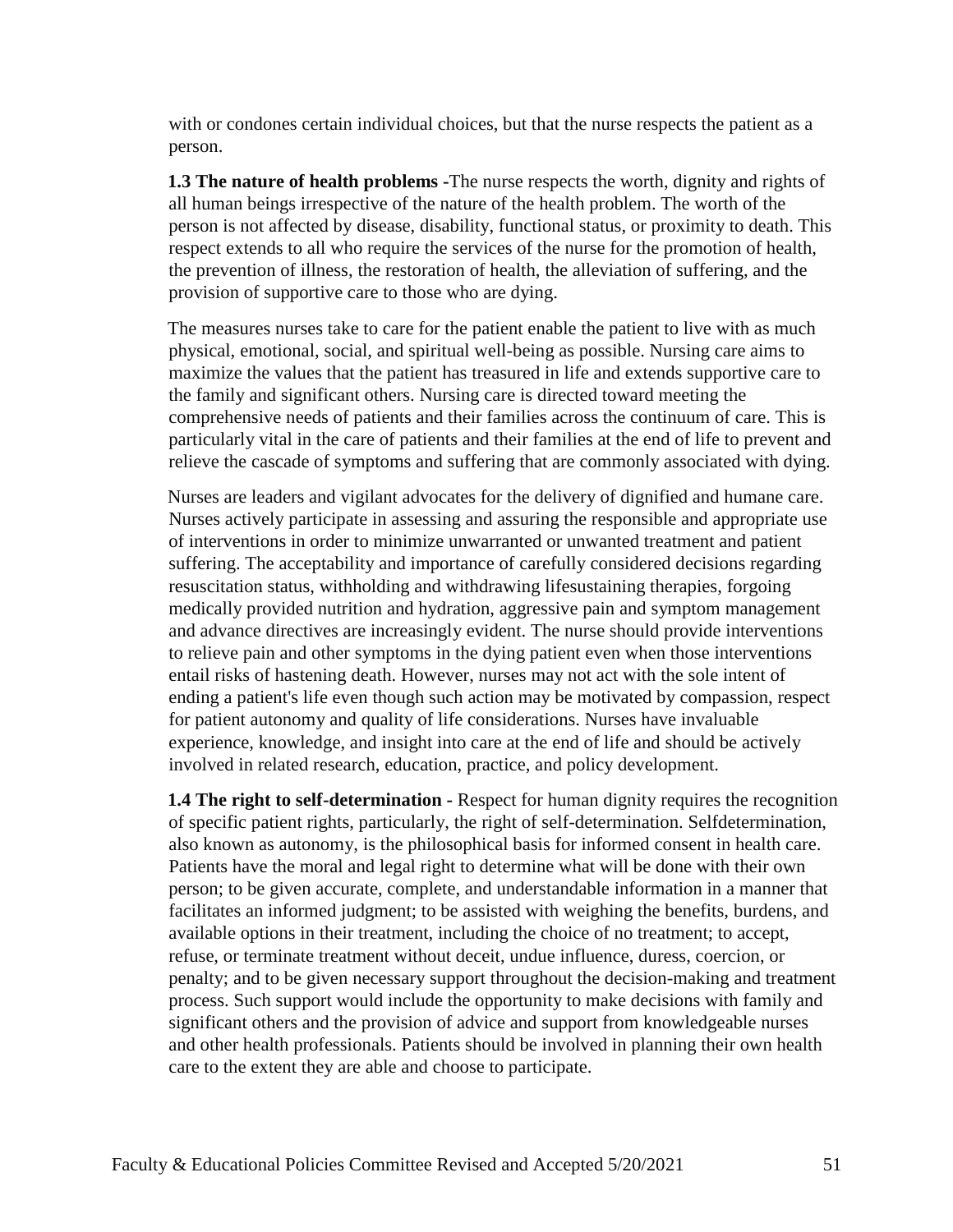Each nurse has an obligation to be knowledgeable about the moral and legal rights of all patients to self-determination. The nurse preserves, protects, and supports those interests by assessing the patient's comprehension of both the information presented and the implications of decisions. In situations in which the patient lacks the capacity to make a decision, a designated surrogate decision-maker should be consulted. The role of the surrogate is to make decisions as the patient would, based upon the patient's previously expressed wishes and known values. In the absence of a designated surrogate decisionmaker, decisions should be made in the best interests of the patient, considering the patient's personal values to the extent that they are known. The nurse supports patient self-determination by participating in discussions with surrogates, providing guidance and referral to other resources as necessary, and identifying and addressing problems in the decision-making process. Support of autonomy in the broadest sense also includes recognition that people of some cultures place less weight on individualism and choose to defer to family or community values in decisionmaking. Respect not just for the specific decision but also for the patient's method of decision-making is consistent with the principle of autonomy.

Individuals are interdependent members of the community. The nurse recognizes that there are situations in which the right to individual self-determination may be outweighed or limited by the rights, health and welfare of others, particularly in relation to public health considerations. Nonetheless, limitation of individual rights must always be considered a serious deviation from the standard of care, justified only when there are no less restrictive means available to preserve the rights of others and the demands of justice.

**1.5 Relationships with colleagues and others -** The principle of respect for persons extends to all individuals with whom the nurse interacts. The nurse maintains compassionate and caring relationships with colleagues and others with a commitment to the fair treatment of individuals, to integrity-preserving compromise, and to resolving conflict. Nurses function in many roles, including direct care provider, administrator, educator, researcher, and consultant. In each of these roles, the nurse treats colleagues, employees, assistants, and students with respect and compassion. This standard of conduct precludes any and all prejudicial actions, any form of harassment or threatening behavior, or disregard for the effect of one's actions on others. The nurse values the distinctive contribution of individuals or groups, and collaborates to meet the shared goal of providing quality health services.

#### **Provision 2 The nurse's primary commitment is to the patient, whether an individual, family, group, or community.**

**2.1 Primacy of the patient's interests -** The nurse's primary commitment is to the recipient of nursing and health care services --the patient--whether the recipient is an individual, a family, a group, or a community. Nursing holds a fundamental commitment to the uniqueness of the individual patient; therefore, any plan of care must reflect that uniqueness. The nurse strives to provide patients with opportunities to participate in planning care, assures that patients find the plans acceptable and supports the implementation of the plan. Addressing patient interests requires recognition of the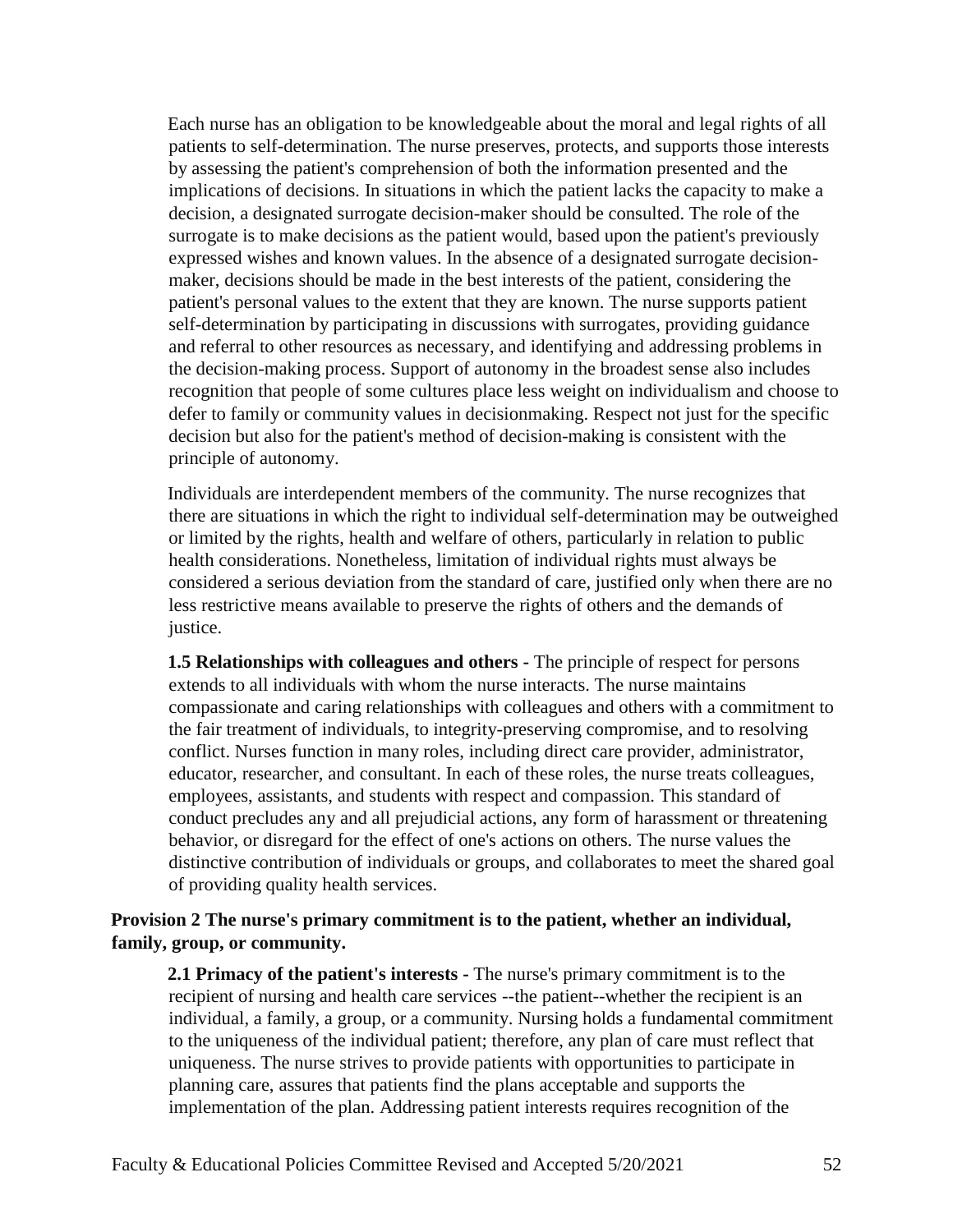patient's place in the family or other networks of relationship. When the patient's wishes are in conflict with others, the nurse seeks to help resolve the conflict. Where conflict persists, the nurse's commitment remains to the identified patient.

**2.2 Conflict of interest for nurses -** Nurses are frequently put in situations of conflict arising from competing loyalties in the workplace, including situations of conflicting expectations from patients, families, physicians, colleagues, and in many cases, health care organizations and health plans. Nurses must examine the conflicts arising between their own personal and professional values, the values and interests of others who are also responsible for patient care and health care decisions, as well as those of patients. Nurses strive to resolve such conflicts in ways that ensure patient safety, guard the patient's best interests and preserve the professional integrity of the nurse.

Situations created by changes in health care financing and delivery systems, such as incentive systems to decrease spending, pose new possibilities of conflict between economic self-interest and professional integrity. The use of bonuses, sanctions, and incentives tied to financial targets are examples of features of health care systems that may present such conflict. Conflicts of interest may arise in any domain of nursing activity including clinical practice, administration, education, or research. Advanced practice nurses who bill directly for services and nursing executives with budgetary responsibilities must be especially cognizant of the potential for conflicts of interest. Nurses should disclose to all relevant parties (e.g., patients, employers, colleagues) any perceived or actual conflict of interest and in some situations should withdraw from further participation. Nurses in all roles must seek to ensure that employment arrangements are just and fair and do not create an unreasonable conflict between patient care and direct personal gain.

**2.3 Collaboration -** Collaboration is not just cooperation, but it is the concerted effort of individuals and groups to attain a shared goal. In health care, that goal is to address the health needs of the patient and the public. The complexity of health care delivery systems requires a multi-disciplinary approach to the delivery of services that has the strong support and active participation of all the health professions. Within this context, nursing's unique contribution, scope of practice, and relationship with other health professions needs to be clearly articulated, represented and preserved. By its very nature, collaboration requires mutual trust, recognition, and respect among the health care team, shared decision-making about patient care, and open dialogue among all parties who have an interest in and a concern for health outcomes. Nurses should work to assure that the relevant parties are involved and have a voice in decisionmaking about patient care issues. Nurses should see that the questions that need to be addressed are asked and that the information needed for informed decision-making is available and provided. Nurses should actively promote the collaborative multidisciplinary planning required to ensure the availability and accessibility of quality health services to all persons who have needs for health care.

Intra-professional collaboration within nursing is fundamental to effectively addressing the health needs of patients and the public. Nurses engaged in non-clinical roles, such as administration or research, while not providing direct care, nonetheless are collaborating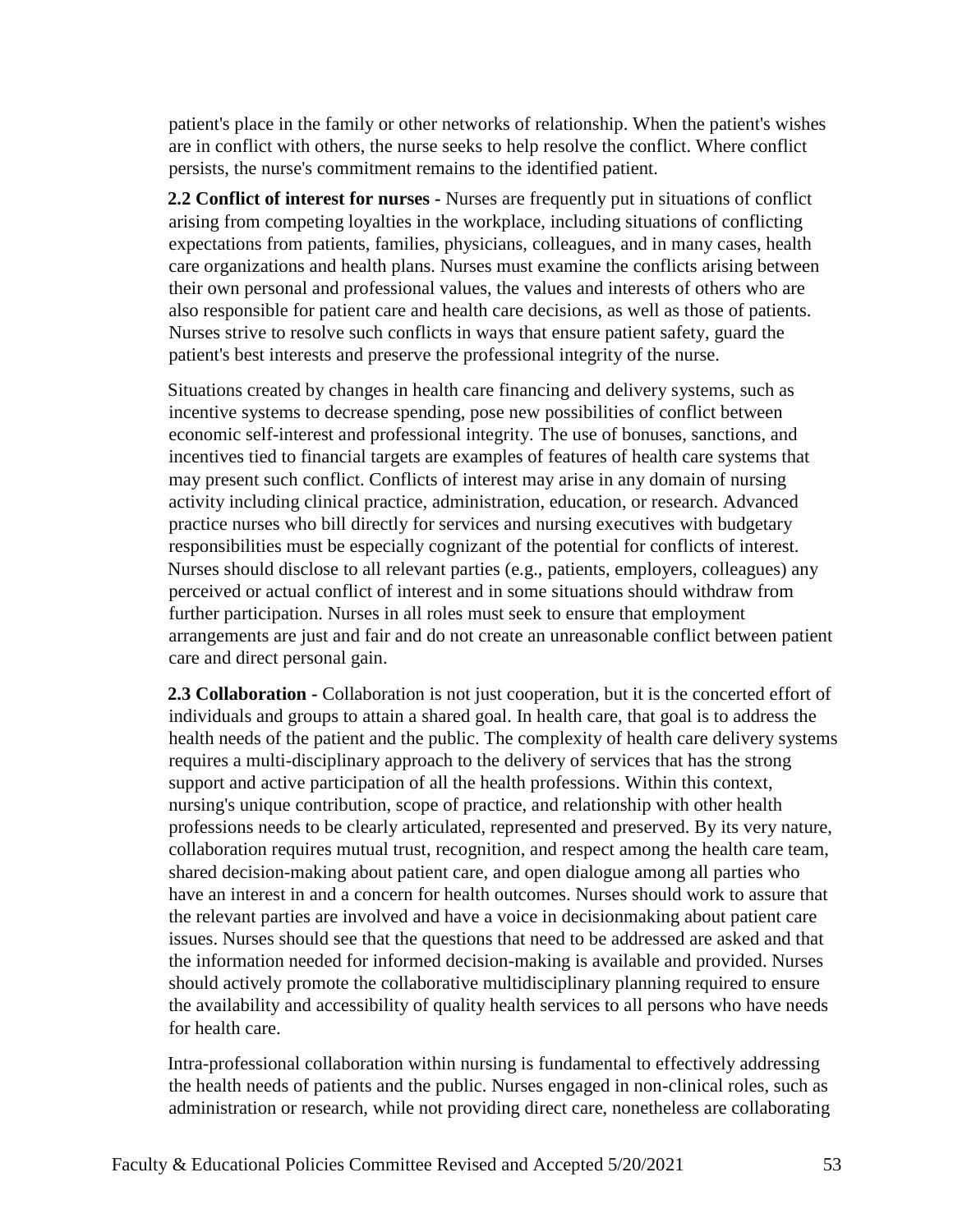in the provision of care through their influence and direction of those who do. Effective nursing care is accomplished through the interdependence of nurses in differing roles- those who teach the needed skills, set standards, manage the environment of care, or expand the boundaries of knowledge used by the profession. In this sense, nurses in all roles share a responsibility for the outcomes of nursing care.

**2.4 Professional boundaries -** When acting within one's role as a professional, the nurse recognizes and maintains boundaries that establish appropriate limits to relationships. While the nature of nursing work has an inherently personal component, nurse-patient relationships and nurse-colleague relationships have, as their foundation, the purpose of preventing illness, alleviating suffering, and protecting, promoting, and restoring the health of patients. In this way, nurse-patient and nurse-colleague relationships differ from those that are purely personal and unstructured, such as friendship. The intimate nature of nursing care, the involvement of nurses is important and sometimes highly stressful life events, and the mutual dependence of colleagues working in close concert all present the potential for blurring of limits to professional relationships. Maintaining authenticity and expressing oneself as an individual, while remaining within the bounds established by the purpose of the relationship can be especially difficult in prolonged or long-term relationships. In all encounters, nurses are responsible for retaining their professional boundaries. When those professional boundaries are jeopardized, the nurse should seek assistance from peers or supervisors or take appropriate steps to remove her/himself from the situation.

#### **Provision 3 The nurse promotes, advocates for, and strives to protect the health, safety, and rights of the patient.**

**3.1 Privacy -** The nurse safeguards the patient's right to privacy. The need for health care does not justify unwanted intrusion into the patient's life. The nurse advocates for an environment that provides for sufficient physical privacy, including auditory privacy for discussions of a personal nature and policies and practices that protect the confidentiality of information.

**3.2 Confidentiality -** Associated with the right to privacy, the nurse has a duty to maintain confidentiality of all patient information. The patient's well-being could be jeopardized and the fundamental trust between patient and nurse destroyed by unnecessary access to data or by the inappropriate disclosure of identifiable patient information. The rights, well-being, and safety of the individual patient should be the primary factors in arriving at any professional judgment concerning the disposition of confidential information received from or about the patient, whether oral, written or electronic. The standard of nursing practice and the nurse's responsibility to provide quality care require that relevant data be shared with those members of the health care team who have a need to know. Only information pertinent to a patient's treatment and welfare is disclosed, and only to those directly involved with the patient's care. Duties of confidentiality, however, are not absolute and may need to be modified in order to protect the patient, other innocent parties and in circumstances of mandatory disclosure for public health reasons.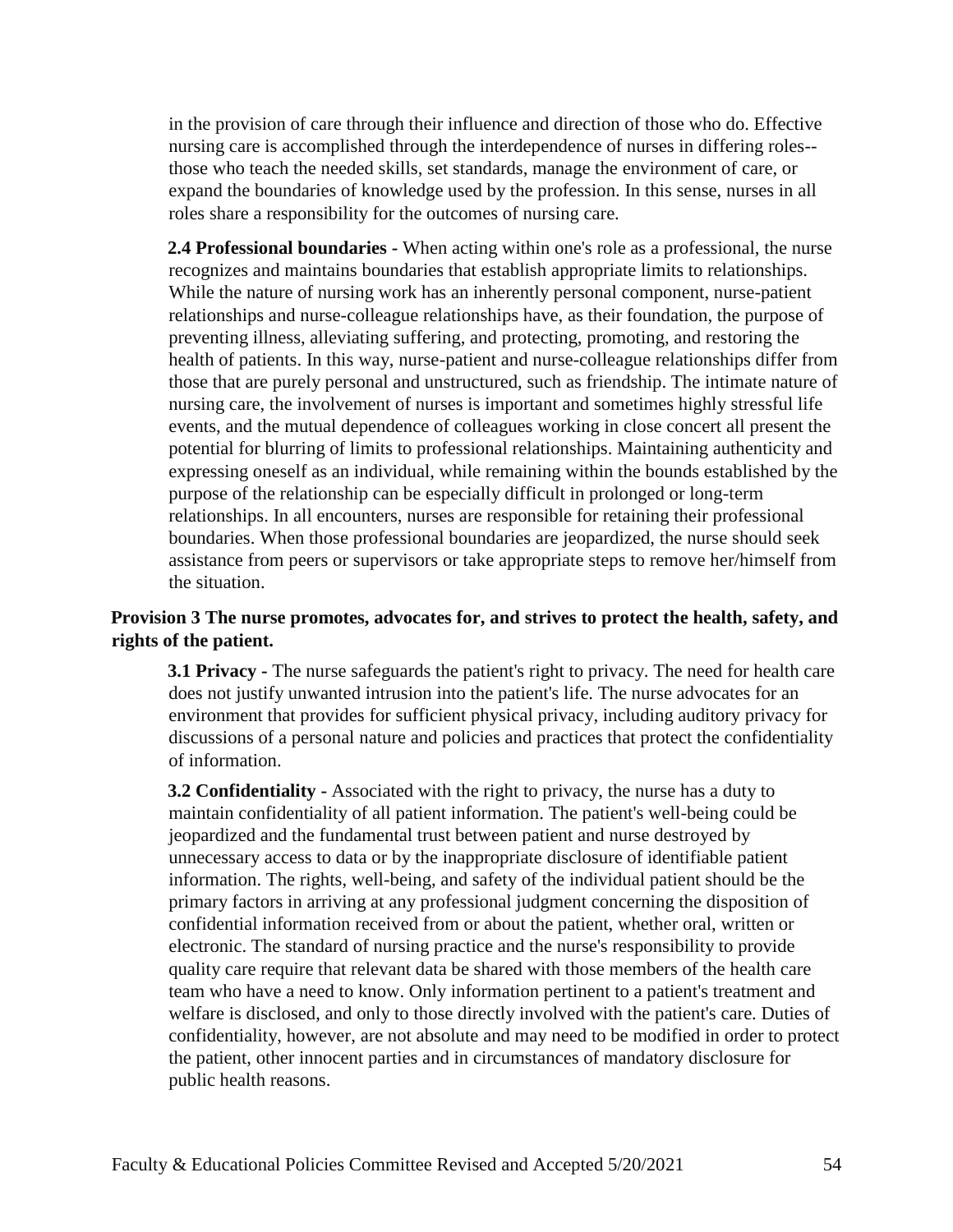Information used for purposes of peer review, third-party payments, and other quality improvement or risk management mechanisms may be disclosed only under defined policies, mandates, or protocols. These written guidelines must assure that the rights, well-being, and safety of the patient are protected. In general, only that information directly relevant to a task or specific responsibility should be disclosed. When using electronic communications, special effort should be made to maintain data security.

#### **3.3 Protection of participants in research -** Stemming from the right to

selfdetermination, each individual has the right to choose whether or not to participate in research. It is imperative that the patient or legally authorized surrogate receive sufficient information that is material to an informed decision, to comprehend that information, and to know how to discontinue participation in research without penalty. Necessary information to achieve an adequately informed consent includes the nature of participation, potential harms and benefits, and available alternatives to taking part in the research. Additionally, the patient should be informed of how the data will be protected. The patient has the right to refuse to participate in research or to withdraw at any time without fear of adverse consequences or reprisal.

Research should be conducted and directed only by qualified persons. Prior to implementation, all research should be approved by a qualified review board to ensure patient protection and the ethical integrity of the research. Nurses should be cognizant of the special concerns raised by research involving vulnerable groups, including children, prisoners, students, the elderly, and the poor. The nurse who participates in research in any capacity should be fully informed about both the subject's and the nurse's rights and obligations in the particular research study and in research in general. Nurses have the duty to question and, if necessary, to report and to refuse to participate in research they deem morally objectionable.

**3.4 Standards and review mechanisms -** Nursing is responsible and accountable for assuring that only those individuals who have demonstrated the knowledge, skill, practice experiences, commitment, and integrity essential to professional practice are allowed to enter into and continue to practice within the profession. Nurse educators have a responsibility to ensure that basic competencies are achieved and to promote a commitment to professional practice prior to entry of an individual into practice. Nurse administrators are responsible for assuring that the knowledge and skills of each nurse in the workplace are assessed prior to the assignment of responsibilities requiring preparation beyond basic academic programs.

The nurse has a responsibility to implement and maintain standards of professional nursing practice. The nurse should participate in planning, establishing, implementing, and evaluating review mechanisms designed to safeguard patients and nurses, such as peer review processes or committees, credentialing processes, quality improvement initiatives, and ethics committees. Nurse administrators must ensure that nurses have access to and inclusion on institutional ethics committees. Nurses must bring forward difficult issues related to patient care and/or institutional constraints upon ethical practice for discussion and review. The nurse acts to promote inclusion of appropriate others in all deliberations related to patient care.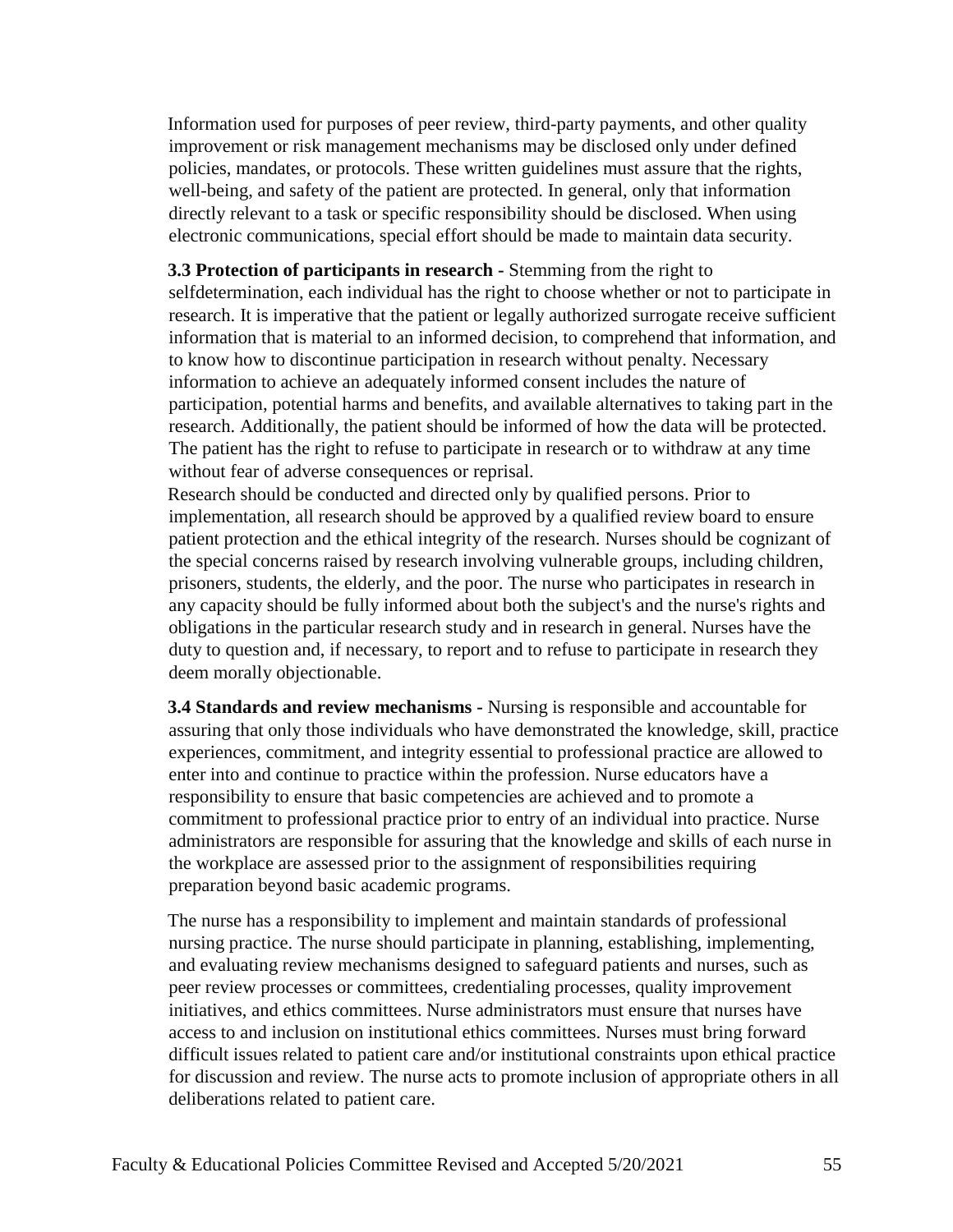Nurses should also be active participants in the development of policies and review mechanisms designed to promote patient safety, reduce the likelihood of errors, and address both environmental system factors and human factors that present increased risk to patients. In addition, when errors do occur, nurses are expected to follow institutional guidelines in reporting errors committed or observed to the appropriate supervisory personnel and for assuring responsible disclosure of errors to patients. Under no circumstances should the nurse participate in, or condone through silence, either an attempt to hide an error or a punitive response that serves only to fix blame rather than correct the conditions that led to the error.

**3.5 Acting on questionable practice -** The nurse's primary commitment is to the health, wellbeing, and safety of the patient across the life span and in all settings in which health care needs are addressed. As an advocate for the patient, the nurse must be alert to and take appropriate action regarding any instances of incompetent, unethical, illegal, or impaired practice by any member of the health care team or the health care system or any action on the part of others that places the rights or best interests of the patient in jeopardy. To function effectively in this role, nurses must be knowledgeable about the Code of Ethics, standards of practice of the profession, relevant federal, state and local laws and regulations, and the employing organization's policies and procedures.

When the nurse is aware of inappropriate or questionable practice in the provision or denial of health care, concern should be expressed to the person carrying out the questionable practice. Attention should be called to the possible detrimental affect upon the patient's well-being or best interests as well as the integrity of nursing practice. When factors in the health care delivery system or health care organization threaten the welfare of the patient, similar action should be directed to the responsible administrator. If indicated, the problem should be reported to an appropriate higher authority within the institution or agency, or to an appropriate external authority.

There should be established processes for reporting and handling incompetent, unethical, illegal, or impaired practice within the employment setting so that such reporting can go through official channels, thereby reducing the risk of reprisal against the reporting nurse. All nurses have a responsibility to assist those who identify potentially questionable practice. State nurses associations should be prepared to provide assistance and support in the development and evaluation of such processes and reporting procedures.When incompetent, unethical, illegal, or impaired practice is not corrected within the employment setting and continues to jeopardize patient wellbeing and safety, the problem should be reported to other appropriate authorities such as practice committees of the pertinent professional organizations, the legally constituted bodies concerned with licensing of specific categories of health workers and professional practitioners, or the regulatory agencies concerned with evaluating standards or practice. Some situations may warrant the concern and involvement of all such groups. Accurate reporting and factual documentation, and not merely opinion, undergird all such responsible actions. When a nurse chooses to engage in the act of responsible reporting about situations that are perceived as unethical, incompetent, illegal, or impaired, the professional organization has a responsibility to provide the nurse with support and assistance and to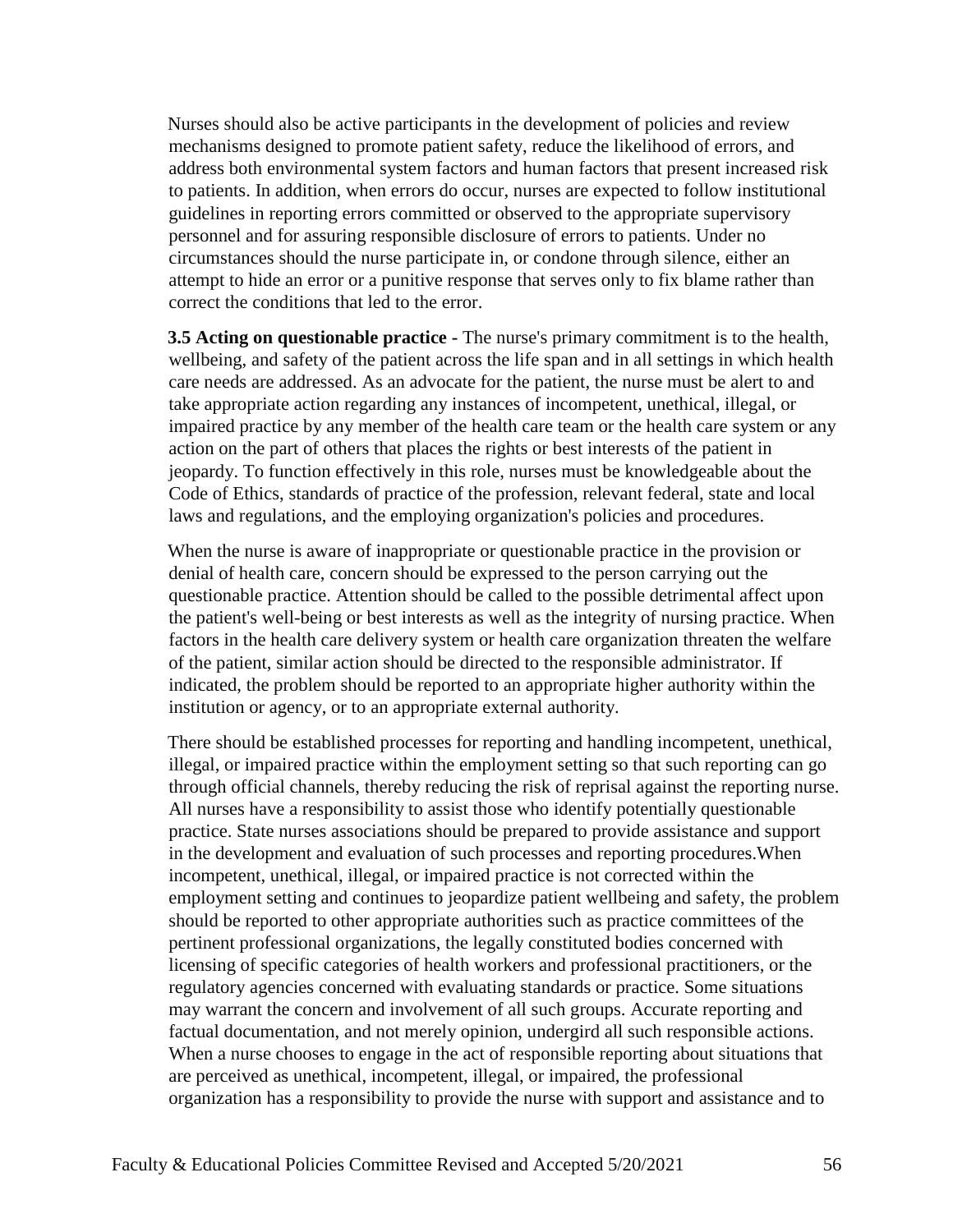protect the practice of those nurses who choose to voice their concerns. Reporting unethical, illegal, incompetent, or impaired practices, even when done appropriately, may present substantial risks to the nurse; nevertheless, such risks do not eliminate the obligation to address serious threats to patient safety.

**3.6 Addressing impaired practice -** Nurses must be vigilant to protect the patient, the public and the profession from potential harm when a colleague's practice, in any setting, appears to be impaired. The nurse extends compassion and caring to colleagues who are in recovery from illness or when illness interferes with job performance. In a situation where a nurse suspects another's practice may be impaired, the nurse's duty is to take action designed both to protect patients and to assure that the impaired individual receives assistance in regaining optimal function. Such action should usually begin with consulting supervisory personnel and may also include confronting the individual in a supportive manner and with the assistance of others or helping the individual to access appropriate resources. Nurses are encouraged to follow guidelines outlined by the profession and policies of the employing organization to assist colleagues whose job performance may be adversely affected by mental or physical illness or by personal circumstances. Nurses in all roles should advocate for colleagues whose job performance may be impaired to ensure that they receive appropriate assistance, treatment and access to fair institutional and legal processes. This includes supporting the return to practice of the individual who has sought assistance and is ready to resume professional duties.

If impaired practice poses a threat or danger to self or others, regardless of whether the individual has sought help, the nurse must take action to report the individual to persons authorized to address the problem. Nurses who advocate for others whose job performance creates a risk for harm should be protected from negative consequences. Advocacy may be a difficult process and the nurse is advised to follow workplace policies. If workplace policies do not exist or are inappropriate--that is, they deny the nurse in question access to due legal process or demand resignation--the reporting nurse may obtain guidance from the professional association, state peer assistance programs, employee assistance program or a similar resource.

**Provision 4** The nurse is responsible and accountable for individual nursing practice and determines the appropriate delegation of tasks consistent with the nurse's obligation to provide optimum patient care.

**4.1 Acceptance of accountability and responsibility -** Individual registered nurses bear primary responsibility for the nursing care that their patients receive and are individually accountable for their own practice. Nursing practice includes direct care activities, acts of delegation, and other responsibilities such as teaching, research, and administration. In each instance, the nurse retains accountability and responsibility for the quality of practice and for conformity with standards of care.

Nurses are faced with decisions in the context of the increased complexity and changing patterns in the delivery of health care. As the scope of nursing practice changes, the nurse must exercise judgment in accepting responsibilities, seeking consultation, and assigning activities to others who carry out nursing care. For example, some advanced practice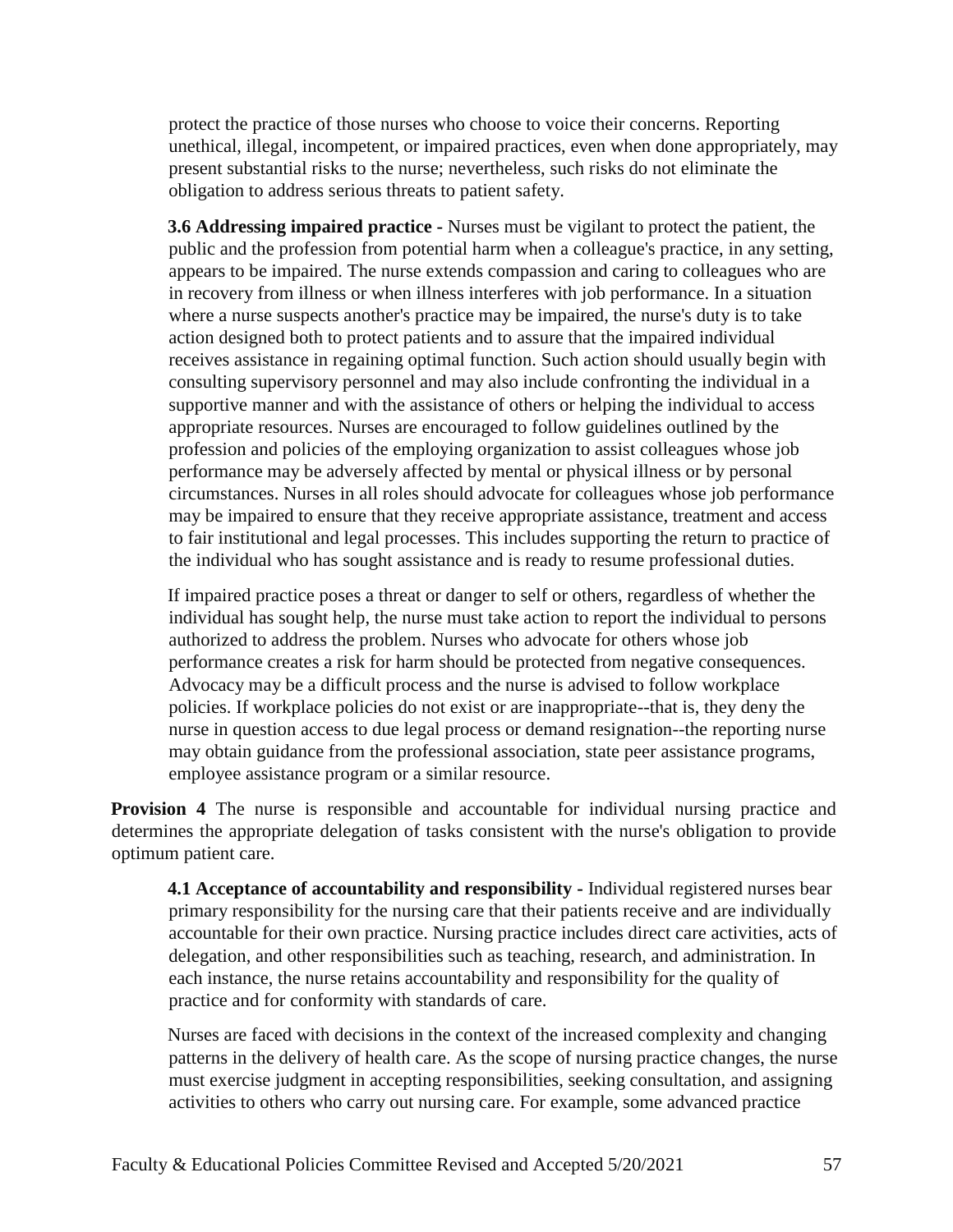nurses have the authority to issue prescription and treatment orders to be carried out by other nurses. These acts are not acts of delegation. Both the advanced practice nurse issuing the order and the nurse accepting the order are responsible for the judgments made and accountable for the actions taken.

**4.2 Accountability for nursing judgment and action -** Accountability means to be answerable to oneself and others for one's own actions. In order to be accountable, nurses act under a code of ethical conduct that is grounded in the moral principles of fidelity and respect for the dignity, worth, and self-determination of patients. Nurses are accountable for judgments made and actions taken in the course of nursing practice, irrespective of health care organizations' policies or providers' directives.

**4.3 Responsibility for nursing judgment and action -** Responsibility refers to the specific accountability or liability associated with the performance of duties of a particular role. Nurses accept or reject specific role demands based upon their education, knowledge, competence, and extent of experience. Nurses in administration, education, and research also have obligations to the recipients of nursing care. Although nurses in administration, education, and research have relationships with patients that are less direct, in assuming the responsibilities of a particular role, they share responsibility for the care provided by those whom they supervise and instruct. The nurse must not engage in practices prohibited by law or delegate activities to others that are prohibited by the practice acts of other health care providers.

Individual nurses are responsible for assessing their own competence. When the needs of the patient are beyond the qualifications and competencies of the nurse, consultation and collaboration must be sought from qualified nurses, other health professionals, or other appropriate sources. Educational resources should be sought by nurses and provided by institutions to maintain and advance the competence of nurses. Nurse educators act in collaboration with their students to assess the learning needs of the student, the effectiveness of the teaching program, the identification and utilization of appropriate resources, and the support needed for the learning process.

**4.4 Delegation of nursing activities -** Since the nurse is accountable for the quality of nursing care given to patients, nurses are accountable for the assignment of nursing responsibilities to other nurses and the delegation of nursing care activities to other health care workers. While delegation and assignment are used here in a generic moral sense, it is understood that individual states may have a particular legal definition of these terms.

The nurse must make reasonable efforts to assess individual competence when assigning selected components of nursing care to other health care workers. This assessment involves evaluating the knowledge, skills, and experience of the individual to whom the care is assigned, the complexity of the assigned tasks, and the health status of the patient. The nurse is also responsible for monitoring the activities of these individuals and evaluating the quality of the care provided. Nurses may not delegate responsibilities such as assessment and evaluation; they may delegate tasks. The nurse must not knowingly assign or delegate to any member of the nursing team a task for which that person is not prepared or qualified. Employer policies or directives do not relieve the nurse of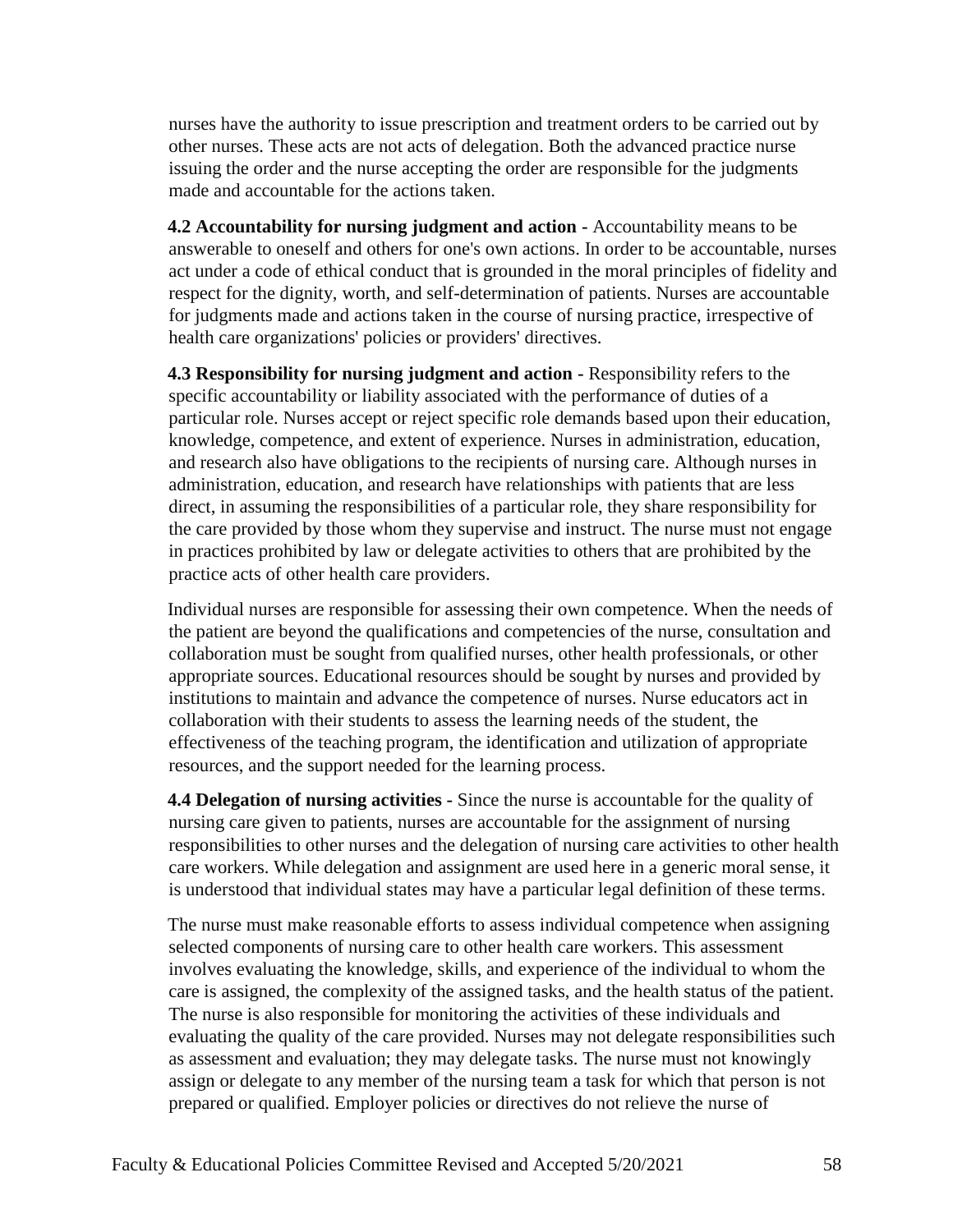responsibility for making judgments about the delegation and assignment of nursing care tasks.

Nurses functioning in management or administrative roles have a particular responsibility to provide an environment that supports and facilitates appropriate assignment and delegation. This includes providing appropriate orientation to staff, assisting less experienced nurses in developing necessary skills and competencies, and establishing policies and procedures that protect both the patient and nurse from the inappropriate assignment or delegation of nursing responsibilities, activities, or tasks.

Nurses functioning in educator or preceptor roles may have less direct relationships with patients. However, through assignment of nursing care activities to learners they share responsibility and accountability for the care provided. It is imperative that the knowledge and skills of the learner be sufficient to provide the assigned nursing care and that appropriate supervision be provided to protect both the patient and the learner.

**Provision 5** The nurse owes the same duties to self as to others, including the responsibility to preserve integrity and safety, to maintain competence, and to continue personal and professional growth.

**5.1 Moral self-respect -** Moral respect accords moral worth and dignity to all human beings irrespective of their personal attributes or life situation. Such respect extends to oneself as well; the same duties that we owe to others we owe to ourselves. Selfregarding duties refer to a realm of duties that primarily concern oneself and include professional growth and maintenance of competence, preservation of wholeness of character, and personal integrity.

**5.2 Professional growth and maintenance of competence -** Though it has consequences for others, maintenance of competence and ongoing professional growth involves the control of one's own conduct in a way that is primarily self-regarding. Competence affects one's self-respect, selfesteem, professional status, and the meaningfulness of work. In all nursing roles, evaluation of one's own performance, coupled with peer review, is a means by which nursing practice can be held to the highest standards. Each nurse is responsible for participating in the development of criteria for evaluation of practice and for using those criteria in peer and selfassessment.

Continual professional growth, particularly in knowledge and skill, requires a commitment to lifelong learning. Such learning includes, but is not limited to, continuing education, networking with professional colleagues, self-study, professional reading, certification, and seeking advanced degrees. Nurses are required to have knowledge relevant to the current scope and standards of nursing practice, changing issues, concerns, controversies, and ethics. Where the care required is outside the competencies of the individual nurse, consultation should be sought or the patient should be referred to others for appropriate care.

**5.3 Wholeness of character -** Nurses have both personal and professional identities that are neither entirely separate, nor entirely merged, but are integrated. In the process of becoming a professional, the nurse embraces the values of the profession, integrating them with personal values. Duties to self involve an authentic expression of one's own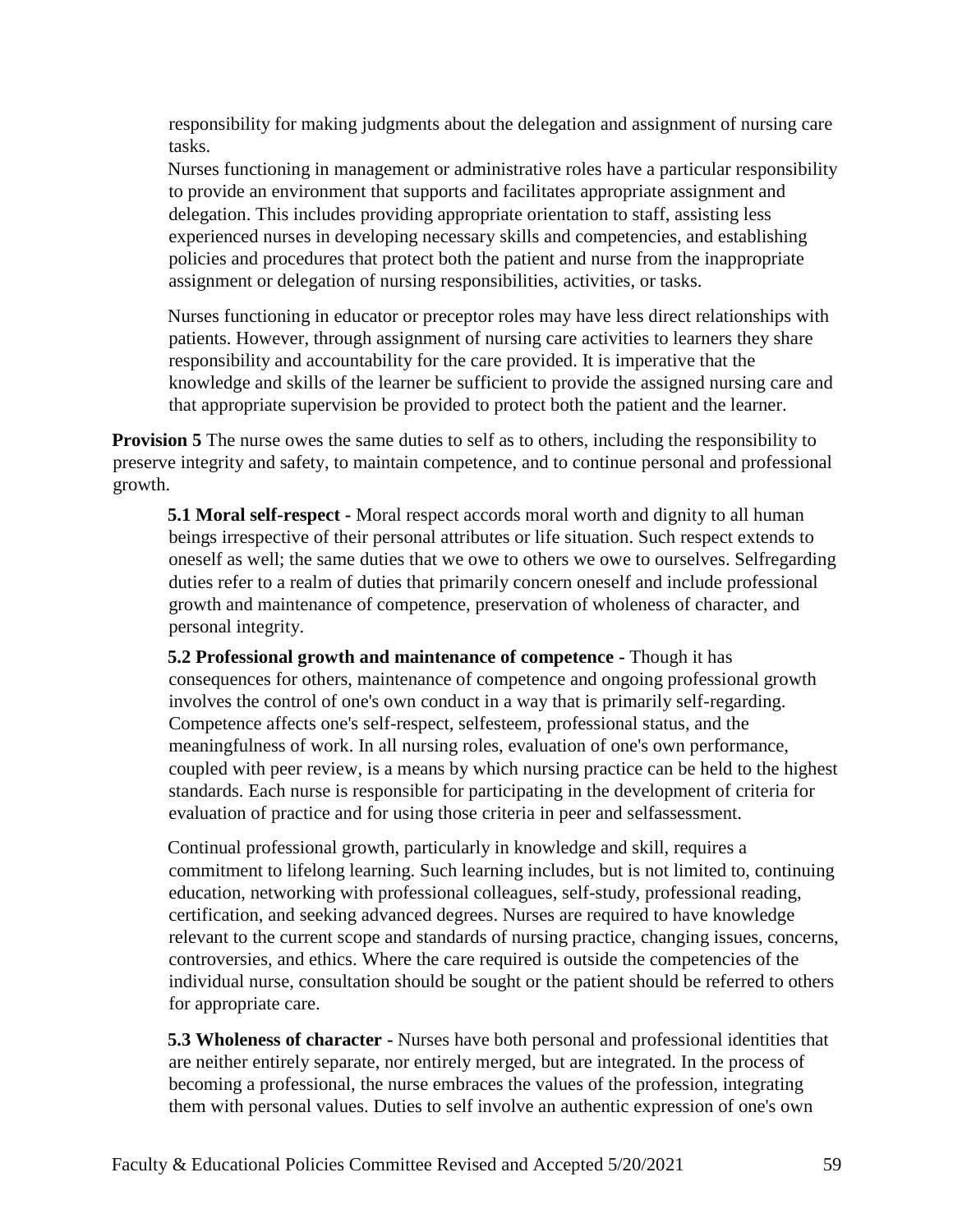moral point-of-view in practice. Sound ethical decision-making requires the respectful and open exchange of views between and among all individuals with relevant interests. In a community of moral discourse, no one person's view should automatically take precedence over that of another. Thus the nurse has a responsibility to express moral perspectives, even when they differ from those of others, and even when they might not prevail.

This wholeness of character encompasses relationships with patients. In situations where the patient requests a personal opinion from the nurse, the nurse is generally free to express an informed personal opinion as long as this preserves the voluntariness of the patient and maintains appropriate professional and moral boundaries. It is essential to be aware of the potential for undue influence attached to the nurse's professional role. Assisting patients to clarify their own values in reaching informed decisions may be helpful in avoiding unintended persuasion. In situations where nurses' responsibilities include care for those whose personal attributes, condition, lifestyle or situation is stigmatized by the community and are personally unacceptable, the nurse still renders respectful and skilled care.

**5.4 Preservation of integrity -** Integrity is an aspect of wholeness of character and is primarily a self-concern of the individual nurse. An economically constrained health care environment presents the nurse with particularly troubling threats to integrity. Threats to integrity may include a request to deceive a patient, to withhold information, or to falsify records, as well as verbal abuse from patients or coworkers. Threats to integrity also may include an expectation that the nurse will act in a way that is inconsistent with the values or ethics of the profession, or more specifically a request that is in direct violation of the Code of Ethics. Nurses have a duty to remain consistent with both their personal and professional values and to accept compromise only to the degree that it remains an integrity-preserving compromise. An integritypreserving compromise does not jeopardize the dignity or well-being of the nurse or others. Integrity-preserving compromise can be difficult to achieve, but is more likely to be accomplished in situations where there is an open forum for moral discourse and an atmosphere of mutual respect and regard.

Where nurses are placed in situations of compromise that exceed acceptable moral limits or involve violations of the moral standards of the profession, whether in direct patient care or in any other forms of nursing practice, they may express their conscientious objection to participation. Where a particular treatment, intervention, activity, or practice is morally objectionable to the nurse, whether intrinsically so or because it is inappropriate for the specific patient, or where it may jeopardize both patients and nursing practice, the nurse is justified in refusing to participate on moral grounds. Such grounds exclude personal preference, prejudice, convenience, or arbitrariness. Conscientious objection may not insulate the nurse against formal or informal penalty. The nurse who decides not to take part on the grounds of conscientious objection must communicate this decision in appropriate ways. Whenever possible, such a refusal should be made known in advance and in time for alternate arrangements to be made for patient care. The nurse is obliged to provide for the patient's safety, to avoid patient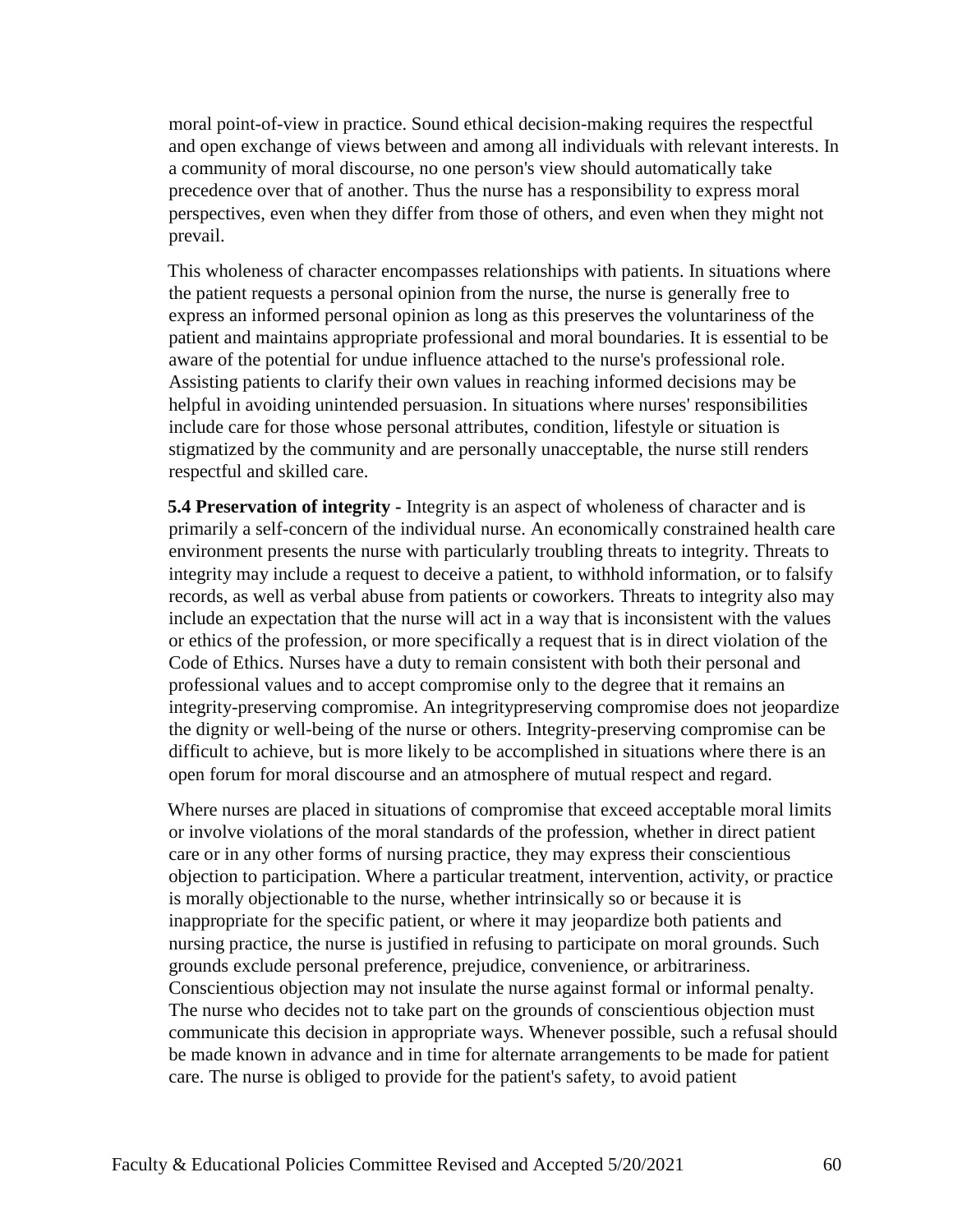abandonment, and to withdraw only when assured that alternative sources of nursing care are available to the patient.

Where patterns of institutional behavior or professional practice compromise the integrity of all its nurses, nurses should express their concern or conscientious objection collectively to the appropriate body or committee. In addition, they should express their concern, resist, and seek to bring about a change in those persistent activities or expectations in the practice setting that are morally objectionable to nurses and jeopardize either patient or nurse well-being.

#### **Provision 6**

The nurse participates in establishing, maintaining, and improving health care environments and conditions of employment conducive to the provision of quality health care and consistent with the values of the profession through individual and collective action.

**6.1 Influence of the environment on moral virtues and values -** Virtues are habits of character that predispose persons to meet their moral obligations; that is, to do what is right. Excellences are habits of character that predispose a person to do a particular job or task well. Virtues such as wisdom, honesty, and courage are habits or attributes of the morally good person. Excellences such as compassion, patience, and skill are habits of character of the morally good nurse. For the nurse, virtues and excellences are those habits that affirm and promote the values of human dignity, wellbeing, respect, health, independence, and other values central to nursing. Both virtues and excellences, as aspects of moral character, can be either nurtured by the environment in which the nurse practices or they can be diminished or thwarted. All nurses have a responsibility to create, maintain, and contribute to environments that support the growth of virtues and excellences and enable nurses to fulfill their ethical obligations.

**6.2 Influence of the environment on ethical obligations -** All nurses, regardless of role, have a responsibility to create, maintain, and contribute to environments of practice that support nurses in fulfilling their ethical obligations. Environments of practice include observable features, such as working conditions, and written policies and procedures setting out expectations for nurses, as well as less tangible characteristics such as informal peer norms. Organizational structures, role descriptions, health and safety initiatives, grievance mechanisms, ethics committees, compensation systems, and disciplinary procedures all contribute to environments that can either present barriers or foster ethical practice and professional fulfillment. Environments in which employees are provided fair hearing of grievances, are supported in practicing according to standards of care, and are justly treatedallow for the realization of the values of the profession and are consistent with sound nursing practice.

**6.3 Responsibility for the health care environment -** The nurse is responsible for contributing to a moral environment that encourages respectful interactions with colleagues, support of peers, and identification of issues that need to be addressed. Nurse administrators have a particular responsibility to assure that employees are treated fairly and that nurses are involved in decisions related to their practice and working conditions. Acquiescing and accepting unsafe or inappropriate practices, even if the individual does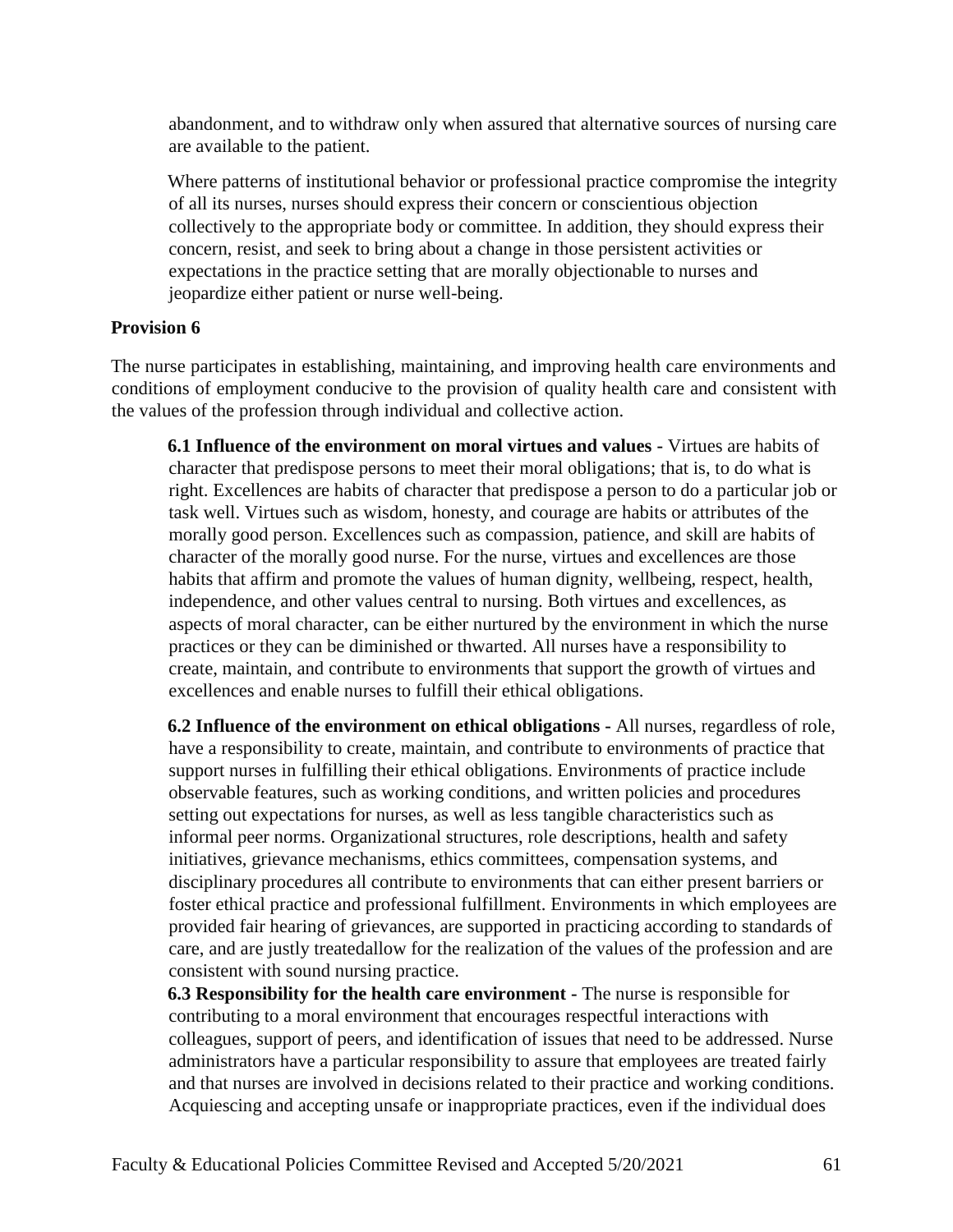not participate in the specific practice, is equivalent to condoning unsafe practice. Nurses should not remain employed in facilities that routinely violate patient rights or require nurses to severely and repeatedly compromise standards of practice or personal morality.

As with concerns about patient care, nurses should address concerns about the health care environment through appropriate channels. Organizational changes are difficult to accomplish and may require persistent efforts over time. Toward this end, nurses may participate in collective action such as collective bargaining or workplace advocacy, preferably through a professional association such as the state nurses association, in order to address the terms and conditions of employment. Agreements reached through such action must be consistent with the profession's standards of practice, the state law regulating practice and the Code of Ethics for Nursing. Conditions of employment must contribute to the moral environment, the provision of quality patient care and professional satisfaction for nurses.

The professional association also serves as an advocate for the nurse by seeking to secure just compensation and humane working conditions for nurses. To accomplish this, the professional association may engage in collective bargaining on behalf of nurses. While seeking to assure just economic and general welfare for nurses, collective bargaining, nonetheless, seeks to keep the interests of both nurses and patients in balance.

**Provision 7** The nurse participates in the advancement of the profession through contributions to practice, education, administration, and knowledge development.

**7.1 Advancing the profession through active involvement in nursing and in health care policy -** Nurses should advance their profession by contributing in some way to the leadership, activities, and the viability of their professional organizations. Nurses can also advance the profession by serving in leadership or mentorship roles or on committees within their places of employment. Nurses who are self-employed can advance the profession by serving as role models for professional integrity. Nurses can also advance the profession through participation in civic activities related to health care or through local, state, national, or international initiatives. Nurse educators have a specific responsibility to enhance students' commitment to professional and civic values. Nurse administrators have a responsibility to foster an employment environment that facilitates nurses' ethical integrity and professionalism, and nurse researchers are responsible for active contribution to the body of knowledge supporting and advancing nursing practice. **7.2 Advancing the profession by developing, maintaining, and implementing professional standards in clinical, administrative, and educational practice -** Standards and guidelines reflect the practice of nursing grounded in ethical commitments and a body of knowledge.

Professional standards and guidelines for nurses must be developed by nurses and reflect nursing's responsibility to society. It is the responsibility of nurses to identify their own scope of practice as permitted by professional practice standards and guidelines, by state and federal laws, by relevant societal values, and by the Code of Ethics.

The nurse as administrator or manager must establish, maintain, and promote conditions of employment that enable nurses within that organization or community setting to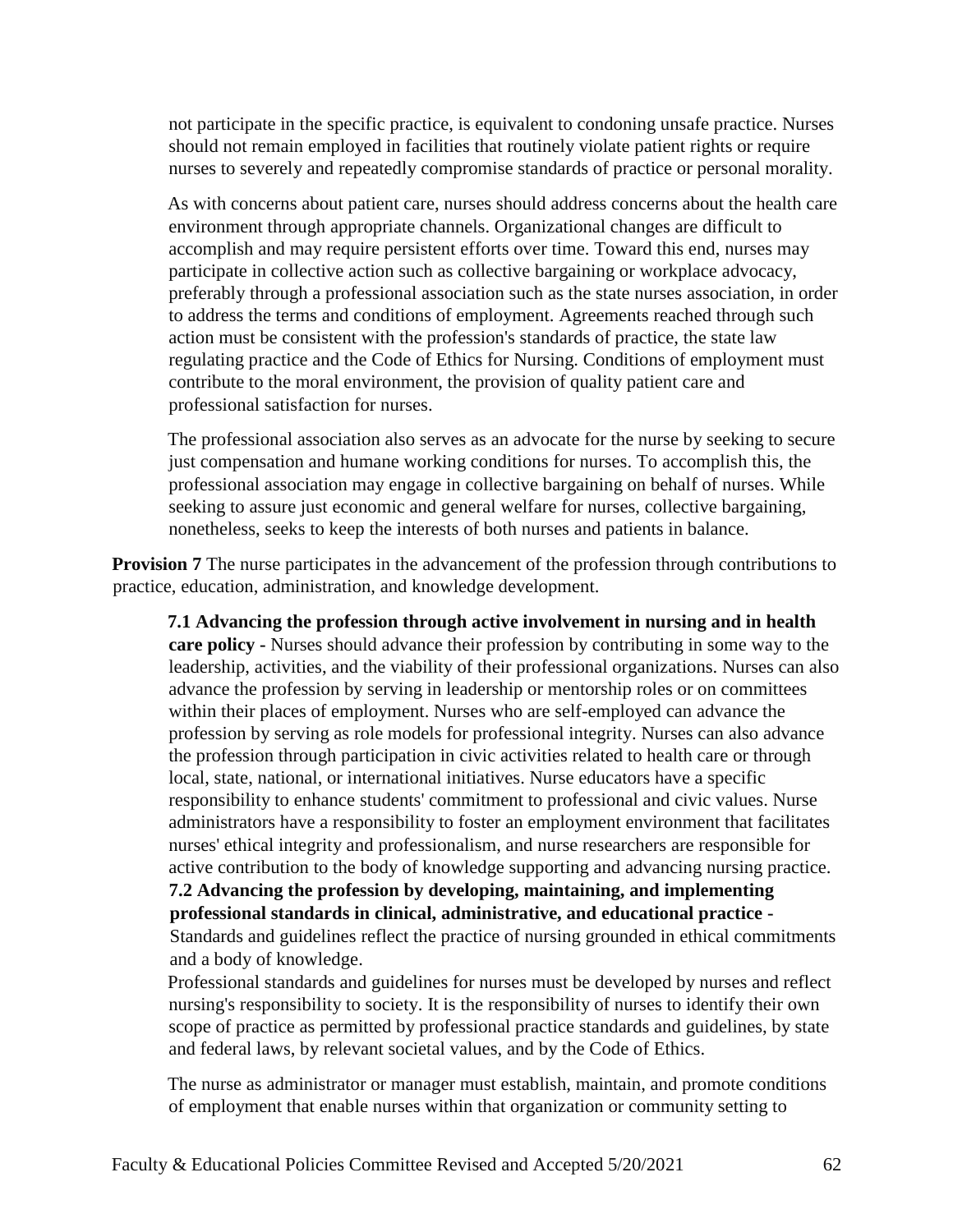practice in accord with accepted standards of nursing practice and provide a nursing and health care work environment that meets the standards and guidelines of nursing practice. Professional autonomy and self regulation in the control of conditions of practice are necessary for implementing nursing standards and guidelines and assuring quality care for those whom nursing serves.

The nurse educator is responsible for promoting and maintaining optimum standards of both nursing education and of nursing practice in any settings where planned learning activities occur. Nurse educators must also ensure that only those students who possess the knowledge, skills, and competencies that are essential to nursing graduate from their nursing programs.

**7.3 Advancing the profession through knowledge development, dissemination, and application to practice -** The nursing profession should engage in scholarly inquiry to identify, evaluate, refine, and expand the body of knowledge that forms the foundation of its discipline and practice. In addition, nursing knowledge is derived from the sciences and from the humanities. Ongoing scholarly activities are essential to fulfilling a profession's obligations to society. All nurses working alone or in collaboration with others can participate in the advancement of the profession through the development, evaluation, dissemination, and application of knowledge in practice. However, an organizational climate and infrastructure conducive to scholarly inquiry must be valued and implemented for this to occur.

**Provision 8** The nurse collaborates with other health professionals and the public in promoting community, national, and international efforts to meet health needs.

**8.1 Health needs and concerns -** The nursing profession is committed to promoting the health, welfare, and safety of all people. The nurse has a responsibility to be aware not only of specific health needs of individual patients but also of broader health concerns such as world hunger, environmental pollution, lack of access to health care, violation of human rights, and inequitable distribution of nursing and health care resources. The availability and accessibility of high quality health services to all people require both interdisciplinary planning and collaborative partnerships among health professionals and others at the community, national, and international levels.

**8.2 Responsibilities to the public -** Nurses, individually and collectively, have a responsibility to be knowledgeable about the health status of the community and existing threats to health and safety. Through support of and participation in community organizations and groups, the nurse assists in efforts to educate the public, facilitates informed choice, identifies conditions and circumstances that contribute to illness, injury and disease, fosters healthy life styles, and participation in institutional and legislative efforts to promote health and meet national health objectives. In addition, the nurse supports initiatives to address barriers to health, such as poverty, homelessness, unsafe living conditions, abuse and violence, and lack of access to health services.

The nurse also recognizes that health care is provided to culturally diverse populations in this country and in all parts of the world. In providing care, the nurse should avoid imposition of the nurse's own cultural values upon others. The nurse should affirm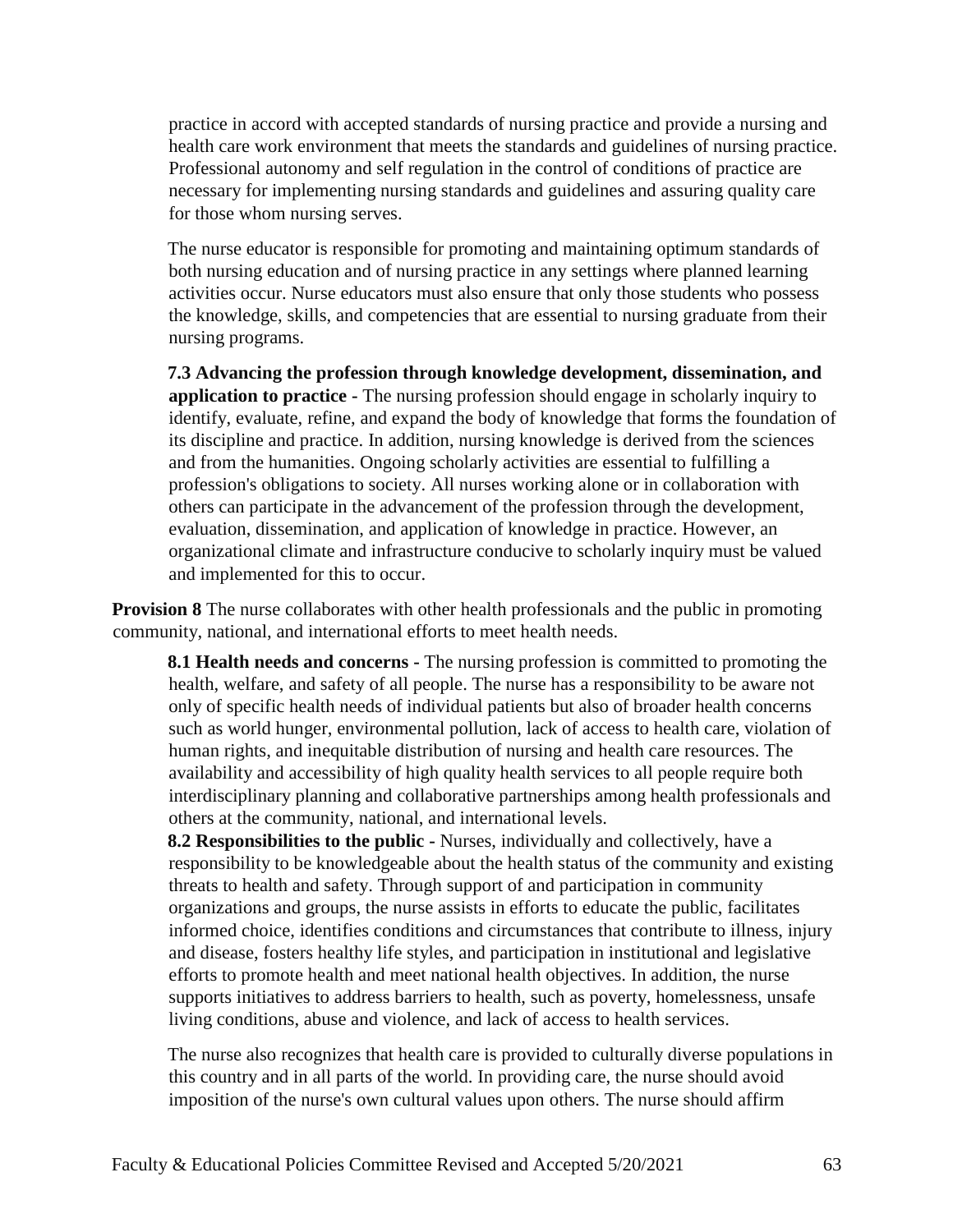human dignity and show respect for the values and practices associated with different cultures and use approaches to care that reflect awareness and sensitivity.

**Provision 9** The profession of nursing, as represented by associations and their members, is responsible for articulating nursing values, for maintaining the integrity of the profession and its practice, and for shaping social policy.

**9.1 Assertion of values -** It is the responsibility of a professional association to communicate and affirm the values of the profession to its members. It is essential that the professional organization encourages discourse that supports critical self-reflection and evaluation within the profession. The organization also communicates to the public the values that nursing considers central to social change that will enhance health.

**9.2 The profession carries out its collective responsibility through professional associations -** The nursing profession continues to develop ways to clarify nursing's accountability to society. The contract between the profession and society is made explicit through such mechanisms as

- (a) The Code of Ethics for Nurses
- (b) the standards of nursing practice
- (c) the ongoing development of nursing knowledge derived from nursing theory,scholarship, and research in order to guide nursing actions
- (d) educational requirements for practice
- (e) certification, and
- (f) mechanisms for evaluating the effectiveness of professional nursing actions.
- **9.3 Intraprofessional integrity** A professional association is responsible for expressing the values and ethics of the profession and also for encouraging the professional organization and its members to function in accord with those values and ethics. Thus, one of its fundamental responsibilities is to promote awareness of and adherence to the Code of Ethics and to critique the activities and ends of the professional association itself. Values and ethics influence the power structures of the association in guiding, correcting, and directing its activities. Legitimate concerns for the self-interest of the association and the profession are balanced by a commitment to the social goods that are sought. Through critical self-reflection and self-evaluation, associations must foster change within themselves, seeking to move the professional community toward its stated ideals.
- **9.4 Social reform -** Nurses can work individually as citizens or collectively through political action to bring about social change. It is the responsibility of a professional nursing association to speak for nurses collectively in shaping and reshaping health care within our nation, specifically in areas of health care policy and legislation that affect accessibility, quality, and the cost of health care. Here, the professional association maintains vigilance and takes action to influence legislators, reimbursement agencies, nursing organizations, and other health professions. In these activities, health is understood as being broader than delivery and reimbursement systems, but extending to health-related sociocultural issues such as violation of human rights, homelessness, hunger, violence, and the stigma of illness.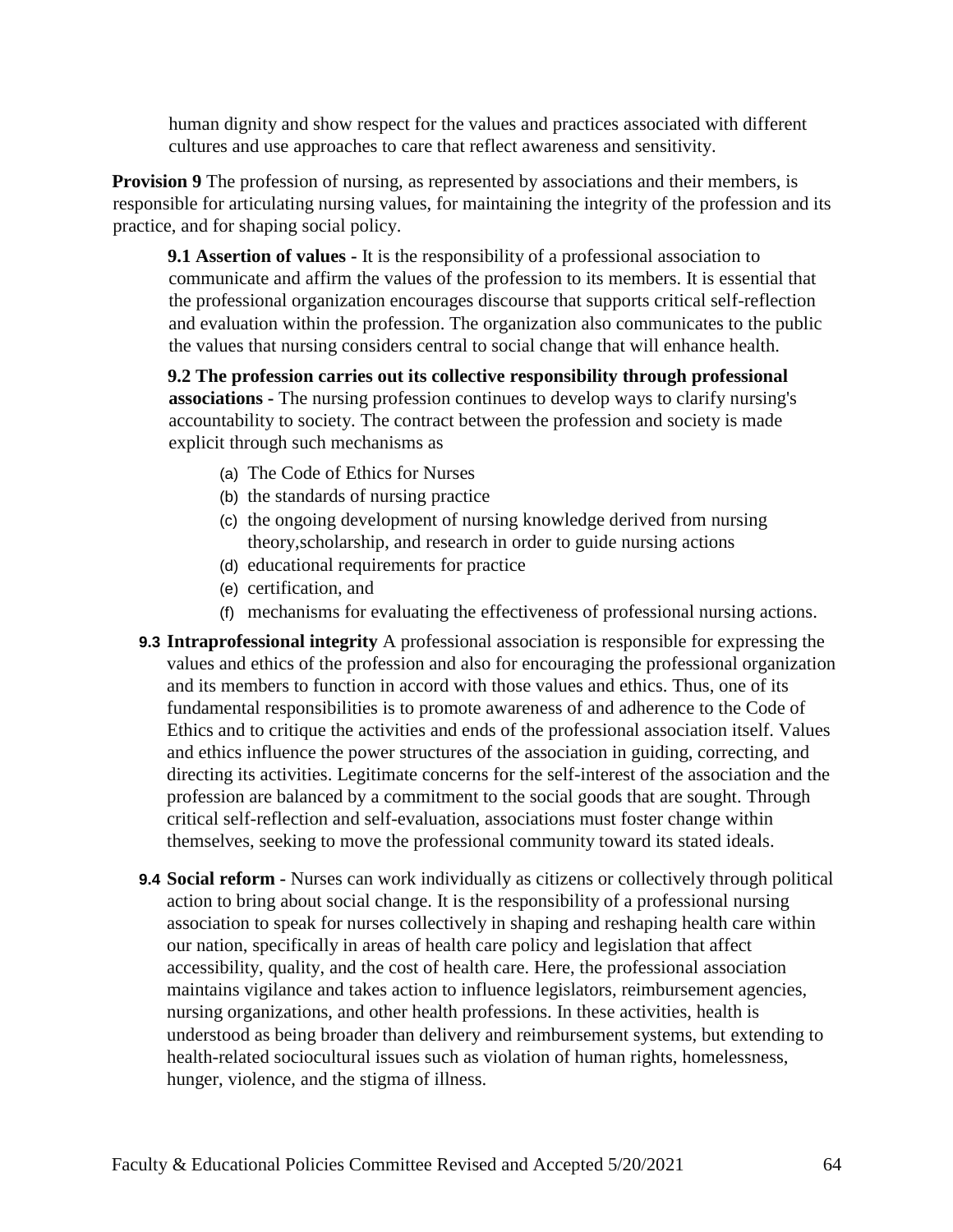American Nurses Association, *Code of Ethics for Nurses with Interpretive Statements*, Washington, D.C.: American Nurses Publishing, 2001